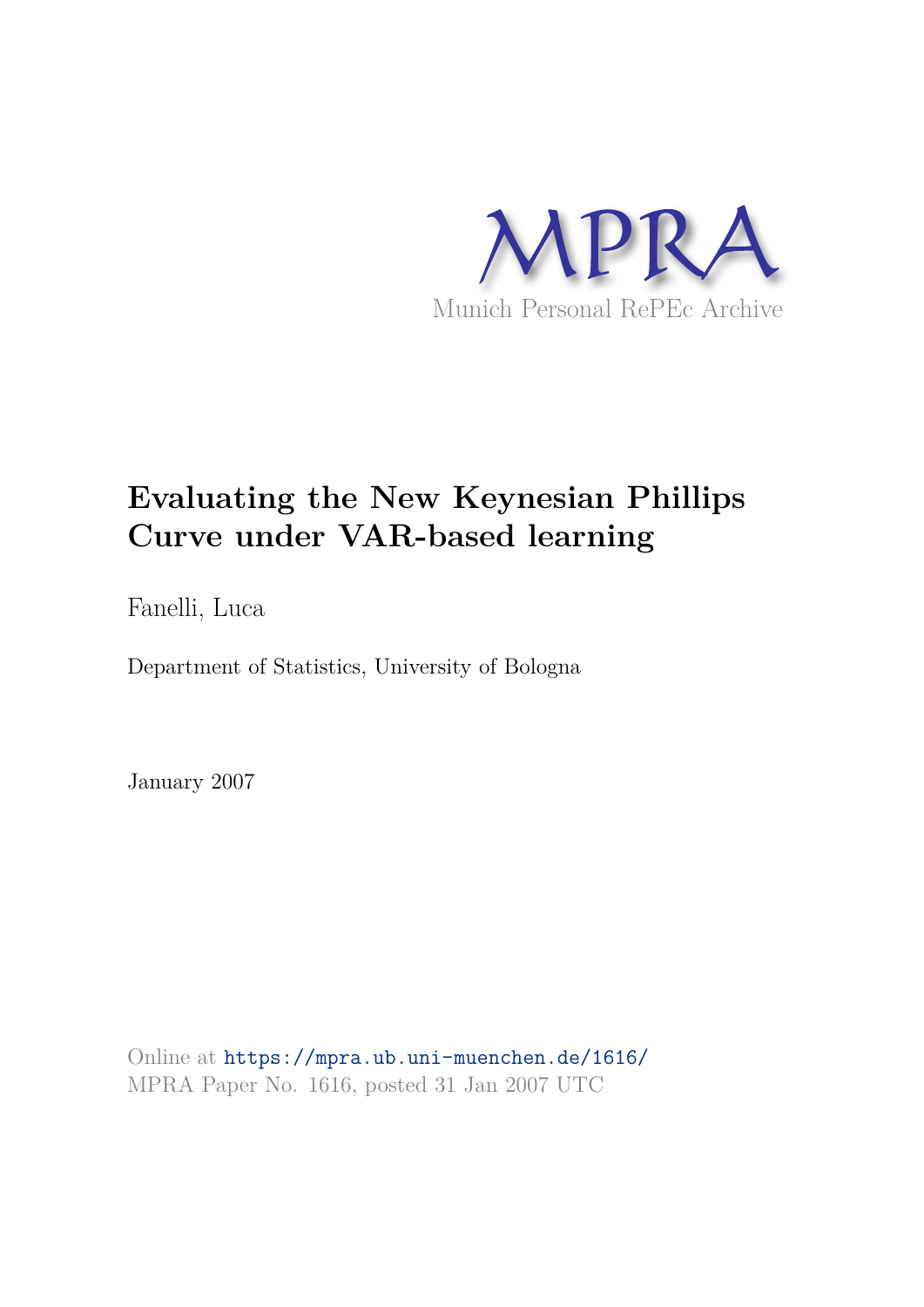# Evaluating the New Keynesian Phillips Curve under VAR-based learning<sup>∗</sup>

Luca Fanelli†

University of Bologna

January 2007

#### Abstract

This paper proposes the evaluation of the New Keynesian Phillips Curve (NKPC) under a new learning mechanism where VAR learning dynamics is combined with the idea of testing the validity of the forward-looking model of inflation dynamics. The key assumption is that agents' perceived law of motion is a VAR whose parameters are updated by recursive least squares. Differently from standard adaptive learning methods, agents test sequentially the cross-equation restrictions that the NKPC imposes on the VAR as the information set increases. When the restrictions are not rejected agents learn under the restricted system and exploit the cross-equation restrictions to forecast inflation. It is thus possible to check how much and in which periods agents' beliefs are consistent with the restrictions of the theory. The empirical analysis on quarterly data on the euro area shows that the NKPC with negligible backward-looking parameter is not rejected when the model is evaluated over the period 1984-2005 under the proposed learning mechanism. The result, however, is not fully robust to specifications based on non stationary variables and points out that learning may represent a remarkable source of euro area inflation persistence but not its only determinant.

Keywords: Adaptive learning, Cross-equation restrictions, Forward-looking model of inflation dynamics, Perceived Law of Motion, Recursive Least Squares, VAR.

J.E.L. Classification: C32, C52, D83, E10

†Department of Statistical Sciences, University of Bologna, via Belle Arti 41, I-40126 Bologna, Italy. email: fanelli@stat.unibo.it, ph: +39 0541434303, fax: +39 051 232153.

<sup>\*</sup>Paper presented at the 17th EC<sup>2</sup> Meeting, "The Econometrics of Monetary Policy and Financial Decision-Making", December 15-16, 2006, Rotterdam, and at the 7th Macroeconometric Workshop: "Is macroeconometrics back?", Halle, December 748,02006. I wish to thank Thomas Sargent, James Hamilton, Lutz Kilian, Kirstin Hubrich, Sophocles Mavroeidis, Barbara Rossi and Silvia Sgherri for helpful comments and suggestions on earlier drafts of the paper. I also thank Davide Delle Monache and Giulio Palomba for precious comments.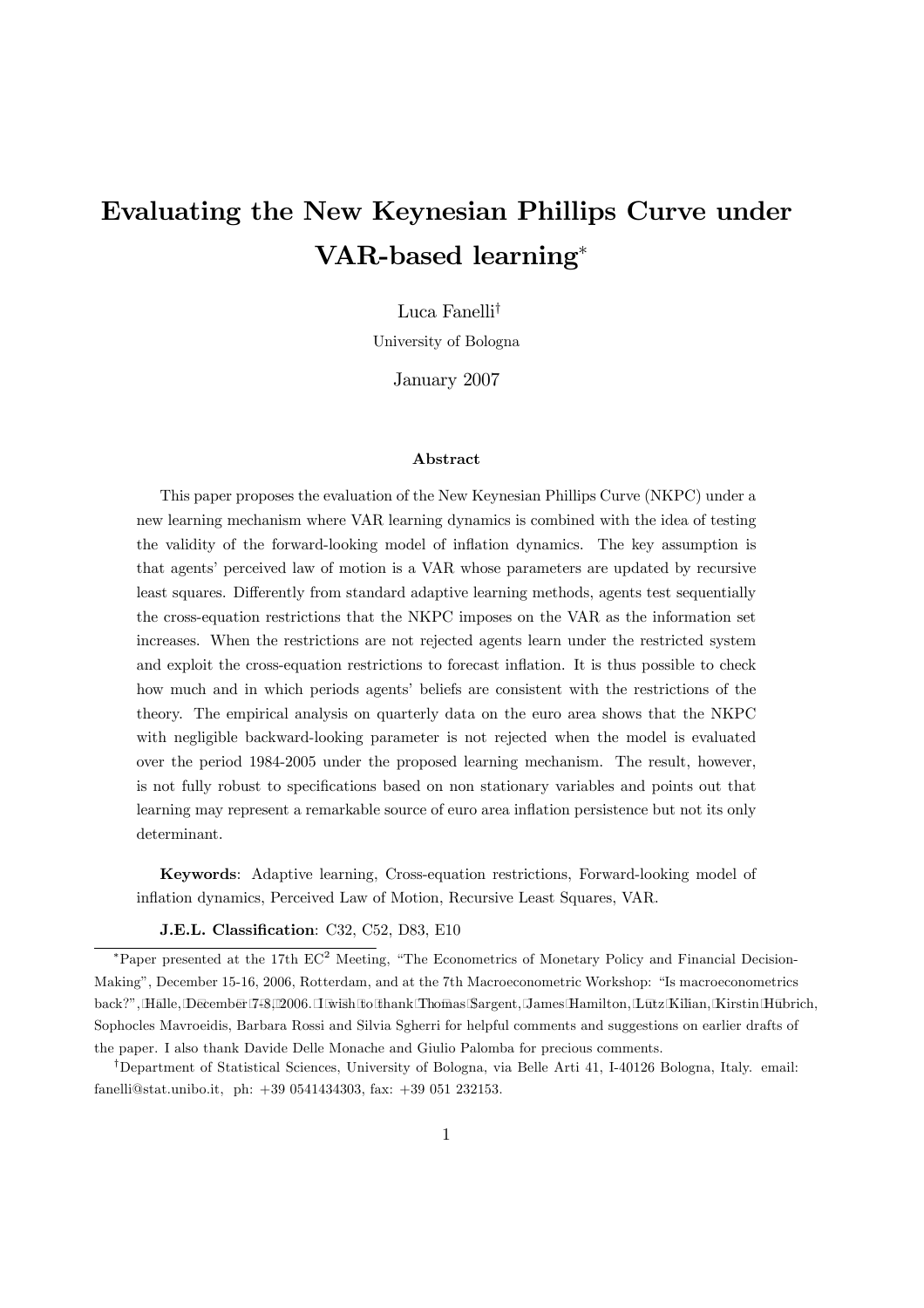## 1 Introduction

The class of 'small-scale' and 'medium-scale' dynamic stochastic general equilibrium (DSGE) models that presently govern the debate in monetary policy are built under the hypothesis of rational expectations (RE). Following Muth (1961), 'rational' agents compute expectations by referring to the 'true' probabilistic structure of the data. This means that expectations are formed with reference to the reduced-form model solution.

A controversial question is whether DSGE models are capable to capture observed data properties and persistence. Smets and Wouters (2003), among many others, argue that a DSGE model for the euro area exhibits fit and forecasting performance comparable to that of Vector Autoregressive (VAR) models, see also Ireland (2004). On the other hand, other authors recognize that DSGE models are potentially misspecified and propose methods to address the issue, e.g. Del Negro and Schorfheide (2006).

There is growing awareness among macroeconomists and econometricians, that the RE hypothesis requires too much knowledge. In practise, agents display 'bounded' rationality and depart systematically from Muth's tenet, see e.g. Pesaran (1987), Chap 3, Sargent (1999), and Evans and Honkapohja (1999, 2001), see also references therein. In the monetary policy framework the idea that inflation expectations may not be rational and that deviations from the RE hypothesis may represent a remarkable source of inflation persistence that may improve the fit of DSGE models is well recognized, see, *inter alia*, Roberts (1997) and Milani (2005a, 2005b).<sup>1</sup>

How to replace RE in econometric modelling, however, is still an open door. The traditional approach to modelling boundedly rational expectations assumes agents form expectations by using adaptive updating rules, see e.g. Branch and Evans (2006). In short, agents estimate and update the parameters of their forecasting model - the perceived law of motion (PLM) according to recursive least squares (RLS), or a constant version of it, i.e. constant gain least squares (CGLS), see e.g. Sargent  $(1999)^2$ . Replacing RE in the forward-looking model by the forecasts implied by the PLM, yields the so-called Actual Law of Motion (ALM), which reads as the data generating process (DGP).

This paper focuses on the aggregate supply equation of a prototypical 'trinity' DSGE model of monetary policy, i.e. the New Keynesian Phillips curve (NKPC), and puts forward an econometric approach to the estimation and evaluation of the NKPC based on the combination of

<sup>&</sup>lt;sup>1</sup>We also refer to e.g. to Sargent (1999), Orphanides and Williams (2005) and Primicieri (2006) for examples in the macroeconometric literature where rational policy-makers learn about the behavior of the economy in real time and set stabilization policies conditional on their current beliefs.

<sup>&</sup>lt;sup>2</sup>In this context learning is 'adaptive' rather than 'optimal', because it ignores the feedback from the learning rule on the actual low of motion. In this paper we focus on the issue of learning from a purely econometric point of view.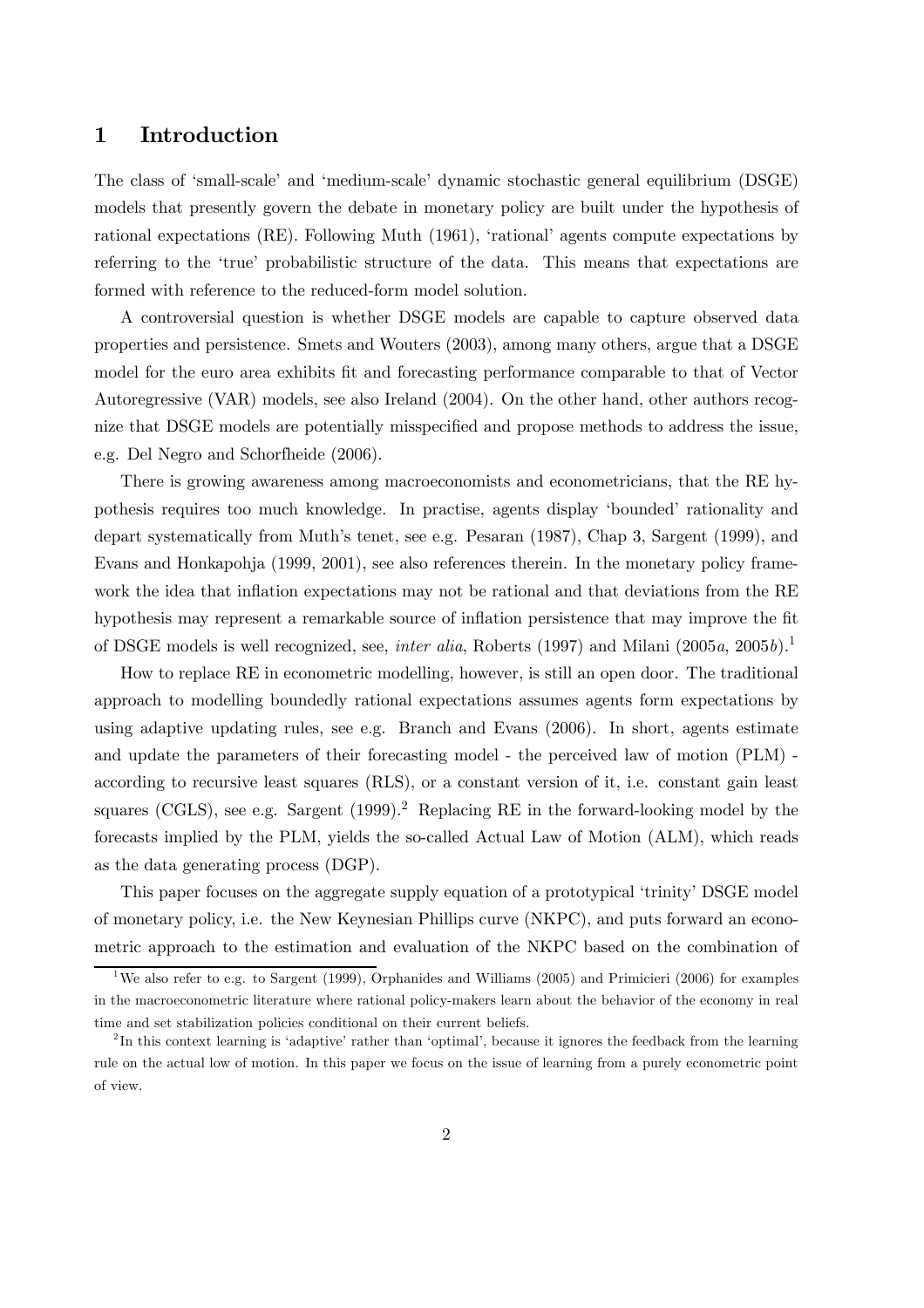the following assumptions: (i) agents use VARs to forecast inflation and the other variables of the system such as the labor share and the interest rate; (ii) agents evaluate the validity of the NKPC by testing the cross-equation restrictions (CER) that it imposes on the VAR for the data; (iii) agents update VAR parameters through RLS as new information become available and follow the outcome of a sequential test: if at time  $t$  the CER are rejected they forecast inflation from the unrestricted VAR; if at time t the CER are not rejected they forecast inflation from the constrained VAR, with the possibility of learning 'how much' and in which periods their statistical (forecast) model supports the restrictions of the theory.

The combination of (ii) and (iii) represents the major point of departure from existing literature. Models with adaptive learning are usually estimated by treating the ALM as the DGP, i.e. without any concern on the issue of testing whether the forward-looking model is consistent with data properties. More specifically, in the existing econometric literature once expectations are replaced by agents' beliefs, the ALM is cast in state space form and likelihoodbased (possibly Bayesian) methods are applied to estimate the model, see e.g. Milani (2005b). The proposed learning mechanism, instead, takes an explicit stand on the idea that agents evaluate whether the ALM can be regarded as a statistically coherent description of the data.

We discuss in detail each of the three assumptions comprising our VAR-based model of learning dynamics.

Assumption (i): the hypothesis of 'VAR expectations' is not new in the literature, see Brayton et al. (1997) and Branch (2004). 'VAR expectations' can coincide or not with RE, depending on the actual model solution. We do not assume that the VAR, i.e. agents' PLM necessarily coincides with the Minimum State Variable (MSV) solution of the system (McCallum, 1983, 2003), as in our framework it reads as the 'best' statistical model agents specify to forecast the data, consistently with the information set they have.<sup>3</sup>

Assumption (ii): it is well known, at least since Sargent (1979), that models involving forward-looking behavior impose a set of CER on the VAR of the data. These restrictions can be used to identify and estimate the free parameters of structural forward-looking model, and to test their validity (Hansen and Sargent 1980, 1981). Further examples where VAR models are used as statistical platforms to test the restrictions implied forward-looking models include Baillie (1989), Johansen and Swensen (1999), Kozicki and Tinsley (1999), Fanelli (2002, 2006a, 2006b, 2006c) and Kollmann (2006).

Assumption (iii): VAR parameters are updated recursively as new data increase agents'

<sup>3</sup>This means that learning may be incomplete, see Sargent (1999). Observe that in this paper we are not interested in the conditions under which the economy converges to a RE equilibrium, see e.g. Marcet and Sargent (1992). We refer to Evans and Honkapohja (1999, 2001) and references therein for the study of convergence of different learning mechanisms, in a variety of macroeconomic models, to a unique equilibrium.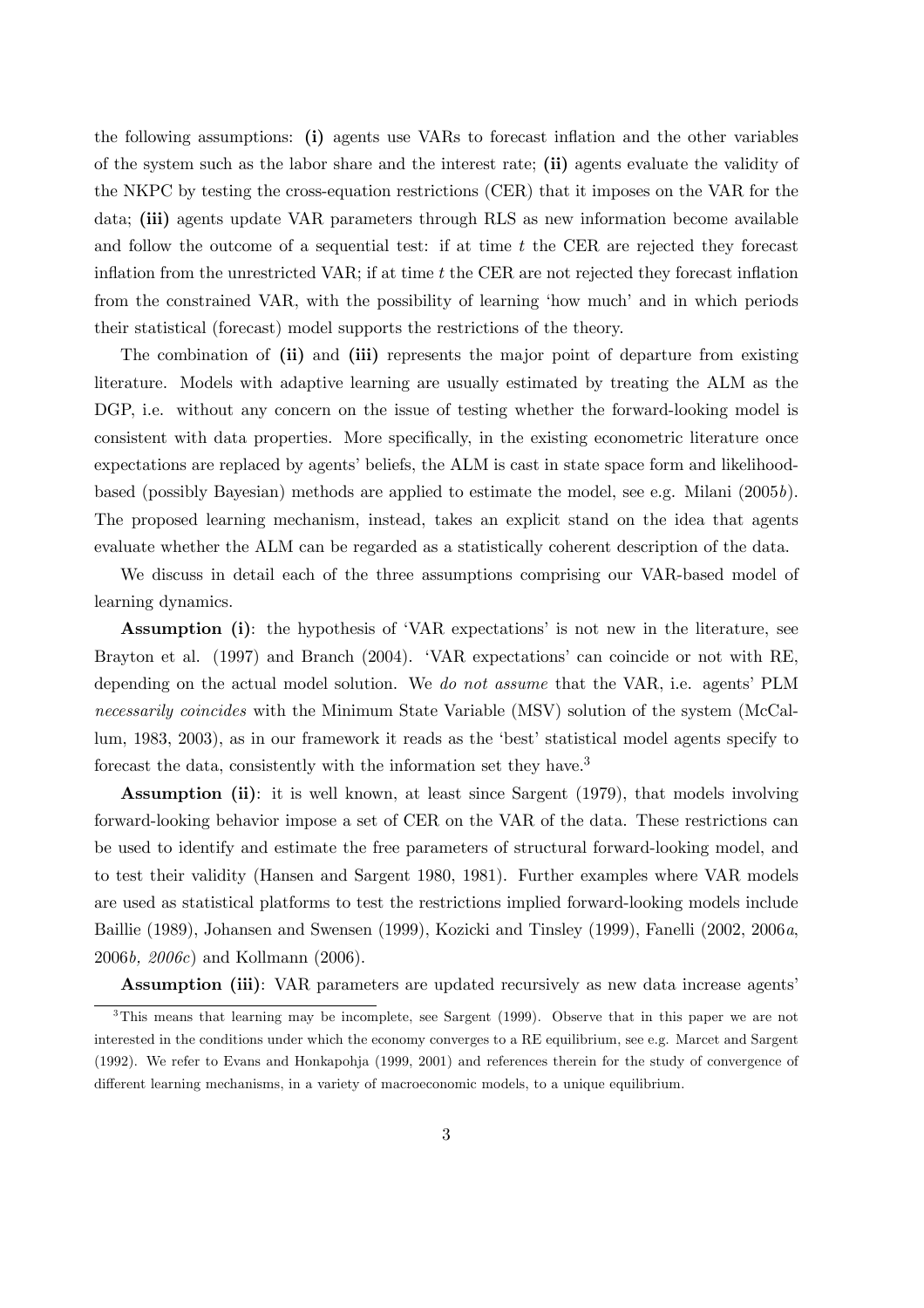information set. Given the recursive nature of estimation and the assumption (ii) above, a sequence of CER arises. The objective of testing the sequence of CER can be accomplished by adapting Inoue and Rossi's (2005) sequential test. The asymptotic results in Inoue and Rossi (2005) cover Wald, Lagrange multiplier (LM) and likelihood ratio (LR)-like tests based on generalized method of moments (GMM). Therefore, included in this class are tests based on maximum likelihood that we consider in the paper. Learning in this set-up works as follows: if a time t the restrictions that the NKPC imposes on the VAR are not rejected, then it makes sense for the agents to forecast inflation by the constrained system, otherwise they will forecast from the unrestricted system.

Although the literature provides several examples where DSGE models comprising NKPCtype supply equations are investigated under the assumption of adaptive learning, to our knowledge, Milani (2005a) is the only contribution where 'the econometric analysis of the NKPC under learning rules' is explicitly addressed. Focusing on the US economy, Milani (2005a) considers specifications of the NKPC which account for the role of indexation, and a univariate dynamic forecast models which are estimated recursively by a constant gain version of least squares. He finds that when such a learning mechanism replaces the assumption of RE, a structural source of inflation persistence such as indexation is no longer essential to fit the data. Learning is thus interpreted as the major source of persistence in inflation, with consequences on the design of optimal monetary policy where the management of expectations plays a prominent role, see e.g. Woodford (2003) and Evans and Honkapohja (2003a. 2003b).

Our approach differs from Milani (2005a) in several respects. First, we use a VAR as the forecast model. Second, we update the VAR parameters through RLS, with the possibility of exploiting the link between RLS and maximum likelihood (ML) estimation. Third, and more importantly, our approach hinges on the idea of testing the NKPC and the learning mechanism is intimately related to the empirical assessment of the forward-looking model of inflation dynamics. Fourth, we extend the analysis to the case where the variables of the NKPC can be approximated as non stationary time-series, providing methods to check the sensitivity of results obtained by treating the PLM as a stationary system to specifications where possible stochastic trends characterizing variables are opportunely removed.

The method is applied to evaluate the NKPC in the euro area. We proxy firms' real marginal costs by the wage share as in Galí et al. (2001). The empirical analysis on quarterly data covering the 1971-2005 period shows that the NKPC is clearly rejected when a full sample ('one shot') test of the model is considered. Yet, the cross-equation restrictions with negligible backwardlooking parameter are supported by the data when the VAR-based learning mechanism and the implied sequential test are taken into explicit account over the period 1984-2005, which is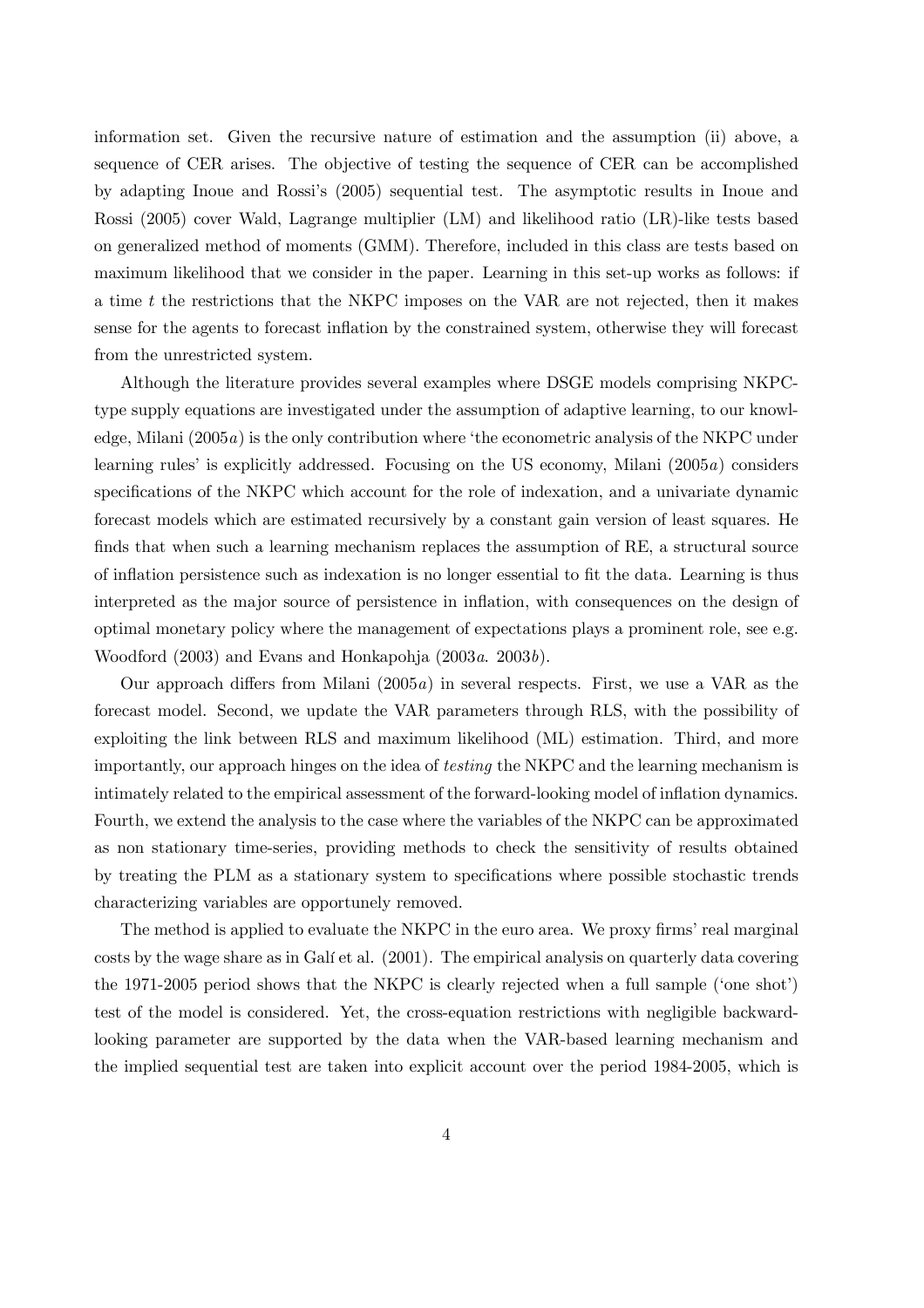characterized by a marked disinflation process that facilitated the adoption of a single currency. The result, however, is not fully robust to specifications of the system based on non stationary variables and points out that:  $(a)$  there is little room for the NKPC to serve as a reasonable description of inflation dynamics under the rational expectations paradigm; (b) learning may represent a possible source of euro area inflation persistence but not its only determinant;  $(c)$ non stationarity can be a relevant issue.

The rest of the paper is organized as follows. Section 2 introduces the NKPC and Section 3 sketches the main features of the proposed method by discussing a motivating example. Section 4 proposes the econometric analysis of the NKPC. Section 4.1 deals with the derivation of CER between the VAR and the NKPC, whereas Section 4.1 extends the analysis to the case where agents behave as econometricians and update VAR parameters recursively and test the NKPC as the information set increases. Section 5 shows how the method can be extended to the case where variables are non stationary. Section 6 investigates the NKPC in the euro area; Section 6.1 deals with the empirical assessment of the model under VAR-based learning and Section 6.2 provides a robustness check of results. Section 6 contains some concluding remarks and the directions of future research. All proofs and technical details are sketched in the Appendix.

## 2 Model

A variety of pricing environments within the New Keynesian tradition give rise to the following 'hybrid' version of the NKPC (Roberts, 1995):

$$
\pi_t = \gamma_f E_t \pi_{t+1} + \gamma_b \pi_{t-1} + \lambda x_t + u_t \tag{1}
$$

where  $\pi_t$  is the inflation rate at time t,  $x_t$  is a scalar explanatory variable related to firms' real marginal costs, and  $E_t \pi_{t+1}$  indicates the expected value of  $\pi_{t+1}$  formed at time t on the basis of the available information summarized in the (non decreasing) sigma-field  $\Omega_t \subseteq \Omega_{t+1}$ , i.e.  $E_t \pi_{t+1} := E(\pi_{t+1} | \Omega_t)$ .  $\gamma_f$ ,  $\gamma_b$  and  $\lambda$  are the structural parameters. The model includes a disturbance  $u_t$  that is assumed to obey a martingale difference sequence (MDS) with respect to  $\Omega_t$ <sup>4</sup> Theory usually relates  $\gamma_f$ ,  $\gamma_b$  and  $\lambda$  to other 'deep' parameters; for instance, in the Calvo model of Galí and Gertler (1999) and Galí et al. (2001),  $\gamma_f$ ,  $\gamma_b$  and  $\lambda$  can be linked to firms' discount factor, the degree of price stickiness and the degree of 'backwardness' in price setting, and  $\gamma_f + \gamma_b \leq 1$ .

The empirical assessment of (1) has attracted a great deal of research, see, inter alia, Fuhrer and Moore (1995), Fuhrer (1997), Sbordone (2002, 2005), Galí et al. (2005), Lindé (2005), Rudd

<sup>&</sup>lt;sup>4</sup>We explicitly rule out the assumption that  $u_t$  obeys some autoregressive (e.g. AR(1)) process, as it is customary in the literature.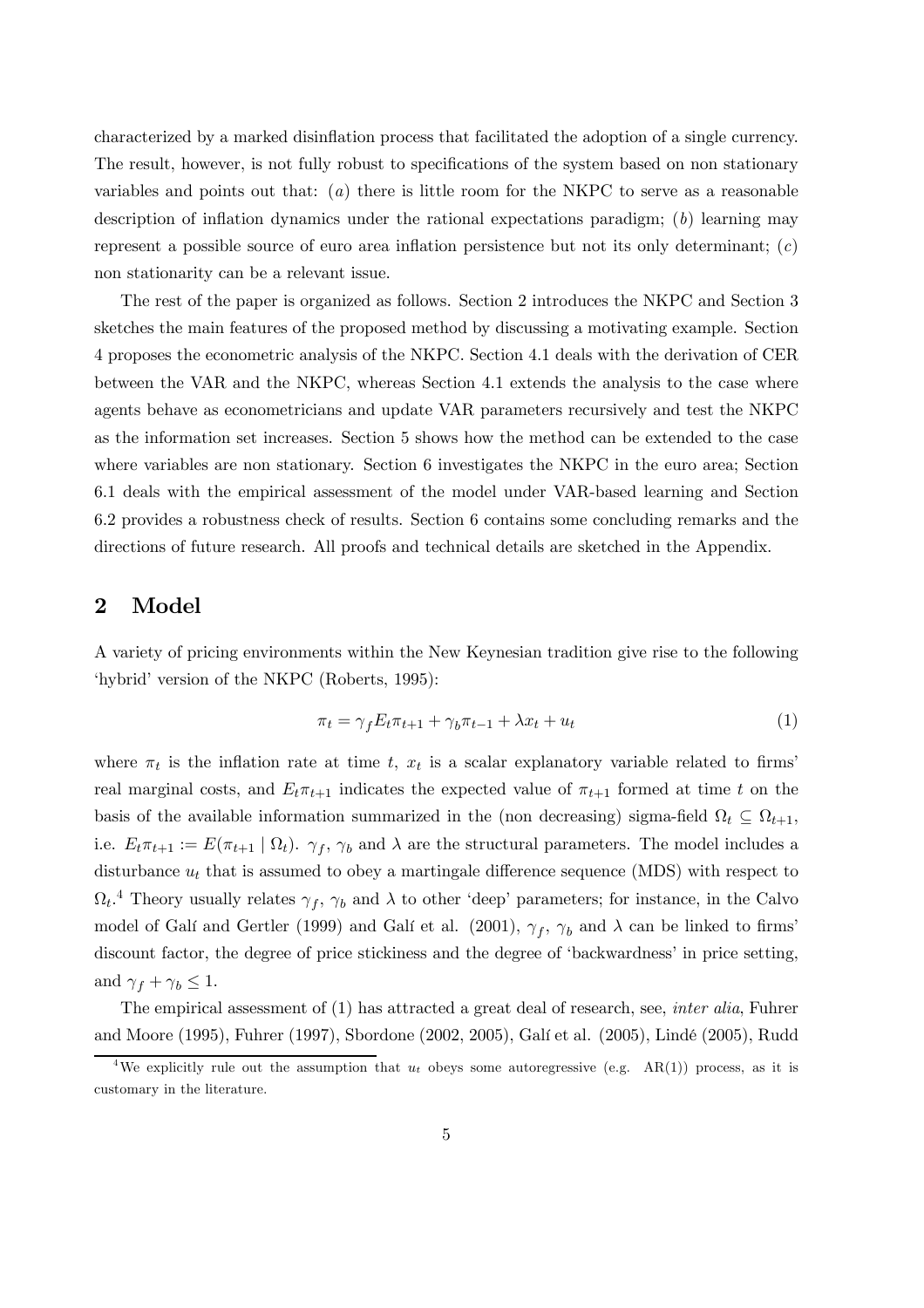and Whelan  $(2005a, 2005b, 2006)$ , Kurmann  $(2006)$  and Fanelli  $(2006c)$ , just to mention few. It is well understood in the recent literature that identification issues can be ruled out in the context of the forward-looking model (1) to the extent that a suitable dynamic system for  $x_t$  is explicitly specified, see e.g. Pesaran (1987), Chap. 6, Mavroeidis (2005) and Nason and Smith (2005). To achieve this objective one can in principle augment the model by introducing additional structural (possibly forward-looking) equations explaining the dynamics of  $x_t$ . This leads to the class of 'small scale' DSGE models of monetary policy, as in e.g. Lindè (2005). Alternatively, one can refer to reduced-form equations for  $x_t$  (and possibly for the other variables comprising the system), as in e.g. Fuhrer and Moore (1995) and Fuhrer (1997), who appeal to VAR-type dynamics.

Two likelihood-based approaches have been traditionally followed to investigate the NKPC. The former requires an explicit specification of the process generating  $x_t$ , and consists in the derivation of the reduced-form solution of the system under RE. The process generating  $x_t$  can be either a reduced-form as in e.g. Pesaran (1987), Chap 7, or a structural equation of a 'small scale' DSGE model, as in e.g. Lindè (2005). In both cases one can write down the log-likelihood of the system under the implicit null that the NKPC is the data generating process (DGP). In this framework it is of key importance to known whether the model solution is determinate or indeterminate, i.e. whether the system has a unique (non-explosive) solution, or multiple (non-explosive) solutions (Lubik and Schorfheide, 2004).

The latter approach, based on what we call 'VAR expectations' (Brayton et al., 1997) and that goes back to Sargent (1979), Campbell and Shiller (1987) and Baillie (1989), works under the assumption that irrespective of whether the NKPC (1) holds or not, the DGP for  $Z_t := (\pi_t : x_t)'$ belongs to the VAR used by agents to forecast inflation and the other variables of the system, see e.g. Kurmann (2006) and Fanelli (2006 $c$ ). Provided that the specified VAR reads as a congruent representation of the data, the idea is that if the theoretical model is 'true', its solution must be nested within agents' statistical model. The application of the method of undetermined coefficients allows to retrieve a set of CER between VAR and NKPC coefficients, that can be used to identify the structural parameters and for inferential purposes. Clearly, in practise there is no way to rule out that a class of possible solutions of the RE model might not be nested within the specified VAR, including e.g. the Minimum State Variable (MSV) solution  $(McCallum, 1983).<sup>5</sup>$ 

In this paper we focus on the second approach and attempt to extend it to the case where the parameters of the VAR are updated recursively. Section 3 provides a motivating example

 $5$ Obviously, the two approaches are equivalent and end up with the same results when the two conditions are jointly met: first, the DGP is given by (1) (i.e. the NKPC holds); second, the implied model solution under RE is nested within the VAR used to approximate the dynamics of variables.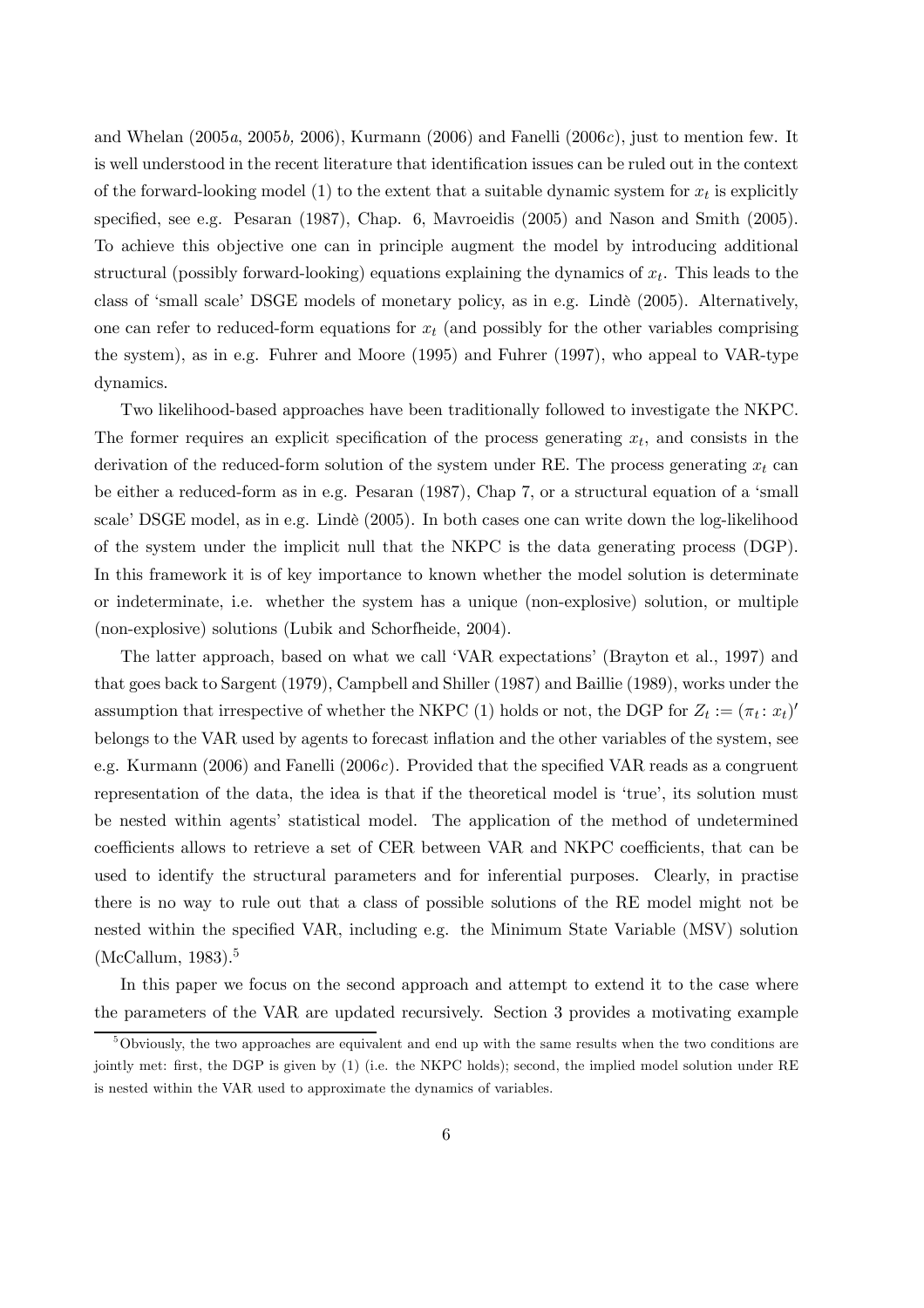with the aim of illustrating the main features of the suggested method.

## 3 Background and outline of methodology

To fix main ideas, we leave for the moment the NKPC of Section 2 and focus on a more general example. Consider the forward-looking model

$$
y_t = \gamma E_t y_{t+1} + \delta y_{t-1} + \kappa w_t + v_t \tag{2}
$$

where  $y_t$  is a scalar,  $v_t$  a scalar white noise shock, and  $w_t$  a scalar explanatory variable;  $E_t y_{t+1}$ indicates the expected value of  $y_{t+1}$  formed at time t on the basis of the available information,  $\Omega_t$ , and  $\gamma$ ,  $\delta$  and  $\kappa$  are the structural parameters.

Many forward-looking models, including the NKPC (1), can be regarded as special cases of (2). To apply 'full' information methods to estimate (2) under RE, it is of key importance to know the structure of the process generating  $w_t$ , otherwise estimation through 'limited' information methods requires identification robust methods, see e.g. Mavroeidis (2006).

Suppose that boundedly rational agents behave as econometricians and have a PLM of the form

$$
y_t = \phi_0 + \phi_1 y_{t-1} + \phi_2 w_{t-1} + \eta_t \tag{3}
$$

where  $\eta_t$  is a white noise process, and  $\phi_0$ ,  $\phi_1$  and  $\phi_2$  are unknown parameters. Agents gradually learn the values of  $\phi_0$ ,  $\phi_1$  and  $\phi_2$  from the data they observe. Notice that with  $\phi_2 := 0$  in (3), agents would not recognize the dependence of  $y_t$  on  $w_{t-1}$ , hence in general agents, like econometricians, might fail to correctly specify the 'correct' model, and accordingly the ALM, see e.g. Evans and Honkapohja (1999), Section 5.3, for a comprehensive discussion.

At time t agents' one-step ahead forecasts (expectations) of  $y_t$  are formed by

$$
\widehat{E}_t y_{t+1} := E(y_{t+1} | \mathcal{H}_t) := \widehat{\phi}_{0t} + \widehat{\phi}_{1t} y_t + \widehat{\phi}_{2t} w_t \tag{4}
$$

where  $\mathcal{H}_t := \{y_t, w_t, y_{t-1}, w_{t-1}, \dots, y_1, w_1\} \subseteq \mathcal{H}_{t+1}$  is the information set they exploit at time t, and  $\phi_{0t}$ ,  $\phi_{1t}$  and  $\phi_{2t}$  are obtained by estimating (3) by least squares, using  $\mathcal{H}_t$ . Plugging (4) back into equation (2) and solving for  $y_t$ , gives the ALM under least squares learning, i.e.<sup>6</sup>

$$
y_t = (1 - \gamma \hat{\phi}_{1t})^{-1} \hat{\phi}_{0t} \gamma + (1 - \gamma \hat{\phi}_{1t})^{-1} \delta y_{t-1} + (1 - \gamma \hat{\phi}_{1t})^{-1} (\gamma \hat{\phi}_{2t} + \kappa) w_t + v_t
$$
(5)

where  $\hat{\zeta}_t := (\hat{\phi}_{0t} : \hat{\phi}_{1t} : \hat{\phi}_{2t})'$  evolves recursively with t.

 $6$ Observe that it is often assumed that when forming expectations in period t, in practise agents have access to information only up to  $t-1$ ; in that case the quantity to plugg into (2) is not (4) but  $\widehat{E}_{t-1}y_{t+1} := E(y_{t+1} | \mathcal{H}_{t-1})$ . However, for the purposes of the present section, it is irrelevant which option among  $\widehat{E}_{t-1}y_{t+1}$  and  $\widehat{E}_{t}y_{t+1}$  is used in the analysis.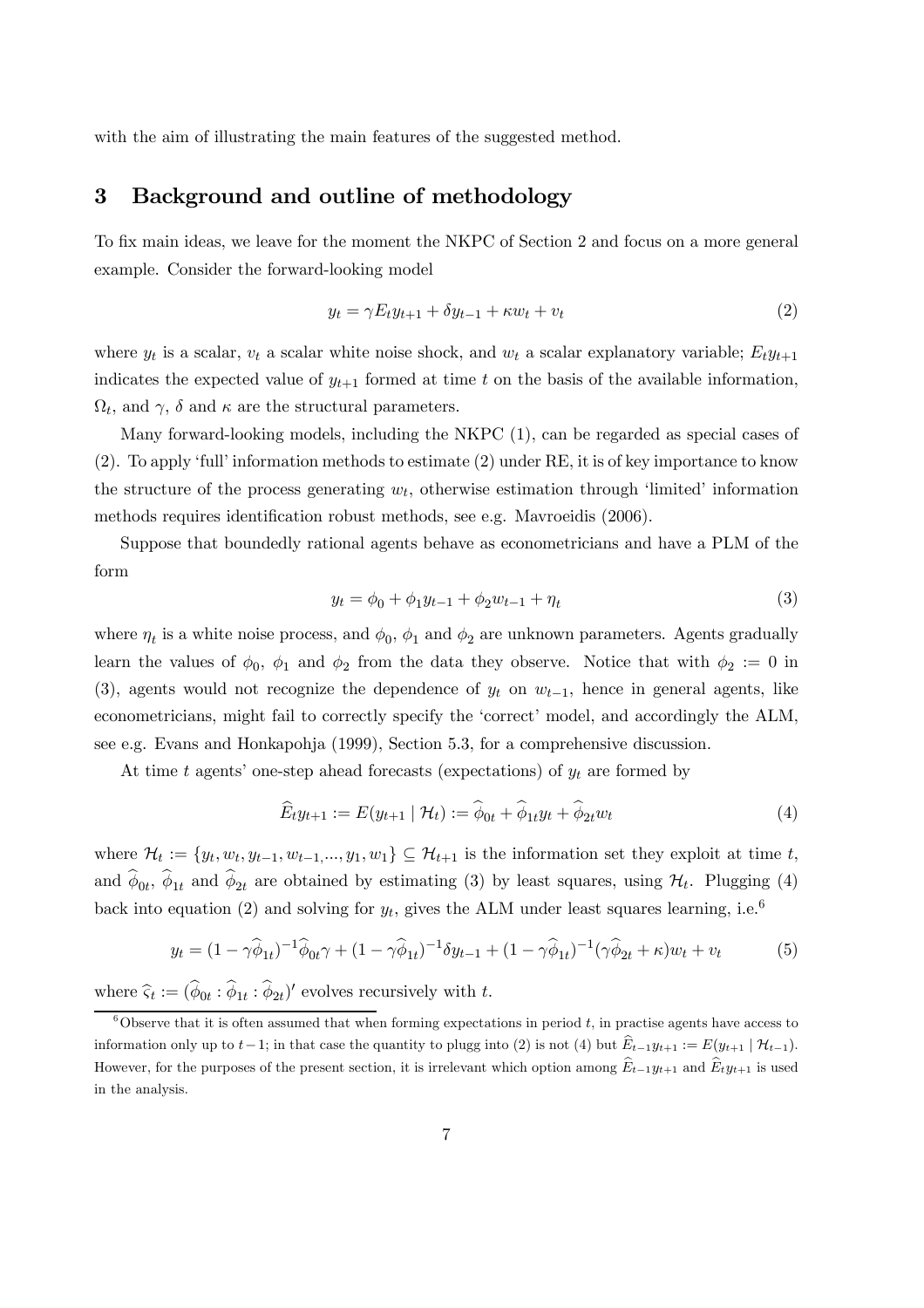Two methods can be used to estimate a model of the form (5) whose coefficients are convolutions of the structural parameters  $\gamma, \delta, \kappa$  and the time-varying coefficients representing agents' beliefs,  $\hat{\zeta}_t := (\hat{\phi}_{0t} : \hat{\phi}_{1t} : \hat{\phi}_{2t})'$ . One possibility is to compute the one-step ahead forecasts of  $y_t$  by using (4), which are then plugged in back into (2); the resulting model can be estimated by standard methods, see e.g. Milani  $(2005a)$ . The other possibility is to cast  $(5)$ , along with the equations governing the recursion of  $\hat{\varsigma}_t$ , in state space form and exploit likelihood-based (possibly Bayesian) techniques.

In line with the existing econometric literature on adaptive learning, the above mentioned estimation methods implicitly maintains that the forward-looking model (2) holds: once RE in (2) are replaced by agents' beliefs, the only problem is the estimation of the resulting timevarying ALM. No attention is devoted on the issue of testing whether the structural model (2) represents a plausible description of the data under the chosen PLM and updating rule.

The model we propose in this paper is based on the idea that at each time  $t$ , agents acting like econometricians use their PLM to test whether the restrictions implied by the forward-looking model are supported by the data. The implicit assumption, therefore, is that the chosen PLM represent a congruent description of the data and the DGP belongs to it. If the restrictions match the data, it makes sense to use the ALM to forecast the variable(s) of interest, otherwise agents' 'best' forecast will be that stemming from the PLM. This procedure can be iterated at time  $t + 1$ ,  $t + 2,...$  with the increase of the information set, so that other than updating their beliefs, agents can also learn to what extent and in which periods their PLM embodies information on the theoretical model.

To describe how such a method may work in practise with reference to the model (2), suppose that boundedly rational agents have a PLM for the bivariate vector  $Z_t := (y_t : w_t)'$  which is a  $VAR(k)$ , where k, the number of lags, is determined by the data. Following Sargent (1979), Campbell and Shiller (1987) and Baillie (1989), the VAR can be regarded in this framework not only as the forecast system, but also as the statistical model for the data upon which the restrictions implied by the theory can be tested. Thus if at time  $t$  the CER that the model (2) imposes on the  $VAR(k)$  are not rejected, then it means that agents' PLM supports the restrictions of the theory, and it makes sense to forecast  $y_t$  by the restricted VAR $(k)$  (which amounts to use the ALM). Likewise, if at time  $t$  the CER are rejected, it is reasonable to forecast  $y_t$  by the unrestricted VAR $(k)$ , and wait for new data at time  $t + 1$  to repeat the test of the model, and so forth. In other words, we are describing a learning process based on a sequential test of the validity of the CER that the theoretical model imposes on the VAR.

Consider, in particular, the VAR(2)

$$
Z_t = G_1 Z_{t-1} + G_2 Z_{t-2} + \varepsilon_t \tag{6}
$$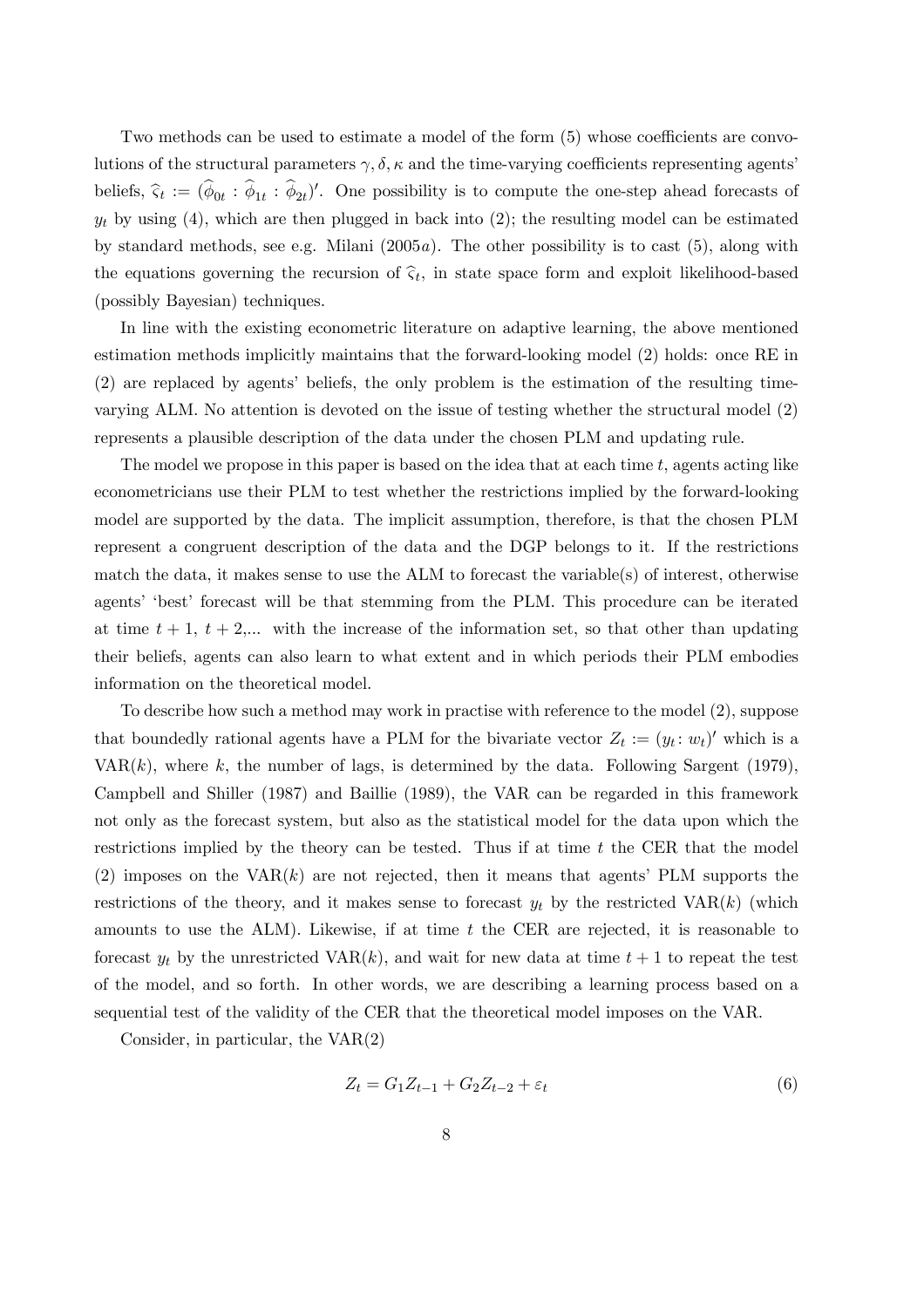where  $\varepsilon_t$  is a bivariate white noise and  $G_i$ ,  $i = 1, 2$ , are  $2 \times 2$  matrices of parameters. VAR forecasts are given by  $\widehat{E}_{t-1}y_{t+1} := E(y_{t+1} | \mathcal{H}_{t-1}) = g_y G_t^2 \widetilde{Z}_{t-1}$ , where with  $G_t$  we conventionally denote the companion matrix associated with (6) to be estimated by using the information up to time  $t, \mathcal{H}_t := \{Z_t, Z_{t-1}, ..., Z_1\} \subseteq \Omega_t, \widetilde{Z}_t := (Z'_t : Z'_{t-1})'$ , and  $g_y$  is a selection row vector such that  $g_y Z_t := y_t$ . The forward-looking model (2) can be tested at time t as follows: (i) condition both sides of (2) with respect to the information set at time  $t-1$  and apply the law of iterated expectations, obtaining

$$
E_{t-1}y_t = \gamma E_{t-1}y_{t+1} + \delta y_{t-1} + \kappa E_{t-1}w_t;
$$

(ii) substitute  $E_{t-1}y_t$ ,  $E_{t-1}y_{t+1}$  and  $E_{t-1}w_t$  in the expression above by the VAR(2) forecasts  $E_{t-1}y_t$ ,  $E_{t-1}y_{t+1}$  and  $E_{t-1}w_t$ , yielding

$$
g_y G_t \widetilde{Z}_{t-1} = \gamma g_y G_t^2 \widetilde{Z}_{t-1} + \delta g_y Z_{t-1} + \kappa g_w G_t \widetilde{Z}_{t-1}
$$

where  $g_w$  is a known selection vector such that  $g_w Z_t := w_t$ . Since  $Z_{t-1} \neq 0$  a.s., one has

$$
g_y G_t (I_4 - \gamma G_t) - \delta g_y - \kappa g_w G_t = 0
$$
\n<sup>(7)</sup>

which involve both the structural parameters of (2), and the VAR parameters. Thus for  $t =$  $T_0 + 1, T_0 + 2, \dots$  we have the sequence of CER

$$
g_y G_t (I_4 - \gamma G_t) - \delta g_y - \kappa g_w G_t = \underset{1 \times 2}{0} , \quad t = T_0 + 1, T_0 + 2, \dots
$$
 (8)

where  $T_0 + 1$  can be regarded as the 'first monitoring time', i.e. the first period in which the evaluation of the CER starts.

Provided that the VAR is identified under the CER, a natural solution to test (8) is to estimate, for  $t = T_0 + 1, T_0 + 2, \dots$ , the system (6) both unrestrictedly and under the CER and hence compute a sequence of LR statistics. In the next sections we show in detail how the method works in practise with the NKPC.

## 4 Expectations formation model and the cross-equation restrictions

In this section we introduce the expectations formation model and discuss the CER that the NKPC imposes on the VAR parameters. To keep the exposition simple, we divide the presentation into two parts. In Section 4.1 we derive the CER assuming that all the available information,  $\mathcal{H}_{T^{\max}}$ , where  $T^{\max}$  denotes the time of the last available information, is used to estimate and test the model in a 'one-shot' solution. In Section 4.2 we extend the analysis to the case where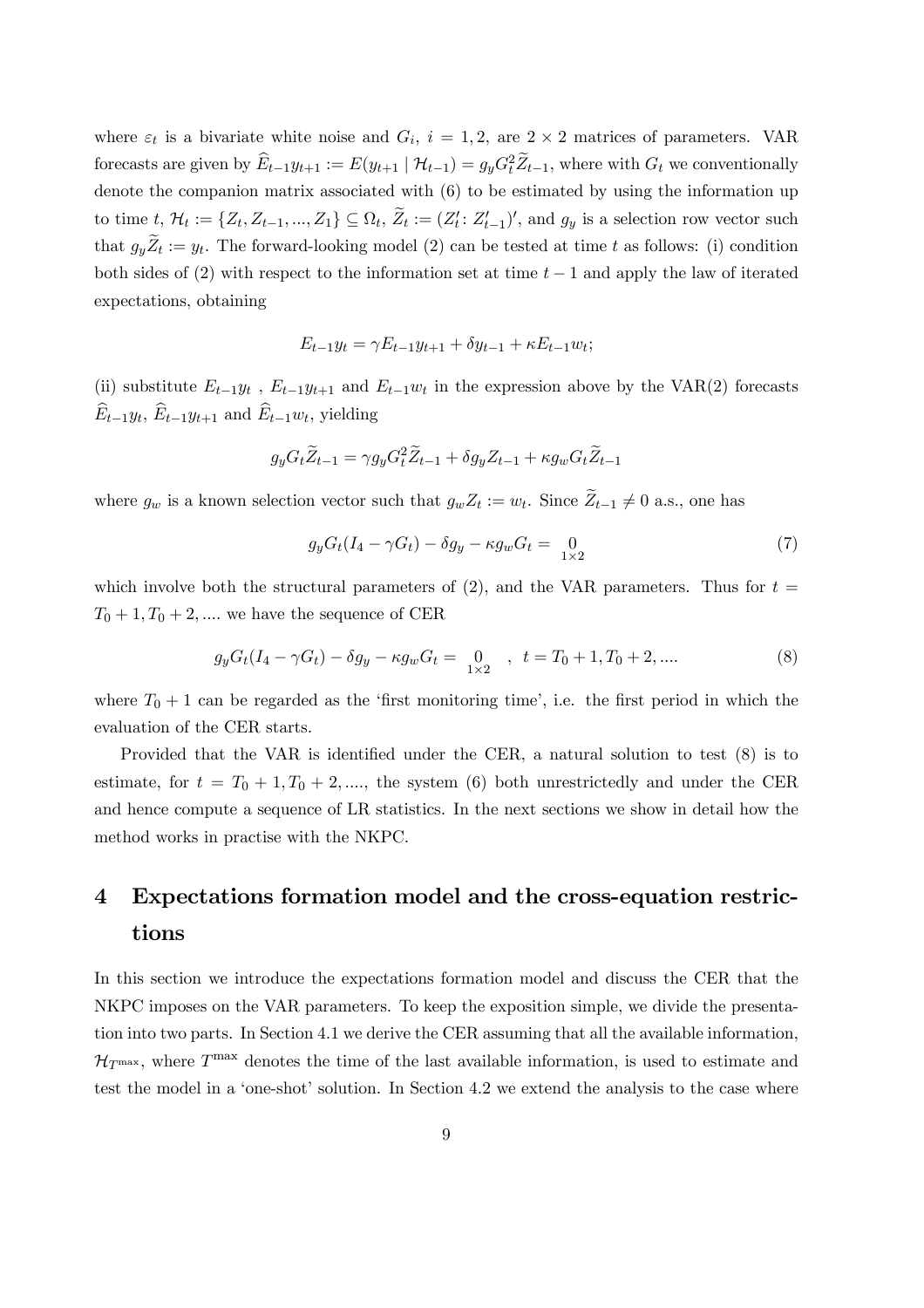agents endowed with initial VAR estimates obtained with data up to time  $T_0$  update parameter values recursively and test the restrictions implied by the NKPC at time  $t = T_0 + 1, T_0 + 2, \ldots$  $T^{\max}$ .

#### 4.1 VAR approach without learning

Assume that agents' law of motion for the  $p \times 1$  vector of observable variables,  $Z_t$ , is given by

$$
Z_t := \sum_{i=1}^k A_i Z_{t-i} + \Theta d_t + \varepsilon_t \tag{9}
$$

where k is the lag length,  $Z_0$ ,  $Z_{-1}$ , ...,  $Z_{(1-k)}$  are fixed,  $A_i$ ,  $i = 1, 2, ..., k$  are  $p \times p$  matrices of parameters,  $d_t$  is an  $d_0 \times 1$  vector of deterministic terms (constant, linear trend, deterministic dummies, etc.) with associated  $p \times d_0$  matrix of parameters,  $\Theta$ , and  $\varepsilon_t$  is a MDS with respect to  $\mathcal{H}_t := \sigma(Z_t, Z_{t-1}, ..., Z_1) \subseteq \Omega_t$ , with (non-singular) covariance matrix  $\Sigma_{\varepsilon}$  and Gaussian distribution.

If the VAR is (asymptotically) stable, i.e. the roots of  $\det(I_p - \sum_{i=1}^k A_i s^i) = 0$  are such that  $| s | > 1$ ,  $\ell$ -step ahead forecasts of  $Z_t$  can be computed as

$$
\widehat{E}_t Z_{t+\ell} := E(Z_{t+\ell} \mid \mathcal{H}_t) := g_z A^{\ell} \widetilde{Z}_t + \sum_{h=0}^{\ell-1} g_z A^h g'_z \Theta d_{t+\ell-h}
$$
\n(10)

where  $\tilde{Z}_t := (Z'_t: Z'_{t-1}: ...: Z'_{t-k+1})'$  is the  $n \times 1$   $(n = pk)$  state vector associated with the VAR (9), A is the  $n \times n$  companion matrix, and  $g_z$  is a  $p \times n$  selection matrix such that  $g_z Z_t := Z_t$ .

Suppose, in particular, that  $Z_t := (\pi_t : x_t : a_t')'$ , where  $\pi_t$  is inflation,  $x_t$  a proxy of firms' real marginal costs, and  $a_t$  is a  $q_a \times 1$   $(p = 2 + q_a)$  subvector of 'additional' variables that possibly help to forecast  $x_t$  or that play an important role in the system; in Section 6  $a_t$  will be a scalar  $(q_a := 1)$  representing a short term interest rate.

From (10) it turns out that with  $\ell := 1$  and  $\ell := 0$ 

$$
\widehat{E}_{t-1}\pi_{t+1} : E(\pi_{t+1} | \mathcal{H}_{t-1}) := g_{\pi}A^2 \widetilde{Z}_{t-1} + g_{\pi}\Theta d_{t+1} + g_{\pi}Ag_{\pi}'\Theta d_{t} \tag{11}
$$

$$
\widehat{E}_{t-1}\pi_t : = E(\pi_t | \mathcal{H}_{t-1}) := g_{\pi}A\widetilde{Z}_{t-1} + g_{\pi}\Theta d_t \tag{12}
$$

$$
\widehat{E}_{t-1}x_t : E(x_t | \mathcal{H}_{t-1}) := g_x A \widetilde{Z}_{t-1} + g_x \Theta d_t \tag{13}
$$

where  $g_{\pi}$  and  $g_x$  are  $1 \times n$  selection vectors such that  $g_{\pi}Z_t := \pi_t$ , and  $g_xZ_t := x_t$ . Condition both sides of the NKPC (1) with respect to  $\mathcal{H}_{t-1}$ , and apply the law of iterated expectations, obtaining

$$
E(\pi_t | \mathcal{H}_{t-1}) = \gamma_f E(\pi_{t+1} | \mathcal{H}_{t-1}) + \gamma_b \pi_{t-1} + \lambda E(x_t | \mathcal{H}_{t-1});
$$
\n(14)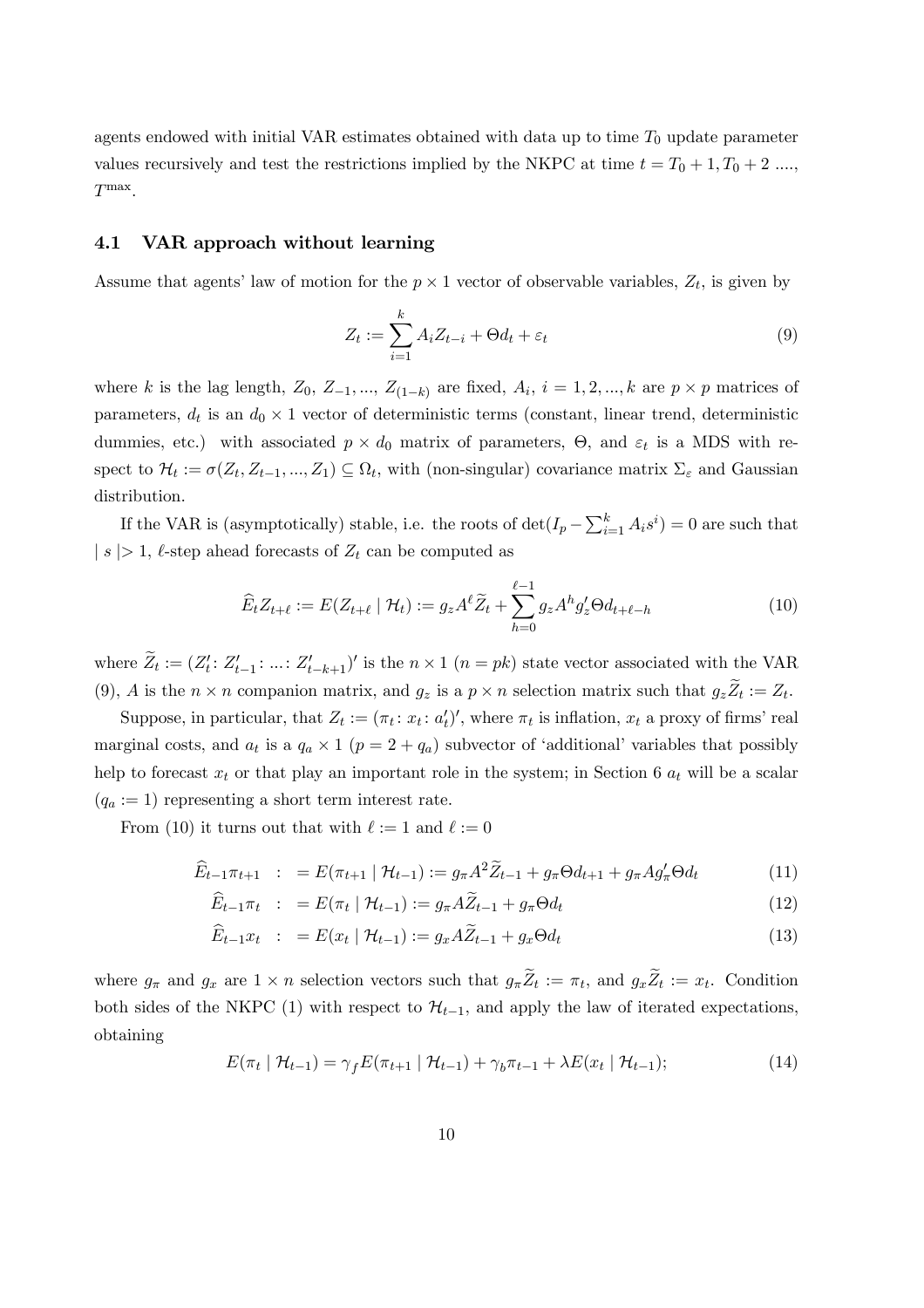substituting the VAR forecasts (11)-(13) into (14) and ignoring deterministic components in  $d_t$ ,<sup>7</sup> yields the following set of restrictions

$$
g_{\pi}A(I_n - \gamma_f A) - \gamma_b g_{\pi} - \lambda g_x A = 0 \tag{15}
$$

involving the structural parameters of the forward-looking model and the VAR parameters  $A_i$ ,  $i = 1, 2, ..., k.$ 

Proposition 1 of Appendix  $A^8$  discusses the technical conditions under which there exists a unique explicit form representation of the constraints (15) which ensure the (local) identifiability of the restricted VAR. In particular, it is shown that if the 'true' value of  $\lambda$  is different from zero, it is possible to express the parameters associated with the VAR marginal model for  $x_t$ ,  $B_x$ , as unique function of the structural parameters,  $\tau = (\gamma_f : \gamma_b : \lambda)'$ , and the other VAR parameters; formally:

$$
B_x := f(B_\pi, B_a, \tau) \tag{16}
$$

where f is a non-linear vector function,  $B_{\pi}$  and  $B_{a}$  are the vectors containing the VAR parameters associated with the equations for  $\pi_t$  and  $a_t$ , respectively (except the coefficients associated to deterministic components), and the non-linear relation (16) holds in a neighbourhood of the 'true' parameter values.

The maximization of the VAR log-likelihood subject to (16) can be carried out by numerical optimization algorithms. Fanelli  $(2006c)$  proposes a combination of a grid-search for the structural parameters  $\tau$  with 'standard' (quasi) Newton-type algorithms, whereas Kurmann (2006) recommends the simulated annealing algorithm (e.g. Goffe et al., 1994). In both cases LR tests for the CER can be computed.

#### 4.2 VAR approach with learning

In this section we extend the approach discussed in Section 4.1 one step further by recognizing that in computing the forecasts  $(10)$  at time t, in practise agents use only the information set  $\mathcal{H}_t$ . This fact has direct consequences on the way the NKPC is tested.

We split the sample into two parts: the first, a pre-testing period from  $t = 1$  to  $t = T_0$ , is the period used to produce initial estimates of VAR parameters; the second part, from  $t = T_0 + 1$ onward is the sample used to evaluate the NKPC through the CER. Observe that  $T_0+1$  must be

<sup>&</sup>lt;sup>7</sup>We ignore deterministic components for simplicity, hence the derivation of CER can be interpreted with reference to a PLM whose variables are expressed in terms of deviations from determinist terms. In general, it is possible to take into account the role of deterministic terms provided that  $d_t$  is opportunely included also in the NKPC (1), otherwise the derivation of CER becomes burdensome.

<sup>&</sup>lt;sup>8</sup>It generalizes Proposition 2 in Kurmann (2006) and is based on a completely different proof method.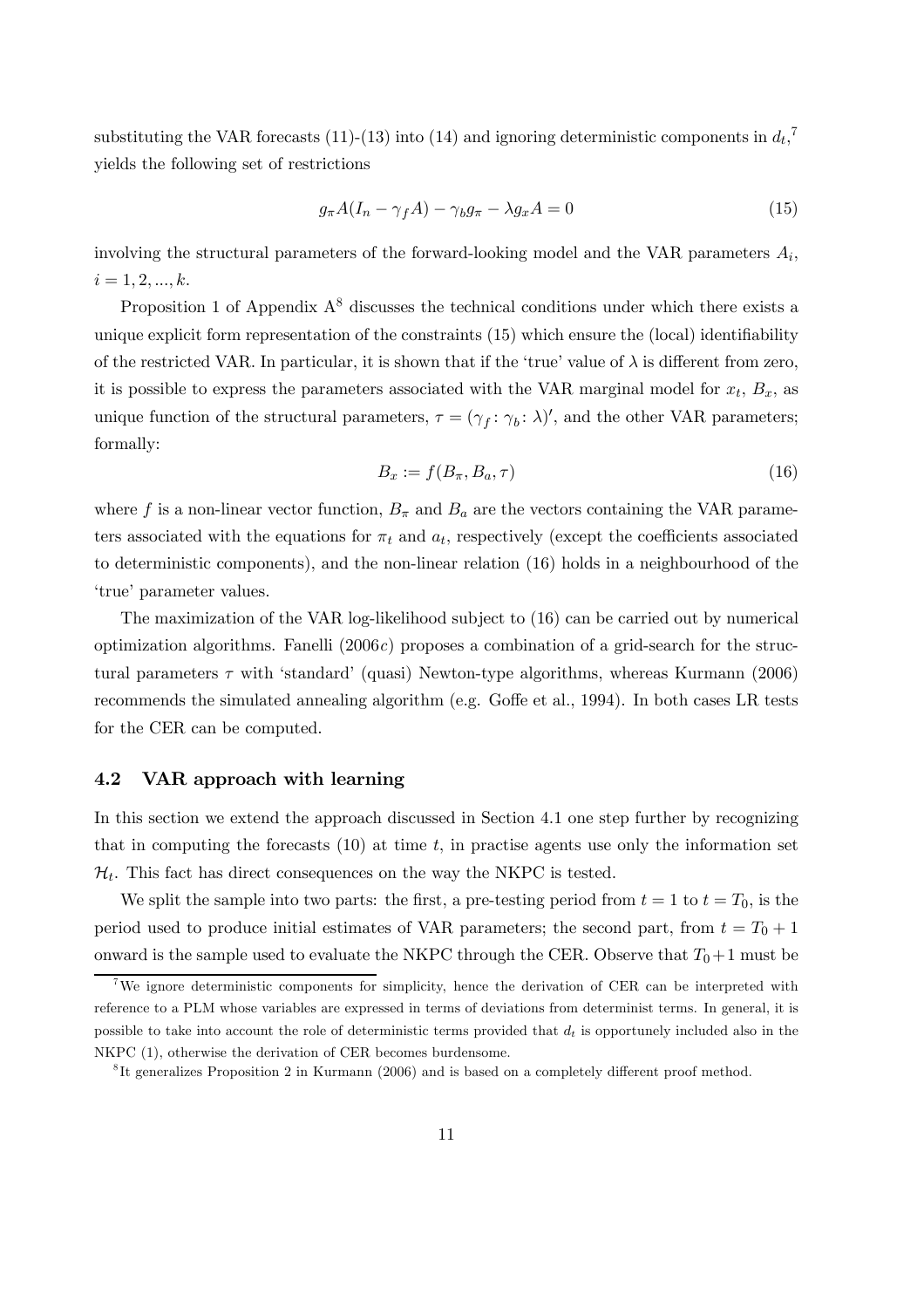'reasonably' large in the sense that the estimates of the VAR parameter  $(A_1: A_2: \ldots: A_k: \Theta:$  $\Sigma_{\varepsilon}$ ) based on  $\mathcal{H}_{T_0+1}$  must ensure that a second-order moment matrix of parameters, defined below, is invertible. We further assume that  $T_0+1$  is large enough to guarantee that the estimates of  $(A_1: A_2: \ldots: A_k: \Theta: \Sigma_{\varepsilon})$  based on least squares are consistent; we refer to Carceles-Poveda and Giannitsarou (2006) for a general discussion on the effect of initial conditions on adaptive learning algorithms.

If at time  $t \geq T_0 + 1$  agents behave as econometricians, their actual forecasts will be

$$
E(Z_{t+\ell} \mid \mathcal{H}_t) := g'_z \; \widehat{A}_t^{\ell} \widetilde{Z}_t + \sum_{h=0}^{\ell-1} g_z \widehat{A}_t^h g'_z \widehat{\Theta}_t d_{t+\ell-h} \;, \qquad \ell = 1, 2, \dots \atop t = T_0 + 1, T_0 + 2 \dots \tag{17}
$$

where  $A_t$  and  $\Theta_t$  are the estimators of A and  $\Theta$  obtained from  $\mathcal{H}_t$ .

Let  $B := (A_1 : A_2 : \ldots : A_k : \Theta)$  be the  $p \times u$ ,  $u = n + d_0$ , matrix of first-moment parameters associated with the VAR (9). Focusing on the case  $\ell := 1$  (one-step ahead predictions), (17) specializes in

$$
E(Z_{t+1} | \mathcal{H}_t) = Z_{t+1|t}^f = \widehat{B}_t X_{t+1}^*
$$

where  $X_t^* := (Z_{t-1}^t: Z_{t-2}^t: ...: Z_{t-k}^t: d_t)'$  is  $u \times 1$ , and given the data up to time t, the LS estimator of B and  $\Sigma_{\varepsilon}$  are given, respectively, by

$$
\widehat{B}_t := \left(\frac{1}{t} \sum_{i=1}^t Z_i X_i^{*t}\right) \left(\frac{1}{t} \sum_{i=1}^t X_i^* X_i^{*t}\right)^{-1} := M_t^{zx^*} (M_t^{x^*x^*})^{-1}
$$
\n(18)

$$
\widehat{\Sigma}_{\varepsilon t} := \frac{1}{t} \sum_{i=1}^{t} (Z_i - \widehat{B}_t X_i^*)(Z_i - \widehat{B}_t X_i^*)'. \tag{19}
$$

It is worth noting that under the assumption of Gaussian  $\varepsilon_t$ , the expressions in (18) and (19) correspond to the maximum likelihood (ML) estimates of  $B$  and  $\Sigma_\varepsilon$  obtained through  $\mathcal{H}_t$ . Moreover, the value of the log-likelihood at the maximum is given, a part from a constant, by

$$
\log \widehat{L}_t^{\max} = -\frac{t}{2} \log(\det(\widehat{\Sigma}_{\varepsilon t})) \quad , \quad t = T_0 + 1, T_0 + 2... \tag{20}
$$

Rewrite the expression (18) in the form

$$
\widehat{B}_t M_t^{x^* x^*} := M_t^{zx^*}, \quad t = T_0 + 1, T_0 + 2...
$$

Using the recursive relations

$$
M_t^{x^*x^*} := \frac{t-1}{t} M_{t-1}^{x^*x^*} + \frac{1}{t} X_t^* X_t^{*t}
$$

$$
M_t^{zx^*} := \frac{t-1}{t} M_{t-1}^{zx^*} + \frac{1}{t} Z_t X_t^{*t}
$$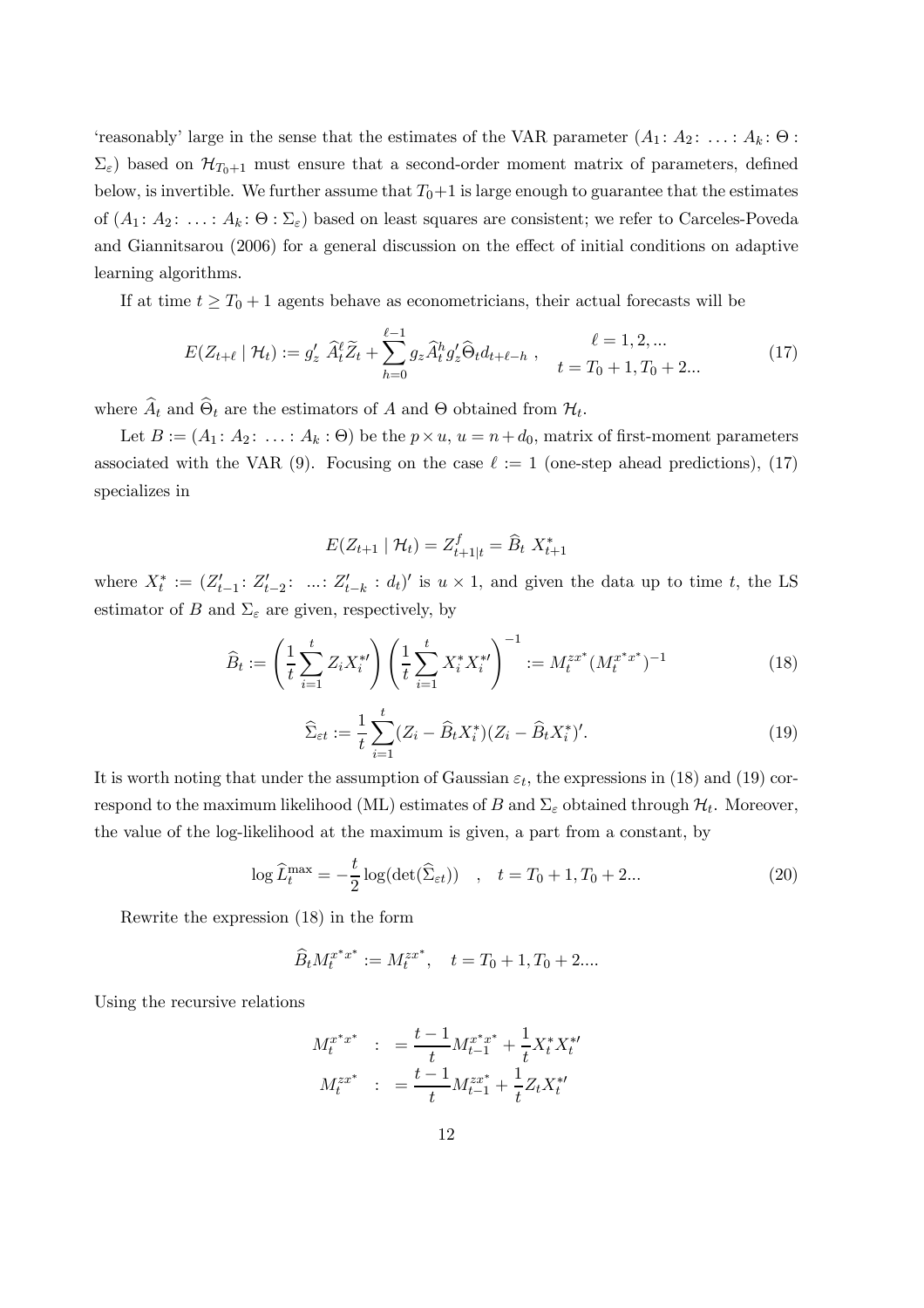and some routine algebra one gets<sup>9</sup>

$$
\widehat{B}'_t : = \widehat{B}'_{t-1} + \frac{1}{t} (M_t^{x^*x^*})^{-1} X_t^* (Z_t - \widehat{B}_{t-1} X_t^*)'
$$
\n(21)

$$
M_t^{x^*x^*} \quad : \quad = M_{t-1}^{x^*x^*} + \frac{1}{t}(X_t^*X_t^{*\prime} - M_{t-1}^{x^*x^*}) \tag{22}
$$

$$
t = T_0 + 1, T_0 + 2, \dots \tag{23}
$$

For given initial values of  $\widehat{B}_{T_0}$  and  $M_{T_0}^{x^*x^*}$ , (21)-(23) define the Recursive LS (RLS) estimator of B.

Consider now the following partition of B,  $B = [B_1 : B_2 : \ldots : B_p]'$ , where each  $B_j$ ,  $j =$ 1, 2, ..., p, is the  $u \times 1$  vector containing the parameters of the j-th equation of the VAR. For instance, referring to the trivariate VAR  $Z_t := (\pi_t : x_t : a_t)'$  already discusses in Section 4.1, one has  $B = [B_1 : B_2 : B_3]'$ , where  $B'_1 := [B'_\pi : \Theta'_\pi]$ ,  $B'_2 := [B'_x : \Theta'_x]$  and  $B'_3 := [B'_a : \Theta'_a]$ , and  $\Theta'_v$ ,  $v = \pi, x, a$  are the coefficients associated with deterministic terms in the three equations. The RLS (21) specializes in the well known relation

$$
\widehat{B}_{jt} := \widehat{B}_{jt-1} + \frac{1}{t} (M_t^{x^*x^*})^{-1} X_t^* (Z_{jt} - \widehat{B}'_{jt-1} X_t^*) \quad , \quad \frac{j = 1, 2, ..., p}{t = T_0 + 1, T_0 + 2, ...}
$$
\n
$$
(24)
$$

where  $\hat{e}_{jt} := (Z_{jt} - \hat{B}'_{jt-1}X^*_t) = (Z_{jt} - Z^f_{jt})$  $j_{j|t-1}$ ) is the observed prediction error relative to the j-th variable (equation) of the VAR. The RLS updating of the second order moments matrix  $M_t^{xx}$  described in (22) is common to the p equations of the VAR.

In the literature on adaptive learning the recursion (24) if often replaced by the more general scheme

$$
\widehat{B}_{jt} : = \widehat{B}_{jt-1} + g_{jt} (M_t^{x^*x^*})^{-1} X_t^* (Z_{jt} - \widehat{B}'_{jt-1} X_t^*)
$$
\n(25)

$$
M_t^{x^*x^*} \; : \; = M_{t-1}^{x^*x^*} + g_{jt}(X_t^*X_t^{*\prime} - M_{t-1}^{x^*x^*}) \;, \qquad j = 1, 2, ..., p
$$
\n
$$
t = T_0 + 1, T_0 + 2, ... \tag{26}
$$

where each  $g_{jt}$  is a scalar, known as the 'gain' sequence. In general,  $g_{jt} \neq g_{it}$  for  $i \neq j$ , i.e. the gains may differ across VAR equations. With  $g_{jt} := t^{-1}$  the expressions (25)-(26) collapse to RLS (21)-(23); the position  $g_{jt} := g_j$ ,  $0 < g_j < 1$ , leads to the constant gain version of recursive least squares (CGLS), where the term 'constant' stresses the difference with the previous case characterized by decreasing gains. For  $j = 1, 2, ..., p$ , CGLS discounts past observations at geometric rate  $1 - g_j$ , and is therefore more robust to structural changes, see e.g. Branch and

<sup>&</sup>lt;sup>9</sup>In particular, for given matrices  $A, B$ , and  $C$  of suitable dimensions, we use the following matrix inversion rule:  $(C + B'A^{-1}B)^{-1} := C^{-1} - C^{-1}B'(A + BC^{-1}B')^{-1}BC^{-1}.$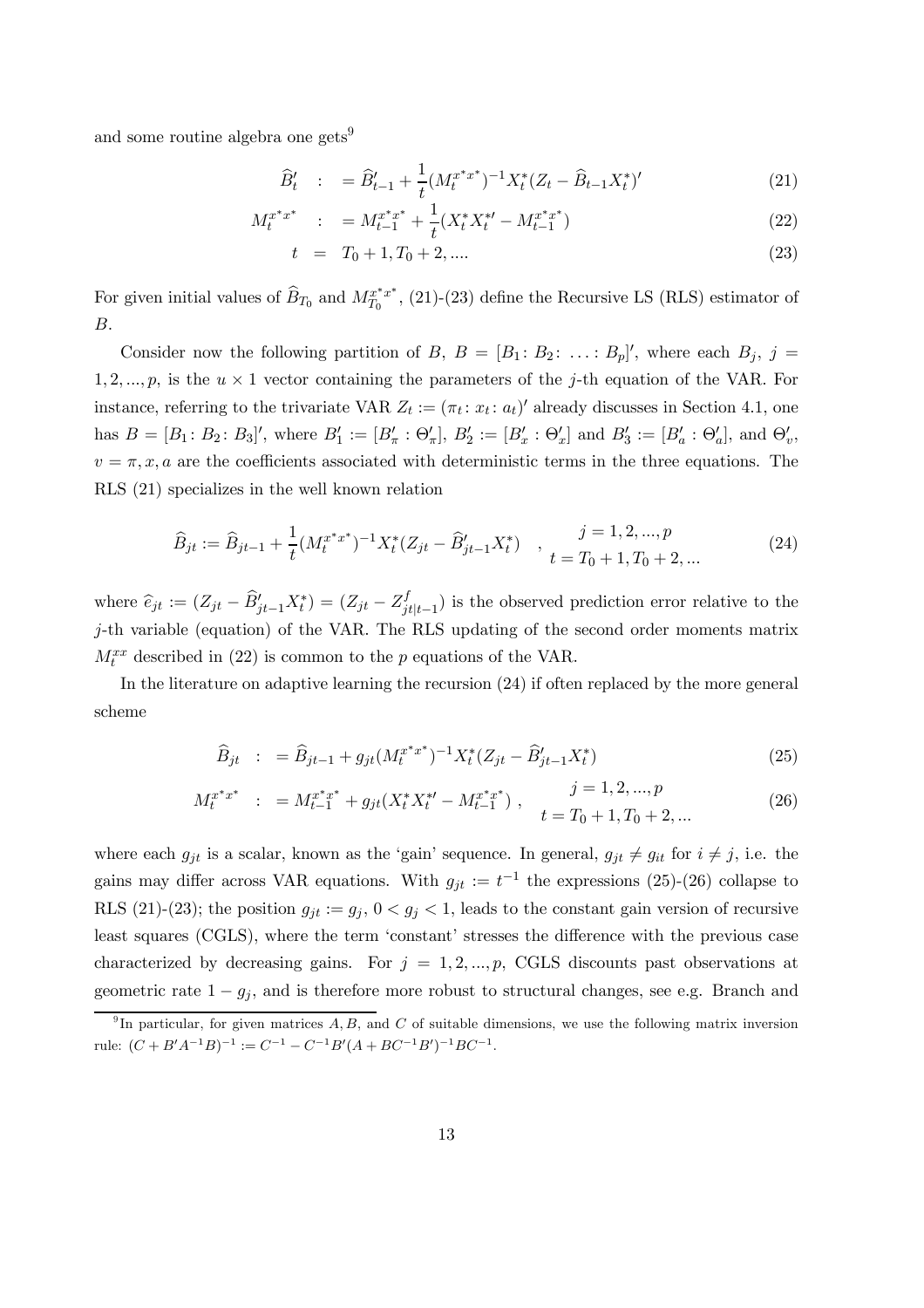Evans  $(2006).^{10}$  Given the 'natural' link between RLS and the recursive application of ML (provided that VAR disturbances are Gaussian), in this paper we focus on  $(21)-(23)$ .<sup>11</sup>

The restrictions that the NKPC imposes on the VAR parameters can be derived by following the same route of Section 4.1. In this case one gets the sequence of CER:

$$
g_{\pi}A_t(I_n - \gamma_f A_t) - \gamma_b g_{\pi} - \lambda g_x A_t = 0 \quad , \quad t = T_0 + 1, T_0 + 2, \dots \tag{27}
$$

where once again the time index attached to the companion matrix stresses that the estimation of the parameters in A is based on the information available up to time t,  $\mathcal{H}_t$ . By applying Proposition 1 of Appendix A, from (27) we can now derive the following sequence of explicit form constraints

$$
B_{xt} := f(B_{\pi t}, B_{at}, \tau) \quad , \quad t = T_0 + 1, T_0 + 2, \dots \tag{28}
$$

which read as the 'sequential' counterpart of (16). Thus, under the CER the recursion of the estimators of  $B_{\pi t}$  and  $B_{at}$  is governed by (24) and simultaneously the recursion of  $B_{xt}$  follows from  $\widehat{B}_{xt} := f(\widehat{B}_{\pi t}, \widehat{B}_{at}, \tau)$ , given the form of  $f(\cdot)$ .

The value of the likelihood at the constrained maximum is given (a part from a constant) by

$$
\log \widetilde{L}_t^{\max} = -\frac{t}{2} \log(\det(\widetilde{\Sigma}_{\varepsilon t})) \quad , \quad t = T_0, T_0 + 1, \dots
$$

with  $\widetilde{\Sigma}_{\varepsilon t}$  being the estimated covariance matrix of the restricted VAR at time t, thus the 'natural' likelihood-oriented approach to test the restrictions (28) consists in computing the LR statistics

$$
LR_t = -2(\log \widetilde{L}_t^{\max} - \log \widehat{L}_t^{\max}) \quad , \quad t = T_0 + 1, T_0 + 2, \dots \tag{29}
$$

Apparently, to decide about the null that the CER hold, one might simply compare the LR statistics in (29) with the conventional  $\chi^2$ -based large-sample critical values. Focusing on the GMM framework, however, Inoue and Rossi (2005) recently show that using conventional critical values, by the law of iterated logarithms the probability that such type of tests eventually leads to a rejection of the null hypothesis is asymptotically 1. To remedy this problem, they derive asymptotic critical values that allow one to 'follow' the test statistic through the whole sequence  $t = T_0 + 1, T_0 + 2...$ , in such a way that the probability of rejecting the null hypothesis is under control at each t. Inoue and Rossi (2005) also provide asymptotic critical values (their Table 1)

 $10$  In fact, compared to RLS constant gain algorithms assign decreasing weights on observations across time, so that recent observations matter for the current estimate even in the limit. For this reason it is commonly argued that CGLS are useful in tracking structural changes in the model, hence they are particular suited in situations where the policy is allowed to shift over time.

<sup>&</sup>lt;sup>11</sup>We leave the extension of the proposed learning method to the case of CGLS to future research.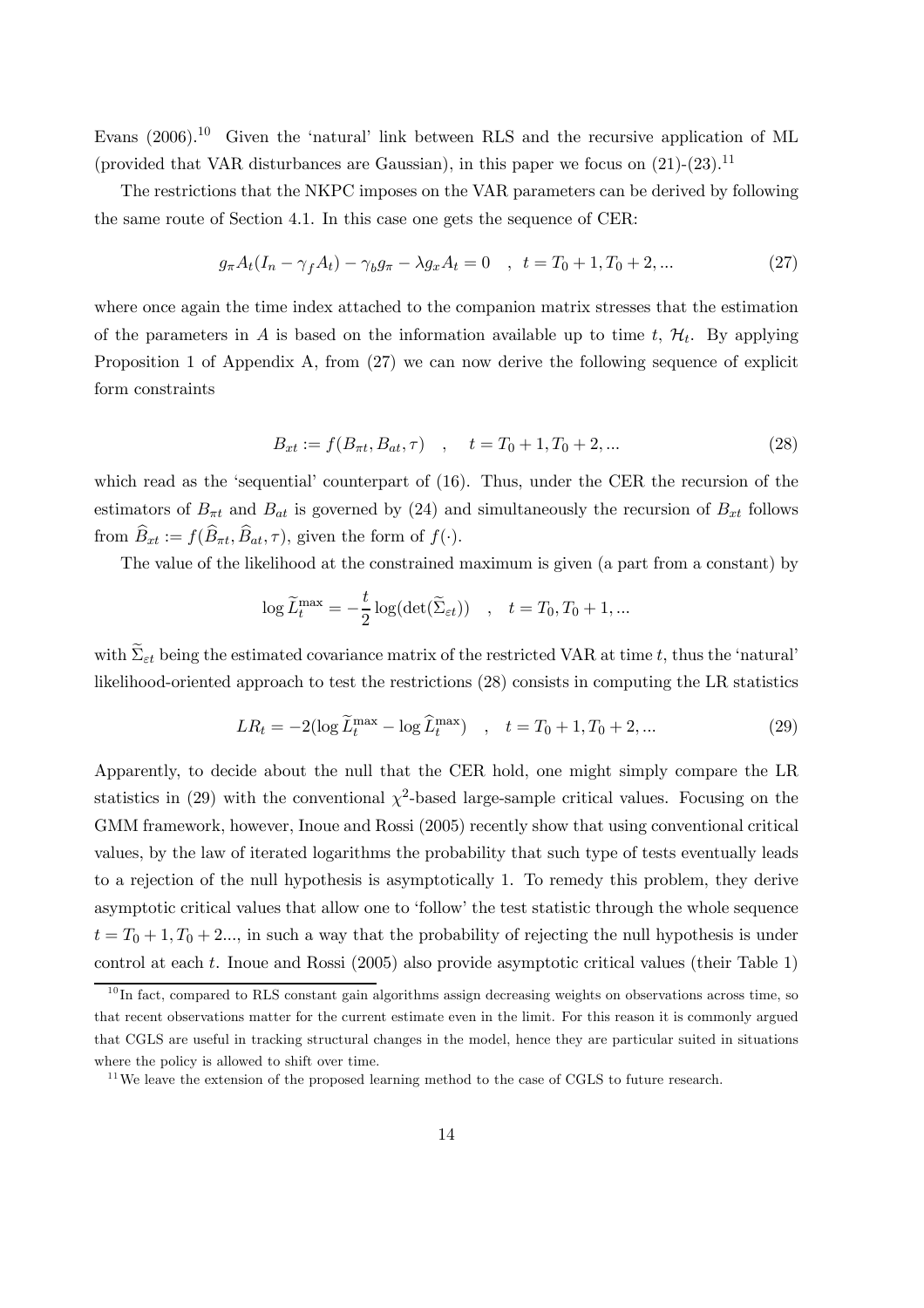for LR-type sequential tests that can be used in the empirical analysis. The results in Inoue and Rossi (2005) cover Wald, Lagrange multiplier (LM) and likelihood ratio (LR)-like tests based on GMM, hence potentially included in this class is (29).

### 5 Non stationary variables

While theories upon which DSGE models and in particular the NKPC are built are formulated at the single agent level, estimation is usually based on aggregate data. Aggregation may have both theoretical and empirical consequences. For instance, as shown in e.g. Hughes Hallet (2000), the aggregation of sectoral, regional/national Phillips curves may yield an inflationunemployment trade-off that is not vertical in the long run, despite the 'individual' curves being vertical. Likewise, aggregation may be a potential source of non stationarity; that this can be the case for the euro area inflation is confirmed by e.g. Benigno and López-Salido (2006) where the existence of heterogeneity in inflation persistence across regions is documented, and by O'Reilly and Whelan (2005) and Batini (2006), who using different techniques find that the persistence of inflation is close to one and stable over time.

It is well recognized that if the eigenvalues of the VAR companion matrix, A, are close to the unit circle, test statistics based on standard asymptotic theory and the typical sample lengths of macroeconomic analysis may suffer large size distortion and power losses, see e.g. Johansen (2006). In these circumstances, not fixing the number of unit roots of the system may worsen the small sample distortion. Thus, when there exists a sound suspect that the variables entering the NKPC (1) are non stationary and can be reasonably approximated in terms of processes integrated of order one  $(I(1))$ , a solution may be that of checking the sensitivity of results to specifications where the I(1) trends are opportunely removed.

When the variables entering agents' PLM are I(1), it is either possible that  $\pi_t$  and  $x_t$  are not cointegrated, or that they are cointegrated, see Fanelli  $(2006c)$  for a comprehensive discussion. In general, by allowing the roots of the characteristic equation  $\det(I_p - \sum_{i=1}^k A_i s^i) = 0$  of the VAR (9) to be also at  $s = 1$ , one can disentangle empirically between the above mentioned situations by testing the cointegration rank (i.e. the number of unit roots) of the VAR, see e.g. Johansen (1996).

If  $\pi_t$  and  $x_t$  are I(1) and not cointegrated, two empirical formulations of the NKPC are consistent with data properties. First, it may happen that e.g.  $\pi_t$  is I(1) and  $x_t$  is I(0), that means that it exists a trivial cointegrating relation of the form  $(0:1)Z_t$ .<sup>12</sup> Such a situation can

<sup>&</sup>lt;sup>12</sup>In principle it might also happen that  $\pi_t$  is I(0) and  $x_t$  is I(1), a situation which can be faced empirically by replacing  $x_t$  in (1) by  $\Delta x_t$ , and considering a VAR for  $Z_t := (\pi_t : \Delta x_t : a_t)'$  (provided that also  $a_t$  is I(0)).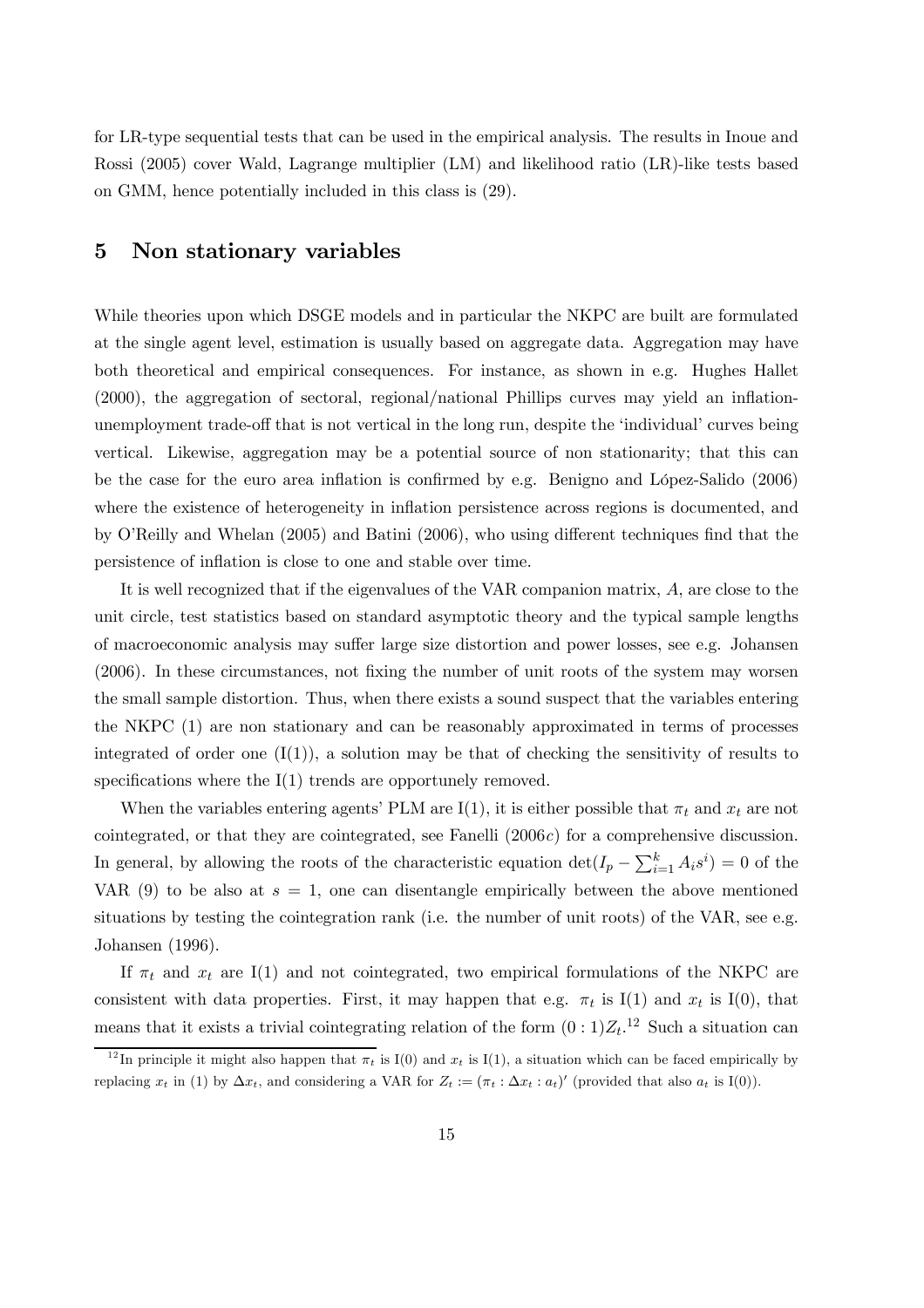be accounted by manipulating (1) in the form

$$
\Delta \pi_t = \frac{1 - \gamma_b}{\gamma_b} E_t \Delta \pi_{t+1} + \frac{\lambda}{\gamma_b} x_t + u_t^* \tag{30}
$$

which is obtained by simple algebra and imposing the restriction  $\gamma_f + \gamma_b = 1$ , with  $u_t^* :=$  $\gamma_b^{-1}u_t$ . The econometric evaluation of the model (30) under VAR-based learning follows the lines described in Section 4.2 for stationary models, the only exception being that now agents' PLM reads as a VAR(k) for  $Z_t := (\Delta \pi_t : x_t : a_t)'$  (we have assumed that also  $a_t$  is I(0)).

Second, it may happen that both  $\pi_t$  and  $x_t$  are I(1) but do not share a common stochastic trend (including that of  $a_t$ ). In this case the empirical analysis of the NKPC under VARbased learning follows the route described in Section 4.2 for the case of stationary variables, provided that the procedure is opportunely adapted. In particular, the non stationary  $VAR(k)$ for  $Z_t := (\pi_t : x_t : a_t)'$  must be replaced by its differenced counterpart, i.e. a DVAR(k – 1) for  $\Delta Z_t := (\Delta \pi_t : \Delta x_t : \Delta a_t)'$  and at the same time the NKPC (1) must be empirically replaced by the 'accelerationist' specification

$$
\Delta \pi_t = \gamma_f E_t \Delta \pi_{t+1} + \gamma_b \Delta \pi_{t-1} + \lambda \Delta x_t + u_t.
$$
\n(31)

Differently from what happens with (30) and (32) (see below), the empirical formulation (31) of the NKPC can not be obtained from (1) by algebraic manipulations but by simply replacing the levels of the variables, expect  $u_t$ , with their first differences.

When  $\pi_t$  and  $x_t$  are I(1) and cointegrated, it is convenient to express the NKPC in a form such that both levels and first differences are involved. By simple algebra (1) can be reparameterized in the form

$$
\Delta \pi_t = \omega E_t \Delta \pi_{t+1} - \psi(\pi_t - \xi x_t) + u_t^* \tag{32}
$$

where

$$
\xi \quad : \quad = \frac{1}{(1 - \gamma_f - \gamma_b)} \lambda \tag{33}
$$

$$
\omega \quad : \quad = \frac{\gamma_f}{\gamma_b} \tag{34}
$$

$$
\psi \quad : \quad = \left(\frac{1 - \gamma_f - \gamma_b}{\gamma_b}\right) \tag{35}
$$

$$
u_t^* = \omega u_t
$$

provided that  $\gamma_f + \gamma_b < 1$ . The main issue with (32), however, is the interpretation of the stationary process  $(\pi_t - \xi x_t)$ , given that theory does not predict that e.g. inflation and the wage share (unit labor costs) must be cointegrated for the NKPC to hold. Notice that in this set-up the structural parameter  $\lambda$  belongs to the cointegration space.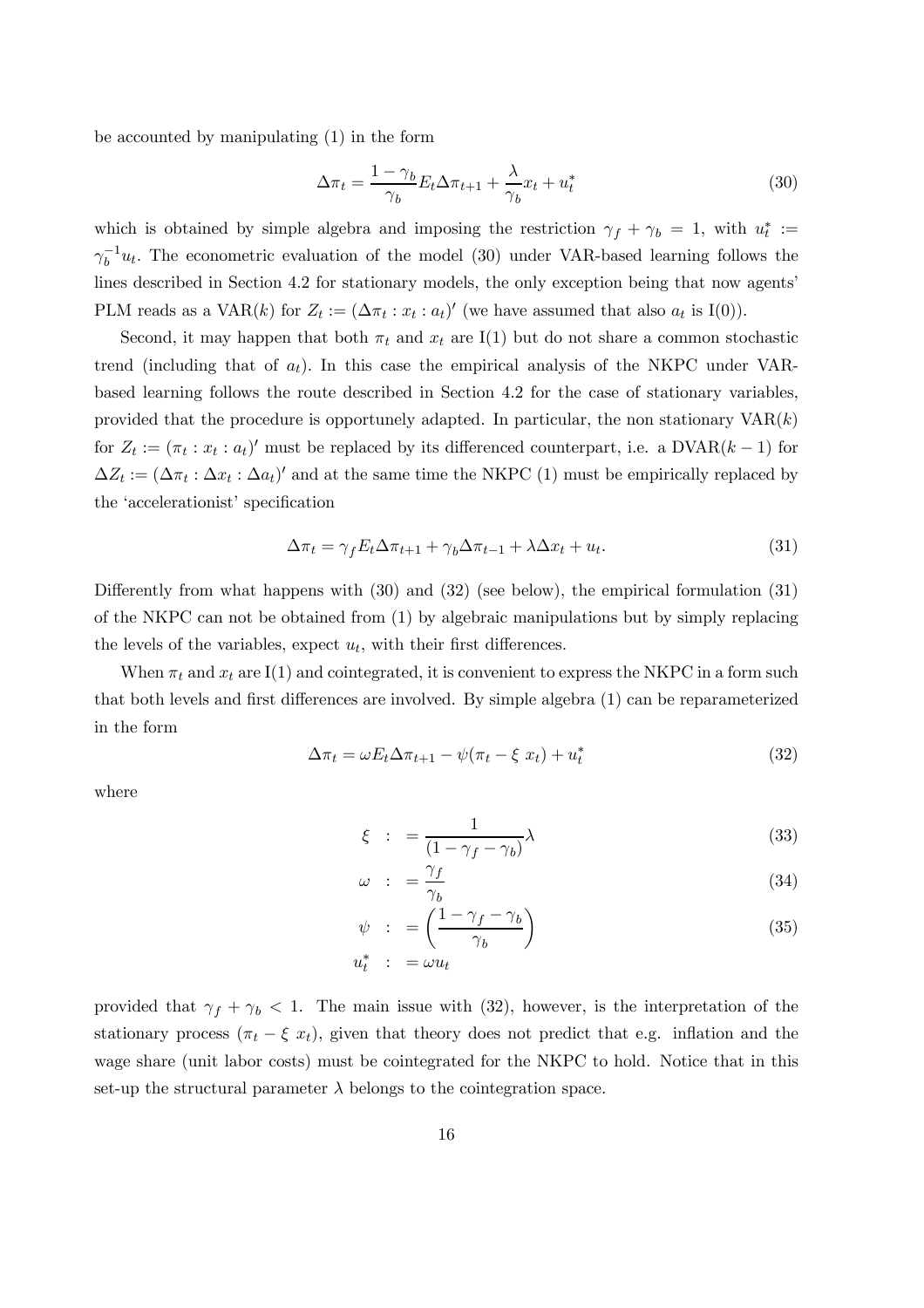We refer to Fanelli  $(2006c)$  for a detailed discussion of how the econometric analysis of  $(32)$ can be developed under 'VAR expectations'. In short, testable implications of (32) can be derived by appealing to a stationary vector autoregressive representation of the vector  $W_t :=$  $(\Delta \pi_t : e_t : \Delta a_t)'$ , where  $e_t := (\pi_t - \hat{\xi} x_t)$ , and  $\hat{\xi}$  is a super-consistent estimator of  $\xi$  in (33). The extension to the case of learning along the lines described in Section 4.2 is straightforward to the extent that agents (i) have some a priori knowledge on the fact that  $\pi_t$  and  $x_t$  are cointegrated, and possess some 'external' information about the value assumed by  $\xi$  in (33).

#### 6 Results

We consider quarterly data relative to the euro area, using the last release of the Area-wide Model (AWM) data set described in Fagan et al. (2001). Variables cover the period 1971:1- 2005:4. To measure inflation we use the GDP deflator, i.e.  $\pi_t := 100(p_t - p_{t-4})$ , where  $p_t$  is the log of the GDP deflator. As in Gali et al. (2001), firms' average marginal costs are proxied by the wage share (log of real unit labour costs),  $x_t := ws_t$ . A short term interest rate,  $a_t := i_t$  $(q_a = 1)$ , is included in the system.<sup>13</sup>

The plot of the three variables is reported in Figure 1; the vertical line at 1984:1 indicates the beginning of the sub-sample used to evaluate the NKPC, whereas the period 1971:1-1983:4 is used to produce initial estimates of the VAR parameters. In terms of the notation of the previous sections,  $T_0 + 1 :=1984:1$  is the first monitoring period and  $T^{\max} :=2005:4$  is the last available observation.

Note that the sample selected to produce initial estimates of the VAR parameters is characterized by an high inflation regime. As argued in Batini (2006), most European central banks adopted a more aggressive approach toward fighting inflation around the first half of the eighties. The sample used to evaluate the NKPC can be regarded as substantially homogeneous from the point of view of the commitment of European monetary authorities to stabilize inflation, the convergence towards the European Monetary Union, and the maintenance of a stable currency.

The simple graphical inspection of Figure 1 reveals, in line with O'Relly and Whelan (2005) and Batini (2006), that (aggregate) euro area inflation persistence resembles that of unit roottype processes.14Also the persistence of the wage share and of the short term interest rate appears

 $13$ The GDP deflator is YED in the AWM data set. The wage share (real unit labour costs) is computes as  $ws_t := 100 \times \log(WIN_t/YER_t)$ , where WIN is 'Compensation to Employees' (in real terms) and YER is real GDP. As a proxy of  $i_t$  we have used the short-term interest rate (nominal in percent), which is STN in the data set.

<sup>&</sup>lt;sup>14</sup>Both O'Reilly and Whelan (2005) and Batini (2006) conclude that euro area inflation persistence is high, however the former finds a possible shift in inflation persistence around 1984, whereas the latter do not detect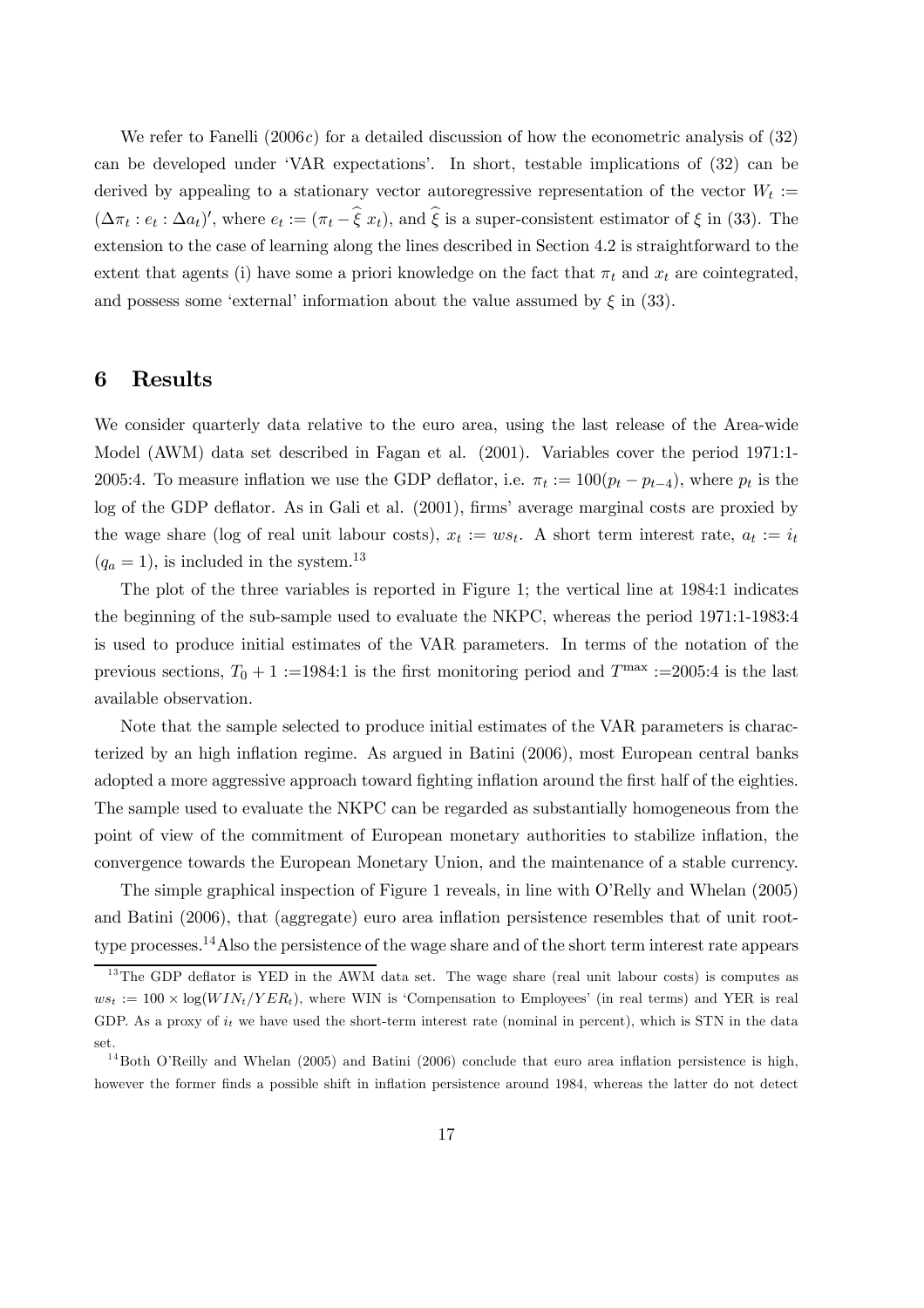considerably high: in general, such an outcome is not surprising in view of the cross-country aggregation process underlying data construction.

A VAR for  $Z_t := (\pi_t : ws_t : i_t)'$  with  $k := 3$  lags and a constant is estimated over the period 1971:1-1983:4. Table 1 reports some residuals diagnostic statistics, along with the highest estimated eigenvalues of the VAR companion matrix, and Johansen's (1996) LR trace test for cointegration rank.<sup>15</sup> It can be noticed that with  $k := 3$ , VAR residuals appear substantially 'well-behaved' over the sample 1971:1-1983:4, suggesting that RLS estimates can be reasonably approximated by the reiterated application of ML. Yet, results in Table 1 cast doubts on the stationary of the system. For this reason, after discussing the empirical evaluation of the NKPC in Section 6.1, we support the evaluation of the model through a robustness check in Section 6.2.

#### 6.1 Euro area NKPC with learning dynamics

Given the initial estimates discussed above, the sequential evaluation of the NKPC under VAR dynamics outlined in Section 4.2 works by estimating the VAR(3) recursively over the period 1984:1-2005:4, both unrestrictedly and subject to the CER restrictions (28).

The maximization of the Gaussian likelihood under the CER is performed by calibrating the structural parameters  $\tau = (\gamma_f : \gamma_b : \lambda)'$  at  $\tau := \tau^* = (0.90 : 0.05 : 0.20)'$ , which roughly correspond, in terms of the Calvo model of inflation dynamics, to firms' discount factor equal to 0.95, a fraction of 3% of backward-looking firms, and an average time of about 2.8 quarters over which prices are kept fixed. The idea of fixing  $\tau$  to the value  $\tau^*$  has a twofold motivation. First, we can not implement a grid search estimation for  $\tau$  as in that case the asymptotic critical values of the sequential test of Inoue and Rossi (2005) would not apply. Second, fixing  $\tau$  to  $\tau^*$ has its ratio in the similar values of structural parameters  $\tau^{**} = (0.773: 0.043: 0.214)'$  obtained by Gali et al. (2001) through GMM estimation and the AWM data set until 1998; in terms of the Calvo model  $\tau^{**}$  corresponds, a part from the discount rate, to a fraction of 3% of backwardlooking firms, and an average time of 3 quarters of sticky prices duration; see also Benigno and López-Salido (2006).

Figure 2 plots the LR statistic (LR1) for the CER over the period 1984:1-2005:4, along with both the 5% critical values computed following the method of Inoue and Rossi (2005), and the 0.95 quantile of a  $\chi^2$ -distribution with 9 degree of freedom.<sup>16</sup> For comparative purposes Figure

any changes in persistence. Moreover, it is woth noting that Benigno and López-Salido (2006) find supporting evidence of the existence of heterogeneity in iflation dynamics across euro area countries.

 $15$ Calculations were performed in PcGive 10.0, Doornik and Hendry (2001).

<sup>&</sup>lt;sup>16</sup>Observe that there are  $pk := 9$  and not  $pk - 3 := 6$  CER (see Proposition 1, Appendix A) since in this application the three structural parameters  $\tau = (\gamma_f : \gamma_b : \lambda)'$  have been fixed.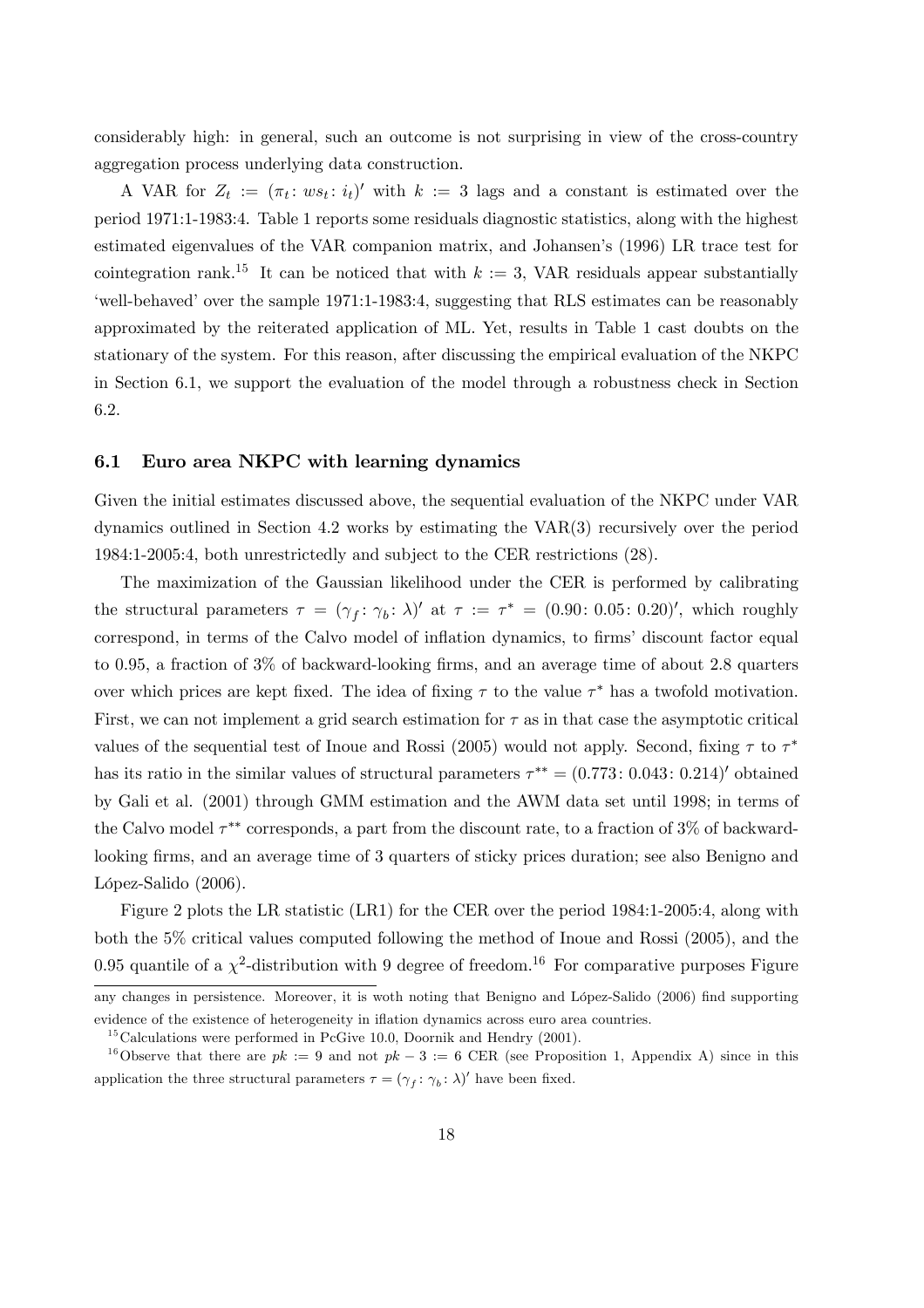2 also plots the LR statistic (LR2) for the CER obtained by fixing the structural parameters at  $\tau^{**}$  as in Gali et al. (2001).

The graph reveals that if one focuses on the full sample ('one shot') test of the CER, i.e. on the value of LR1 at 2005:4, and compare it with the  $\chi_{0.95}^2(9)$  quantile, the NKPC is sharply rejected. This result confirms e.g. the empirical findings in Fanelli  $(2006c)$ , where using the AWM data set with variables available until 1998:2 and a VAR-based approach, the NKPC is sharply rejected. However, if one takes into explicitly account the sequential nature of the LR1 statistic and uses the 5% asymptotic critical values from Table1 in Inoue and Rossi (2005), it turns out that with  $\tau := \tau^* = (0.90: 0.05: 0.20)'$  the NKPC is not rejected over the entire period 1984:1-2005:4; the NKPC would be rejected if  $\tau$  were fixed at  $\tau^{**} = (0.773: 0.043: 0.214)'$  (LR2 statistic) as in Gali et al. (2001).

Empirical results show that if agents form their beliefs recursively through the VAR(3) over the period 1984:1-2005:4, then their PLM supports the restrictions implied by the NKPC 100% of times. Following Milani  $(2005a)$ , this finding can be interpreted by arguing that learning is the main source of euro area inflation persistence, given that the size of  $\gamma_b$  in  $\tau^*$  is negligible compared to that of  $\gamma_f$ . On the contrary, within the RE paradigm it is usually found that further lags of inflation, reflecting indexation, rules of thumb, contracts, etc., are typically needed to match the data, see e.g. Fuhrer and Moore (1995) and Fuhrer (1997). We refer to e.g. Bullard and Mitra  $(2002)$ , Woodford  $(2003)$  and Evans and Honkapohja  $(2003a, 2003b)$  and references therein for a detailed investigation of the optimal design of monetary policy rules when instead of having RE private agents follow plausible learning rules.

Observe, further, that the square root of the mean square forecast error of inflation, computed as  $MSE(\pi) := (1/T_1) \sum_{t=T_0+1}^{T_{\text{max}}} (\pi_t - \hat{\pi}_{t|t-1})^2$ , where  $\hat{\pi}_{t|t-1}$  is the one-step ahead forecast of inflation based on the information up to time  $t - 1$ , and  $T_1$  is the number of quarters between  $T_0 + 1 = 1984 : 1$  and  $T<sup>max</sup> = 2005 : 4$ , is equal to 0.93 using the unrestricted VAR(3), and is equal to 0.98 using the VAR(3) under the CER, emphasizing that the forecast success of the PLM and the ALM is substantially similar.

The next section investigates the robustness of results to a non stationary specification of the PLM.

#### 6.2 Robustness

The results sketched in Section 6.1 have been obtained by treating agents' PLM - the VAR(3) - as a stationary process. The learning mechanism proposed in the paper hinges on the capability of agents of testing whether their PLM supports the non-linear restrictions implied by the NKPC. The recent literature suggests that for certain type of restrictions tests in VAR models based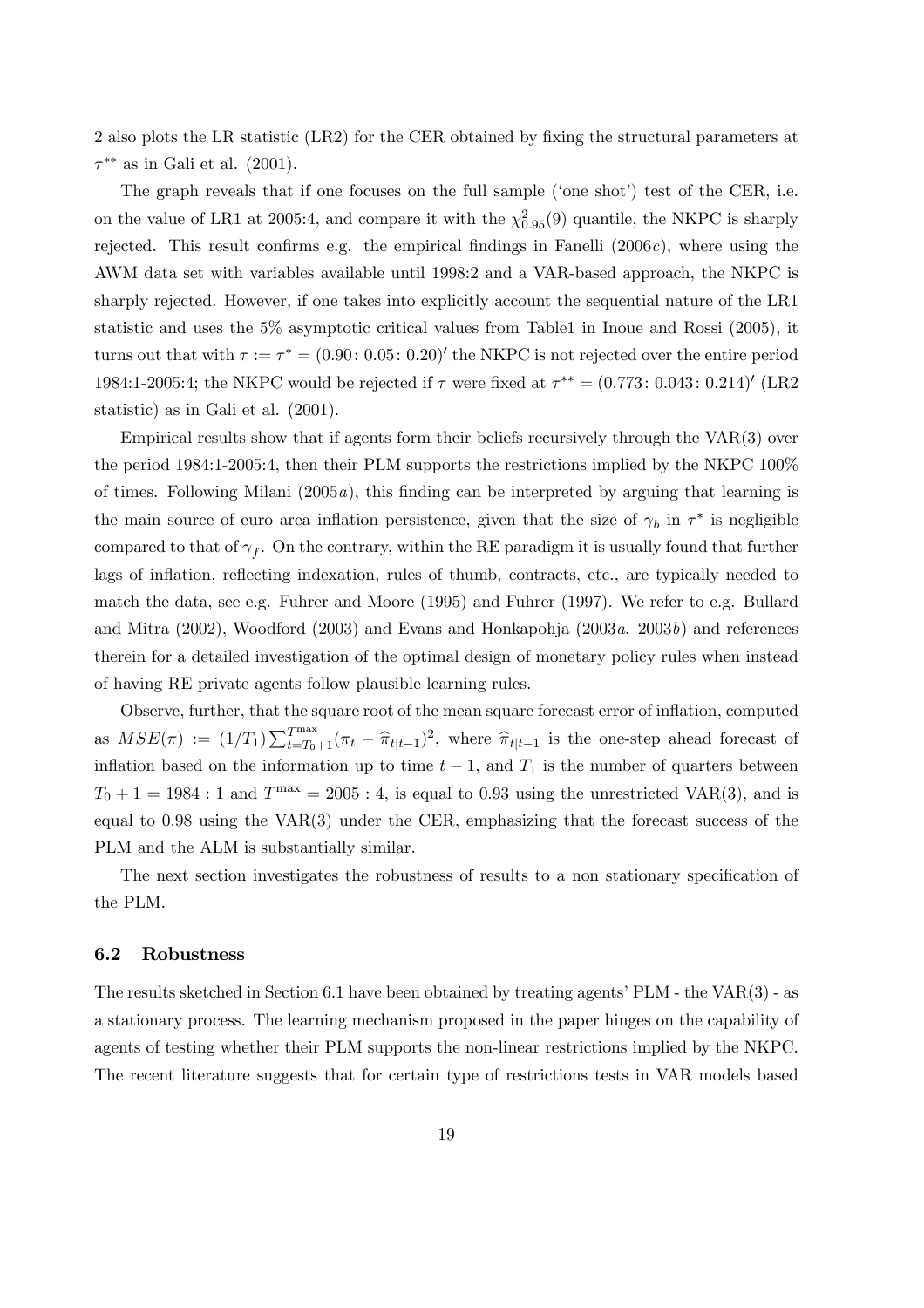on large sample approximations can exhibit distorted rejection rates (e.g. Dufour and Jouini, 2006), with the distortion increasing when the roots of the characteristic equation lay near the unit circle. This suggests, along with the diagnostics in Table 1 obtained over the initial period 1971:1-1983:4, that the robustness of the results obtained in Section 6.1 should be checked against non stationary specifications of the PLM.

Figure 3 plots the recursive estimates of the absolute value of the highest eigenvalues of the VAR(3) companion matrix over the period 1984:1-2005:4, providing prima facie descriptive evidence on how close the (inverse) roots of the characteristic equation are to the unit circle over the period used to evaluate the NKPC. More precisely, the estimated companion matrix has nine roots, four of which are complex conjugate. As emphasized by the graph, the absolute value of the two highest eigenvalues fluctuates in the range 0.96-0.99, whereas the absolute value of the third and forth eigenvalues fluctuates in the range 0.76-0.82. Overall, from Figure 3 it turns out that there might be room for the presence of two, possibly three unit roots in the system.

The suspect that a cointegrating relation (corresponding to two unit roots in the system) might characterize the  $VAR(3)$  can be ruled by looking at the graphs of Figure 4, where, after imposing the presence of a cointegrating relation (with a constant) in the system, we plotted the recursive (maximum likelihood) estimates of the cointegrating coefficients, normalizing the coefficient associated to inflation to one, over the period 1984:1-2005:4. The graph shows that it can be hardly concluded that e.g. euro area inflation and the wage share represent a stable cointegrating relation over the selected window.

If a VAR(3) with three stochastic trends represents a reasonable description of the level of the data until 2005, it makes sense to consider a DVAR(2) for  $\Delta Z_t := (\Delta \pi_t : \Delta w s_t : \Delta i_t)'$  as agents' stationary PLM. Actually, as diagnostic tests computed on the DVAR(2) cast doubts on the uncorrelation of residuals, also a  $DVAR(3)$ , corresponding to a  $VAR(4)$  for the levels, might be the candidate PLM not embodying stochastic trends. As detailed in Section 5, when  $\pi_t$  and  $ws_t$  are I(1) and not cointegrated, the empirical formulation of the forward-looking model of inflation dynamics which rules out  $I(1)$  trends is  $(31)$ . For this reason,  $(31)$  is the NKPC tested with the DVAR systems.

The upper panels of Figure 5 plot the sequential LR tests of the CER imposed by the forwardlooking model of inflation dynamics on the  $VAR(3)$  in levels (left panel) and its  $DVAR(2)$ counterpart (right panel), respectively; the lower panels report the same type of tests with reference to a VAR(4) and its DVAR(3) counterpart. The critical values of the sequential tests are taken from Table 1 in Inoue and Rossi (2005); note that the LR statistics and corresponding critical values in top-left panel of Figure 5 correspond to those already reported in Figure 2 and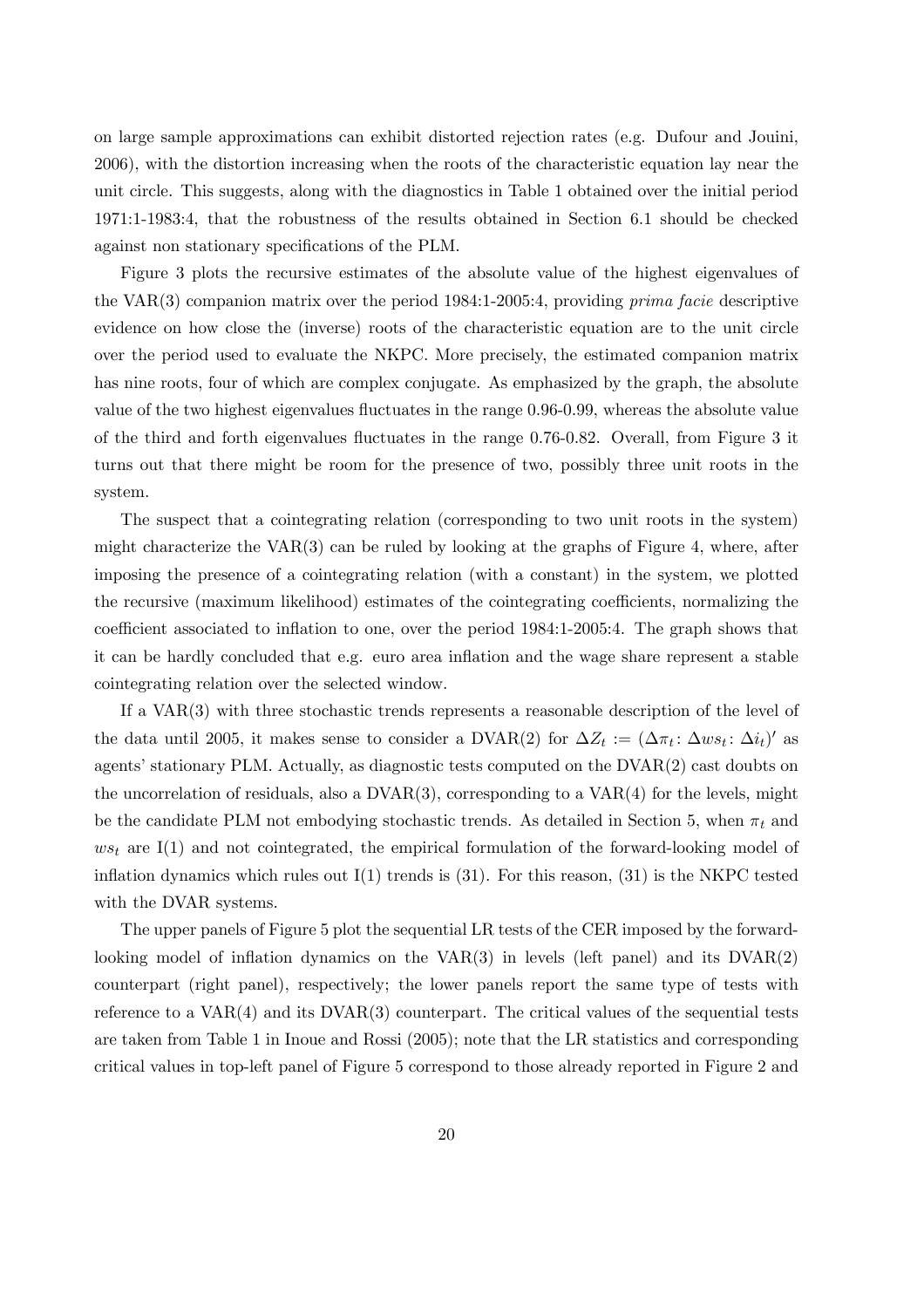commented in Section 6.1.

Figure 5 shows that the NKPC is rejected from 1988 onward (77% of times) only when the DVAR(2) is considered; all the other specifications support the restrictions of the theory under the VAR-based learning dynamics. However, as the number of CER depends on the lag length, k, Figure 5 also reveals that the sequential LR test of CER might suffer of low power when relatively large values of  $k$  are considered, other than when the characteristic roots of the system are close to the unit circle. To sum up, the results obtained in Section 6.1 do not appear fully robust to specifications of agents' PLM which explicitly accounts for the presence of stochastic trends in the variables.

### 7 Concluding remarks

This paper provides a method for evaluating the NKPC under 'VAR expectations' and RLS learning. The approach is based on the idea that RE in the structural model are replaced by the forecasts stemming from a VAR including inflation, the wage share and possibly other variables. However, in this set-up the VAR serves not only as agents' PLM but also as the statistical platform upon which the validity of restrictions implied by the NKPC are evaluated recursively as the information set increases over time.

The proposed learning mechanism depends on the outcome of a likelihood-based test of the cross-equation restrictions that the NKPC imposes on the VAR parameters at any point in time. Agents learn under the null that the model of inflation dynamics is supported by the chosen VAR, or under the alternative. As new observations become available and the evaluation of the NKPC is repeated over time, agents may update the fraction of rejections and the fraction of non-rejections of the model, and check whether and in which periods their PLM is consistent with the structure of the forward-looking model of inflation dynamics.

The empirical analysis on euro area data points out that there is little room for the NKPC to serve as a reasonable description of inflation dynamics under the RE paradigm. On the contrary, if agents' PLM is approximated by a VAR estimated through RLS and the evaluation of the model is carried out over the period 1984-2005 with initial estimates obtained over the high inflation regime up to 1983, then a NKPC with the backward-looking parameter very close to zero seems to be consistent with agents' learning dynamics. This finding has remarkable implications on the optimal design of monetary policy. The empirical evidence, however, is less favorable to the NKPC when variables in the PLM are treated as non stationary and their stochastic trends are opportunely removed.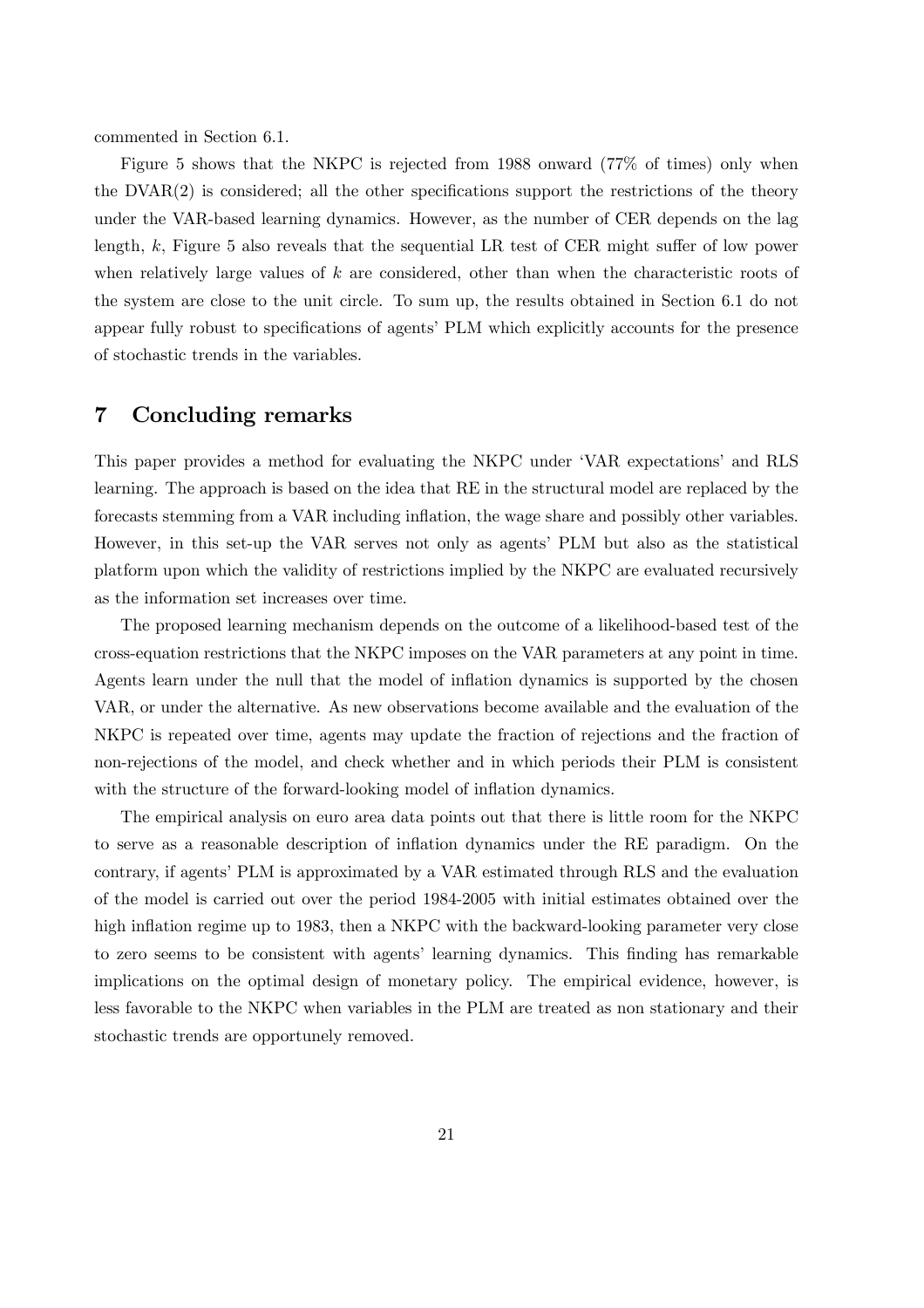## Appendix A

In this Appendix we prove that the CER (15) implied by the NKPC (1) amounts to a set of non-linear restrictions on of the form (16), which ensure the local identifiability of the system under the constraints. The result is reported in Proposition 1.

#### Proposition 1

Given the VAR (9) with companion matrix A, let  $B'_\pi := g_\pi A$ ,  $B'_x := g_x A$  and  $B'_a := g_a A$  be the  $1 \times n$  vectors,  $n = pk$ , containing the first-moment parameters associated with the marginal equation for  $\pi_t$ ,  $x_t$  and  $a_t$ , respectively. Let  $\tau = (\gamma_f : \gamma_b : \lambda)'$  be the  $3 \times 1$  vector containing the structural parameters of the NKPC (1), and  $\tau^0 := (\gamma_f^0 : \gamma_b^0 : \lambda^0)$ ,  $B_{\pi}^0$ ,  $B_x^0$  and  $B_a^0$  their 'true' values. Let the scalar  $B_{x_1}^0$  be the first element of the vector  $B_x^0$ . Then, given the CER (15), if  $\lambda^0 \neq 0$  and  $B_{x_1}^0 \neq (-\lambda^0/\gamma_f^0)$  when  $\gamma_f^0 \neq 0$  and provided that  $k \geq 2$  when  $p \leq 3$  and  $k \geq 1$  when  $p \ge 4$ , it exists an open set  $\mathcal{D}$  in  $\mathcal{R}^j$ ,  $j := 2n+3$ , containing  $v^0 := (B^0_\pi : B^0_a : \tau^{0j})'$ , and a unique (non-linear) differentiable function,  $f, f : \mathcal{D} \longrightarrow \mathcal{R}^n$ , such that

$$
B_x^0 := f(B_\pi^0, B_a^0, \tau^0). \tag{36}
$$

#### Remark

Proposition 1 ensures that the VAR is locally identifiable under the CER.

#### Proof.

First, note that the companion matrix of the VAR can be written as

$$
A := \begin{bmatrix} B'_{\pi} \\ B'_{x} \\ B'_{a} \\ \vartheta' \end{bmatrix} \begin{array}{c} 1 \times n \\ 1 \times n \\ 1 \times n \\ 1 \times n \\ (n-3) \times n \end{array}
$$

where  $\vartheta'$  is the lower block of the companion matrix, containing zeros and ones only, therefore

$$
vec(A) = \begin{pmatrix} B_{\pi} \\ B_{x} \\ B_{a} \\ vec(\vartheta') \end{pmatrix} \begin{pmatrix} n \times 1 \\ n \times 1 \\ n \times 1 \\ n(n-3) \times 1. \end{pmatrix}
$$
 (37)

Secondly, re-write the CER (15) in the form

$$
B'_{\pi}(I_n - \gamma_f A) - \gamma_b g_{\pi} - \lambda B'_{x} = 0_{1 \times n}
$$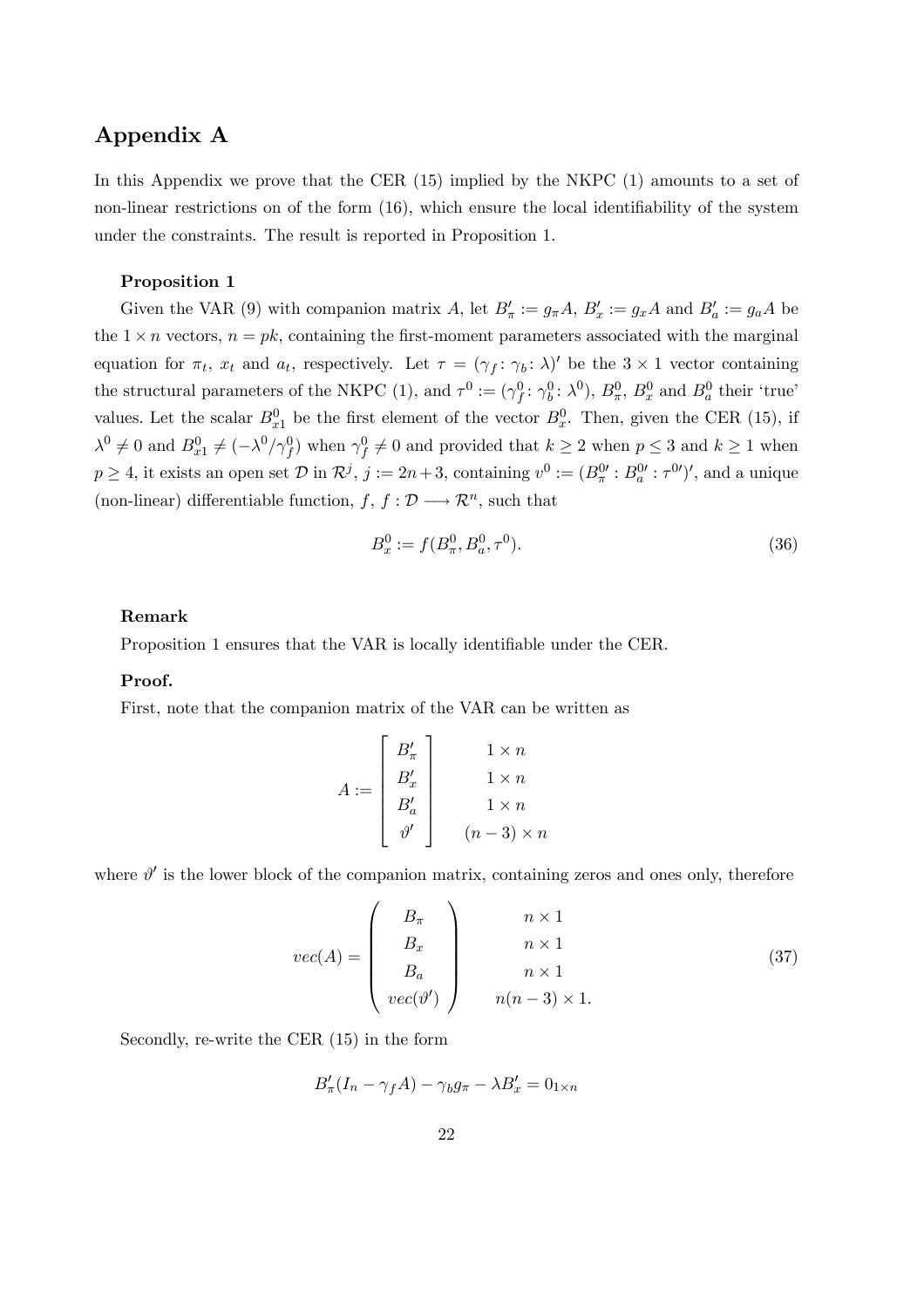and apply the vec operator to both sides, obtaining

$$
(I_n - \gamma_f A')B_{\pi} - \lambda B_x - \gamma_b g'_{\pi} = 0_{n \times 1}
$$

which can be further compacted in the expression

$$
H_{A,\tau}vec(A) - \gamma_b g'_{\pi} = 0_{n \times 1}
$$
\n(38)

where the  $n \times n^2$  matrix  $H_{A,\tau}$  is defined as

$$
H_{A,\tau} := [(I_n - \gamma_f A') : -\lambda I_n : 0_{n \times n} : 0_{n \times n(n-3)}].
$$

Observe that (38) formally defines a mapping of the type

$$
g:\mathcal{S}\longrightarrow\mathcal{R}^n
$$

where S is an open set in  $\mathcal{R}^{n+j}$ , such that

$$
g(B_x : v) := 0_{n \times 1} \tag{39}
$$

and  $v := (B'_\pi : B'_a : \tau')'$ ; the mapping g in (39) summarizes the CER (15). Consider the  $n \times n$ Jacobian

$$
J(B_x : v) := \frac{\partial g(B_x : v)}{\partial B'_x};\tag{40}
$$

if  $J(B_x : v)$  has full rank at the true point  $(B_x^0 : v^{0\prime})'$ , then by the implicit function theorem, there exists an open set  $\mathcal{D}$  in  $\mathcal{R}^j$  containing  $v^0$ , and a unique function  $f: \mathcal{D} \longrightarrow \mathcal{R}^n$  with the following properties: (i)  $f(v^0) =: B_x^0$ ; (ii)  $g(f(v): v) := 0$  for all v in D; (iii) f is continuosly differentiable in  $\mathcal{D}$ . Obviously, such a function corresponds to (36).

To prove that the function  $f$  exists, i.e. that the implict function theorem can be applied to the mapping g in (39), we must show that the Jacobian  $J(B_x : v)$  in (40) is non-singular at  $(B_x^{0\prime}: v^{0\prime})^{\prime}.$ 

To simplify the computation of the Jacobian, express the first term on the right-hand-side of (38) as

$$
H_{A,\tau}vec(A) \equiv H(B_x) d(B_x)
$$
  

$$
{}_{n \times n^2} d^2
$$
  

$$
{}_{n^2 \times 1} d^2
$$

where for notational convenience we have set  $H_{A,\tau} \equiv H(B_x)$  and  $d(B_x) \equiv vec[A(B_x)]$  to emphasize explicitly the dependence of  $H_{A,\tau}$  and  $vec(A)$  on the parameters in  $B_x$ .

It can be noticed that

$$
\frac{\partial [H(B_x)d(B_x)]}{\partial B'_x} := H(B_x) \frac{\partial d(B_x)}{\partial B'_x} + \left[ d(B_x)' \otimes I_n \right] \frac{\partial vec[H(B_x)]}{\partial B'_x}.
$$
\n(41)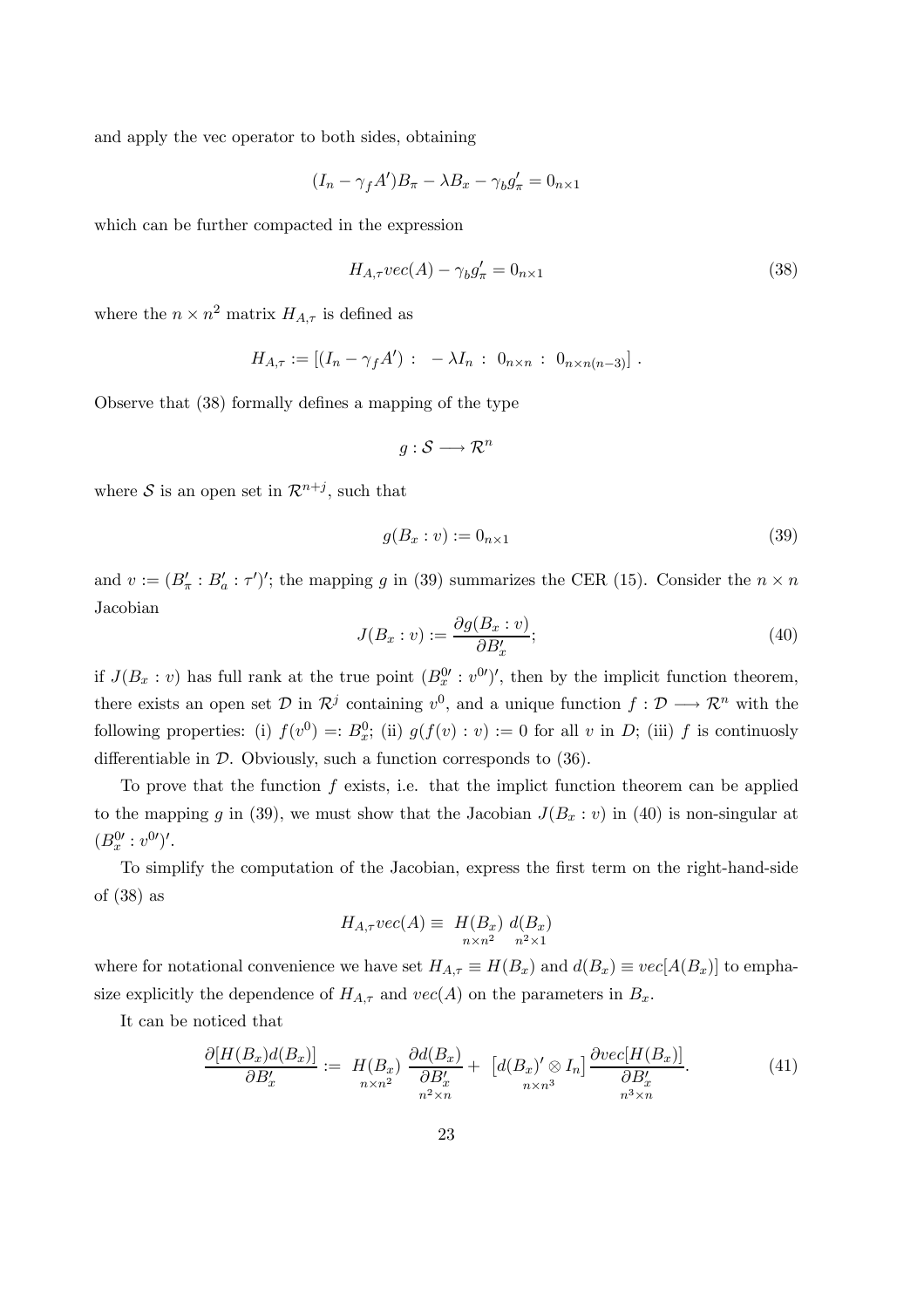As regards the first addend of (41), given (37) one has

$$
\frac{\partial d(B_x)}{\partial B'_x} = \frac{\partial vec(A)}{\partial B'_x} := \begin{bmatrix} \frac{\partial B_{\pi}}{\partial B'_x} \\ \frac{\partial B_x}{\partial B'_x} \\ \frac{\partial B_a}{\partial B'_x} \end{bmatrix} = \begin{bmatrix} 0_{n \times n} \\ I_n \\ 0_{n \times n} \\ 0_{n \times n} \\ 0_{n(n-3) \times n} \end{bmatrix} := \sum_{n^2 \times n} I_n
$$

so that

$$
H(B_x) \frac{\partial d(B_x)}{\partial B'_x} : = [(I_n - \gamma_f A') : -\lambda I_n : 0_{n \times n} : 0_{n \times n(n-3)}] \begin{bmatrix} 0_{n \times n} \\ I_n \\ 0_{n \times n} \\ 0_{n(n-3) \times n} \end{bmatrix}
$$
  
= -\lambda I\_n.

The derivative appearing in the second addend of (41) can be written as

$$
\frac{\partial vec[H(B_x)]}{\partial B_x'} := K_{n^2,n} \frac{\partial vec[H(B_x)']}{\partial B_x'}
$$

where  $K_{n^2,n}$  is a  $n^3 \times n^3$  commutation matrix (Magnus and Neudecker, 1999) such that  $vec[H(B_x)] =$  $K_{n^2,n}$ vec[ $H(B_x)$ ']. Thus

$$
\frac{\partial vec[H(B_x)']}{\partial B_x'} := \begin{bmatrix} \frac{\partial vec(I_n - \gamma_f A)/\partial B_x'}{-\partial vec(\lambda I_n)/\partial B_x'} \\ -\frac{\partial vec(\lambda I_n)/\partial B_x'}{0_{n^2 \times n}} \\ 0_{n^2 \times n} \end{bmatrix} = \begin{bmatrix} -\gamma_f \frac{\partial vec(A)}{\partial B_x'} \\ 0_{n^2 \times n} \\ 0_{n^2(n-3)\times n} \end{bmatrix}
$$

$$
= \begin{bmatrix} -\gamma_f \frac{\partial d(B_x)}{\partial B_x'} \\ 0_{n^2 \times n} \\ 0_{n^2 \times n} \\ 0_{n^2 \times n} \\ 0_{n^2(n-3)\times 3} \end{bmatrix} := \begin{bmatrix} -\gamma_f L \\ 0_{n^2 \times n} \\ 0_{n^2 \times n} \\ 0_{n^2(n-3)\times 3} \end{bmatrix},
$$

hence

$$
\begin{bmatrix} d(B_x)' \otimes I_n \end{bmatrix} \xrightarrow{\partial vec[H(B_x)]} := \begin{bmatrix} d(B_x)' \otimes I_n \end{bmatrix} K_{n^2,n} \begin{bmatrix} -\gamma_f L \\ 0_{n^2 \times n} \\ 0_{n^2 \times n} \\ 0_{n^2 \times n} \\ 0_{n(n-3)\times n} \end{bmatrix}
$$
  
 $n^3 \times n$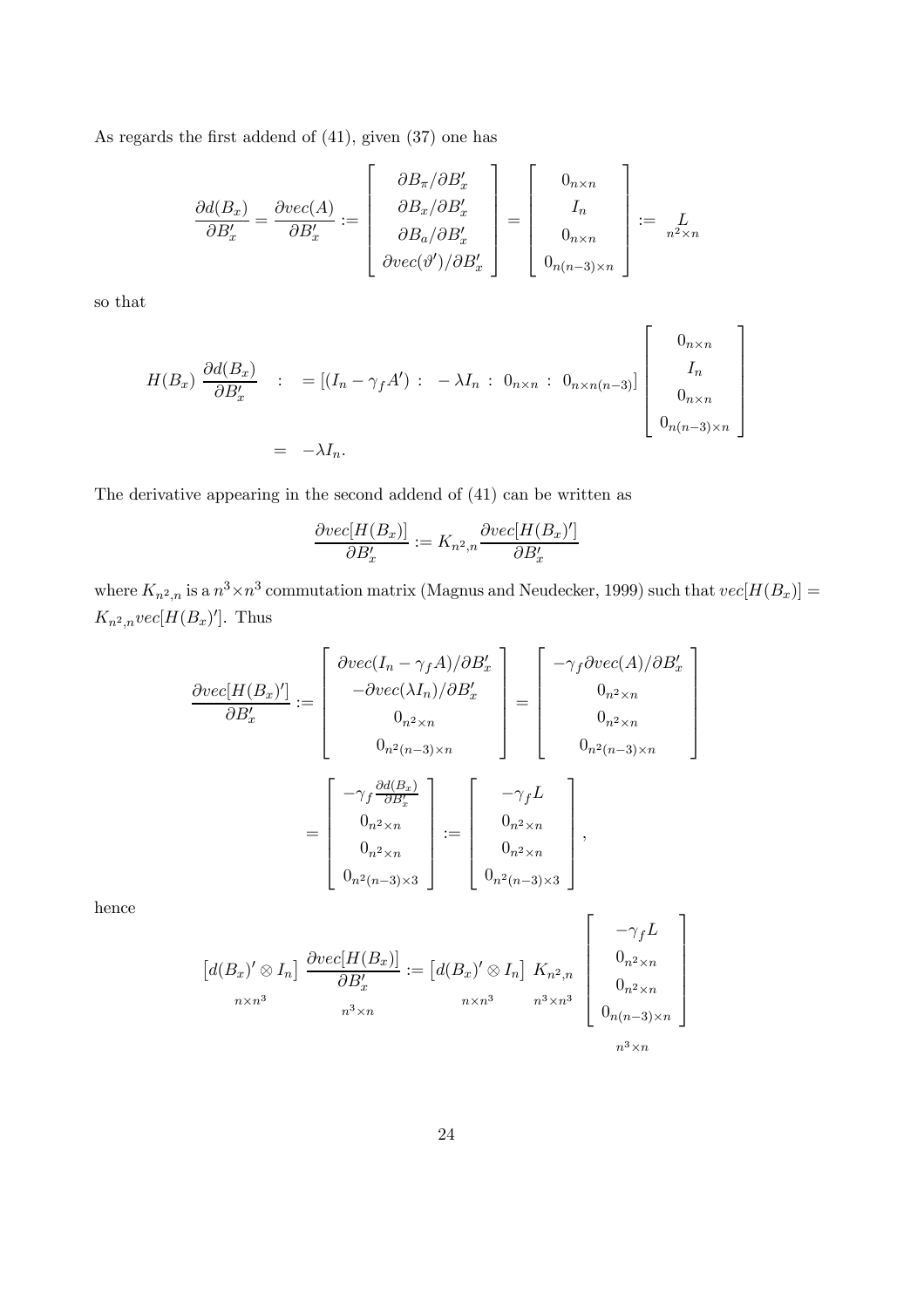$$
= [I_n \otimes d(B_x)'] \begin{bmatrix} -\gamma_f L \\ 0_{n^2 \times n} \\ 0_{n^2 \times n} \\ 0_{n(n-3) \times 3} \end{bmatrix} = \begin{bmatrix} d(B_x)' & 0_{1 \times n^2} & \cdots & 0_{1 \times n^2} \\ 0_{1 \times n^2} & d(B_x)' & \cdots & 0_{1 \times n^2} \\ \vdots & & \ddots & \vdots \\ 0_{1 \times n^2} & 0_{1 \times n^2} & \cdots & d(B_x)' \end{bmatrix} \begin{bmatrix} -\gamma_f L \\ 0_{n^2 \times n} \\ 0_{n^2 \times n} \\ 0_{n(n-3) \times 3} \end{bmatrix}
$$

$$
= -\gamma_f \begin{bmatrix} d(B_x)' L \\ 0_{1 \times n} \\ \vdots \\ 0_{1 \times n} \\ 0_{1 \times n} \end{bmatrix}
$$
(42)

where we have used the following properties of the commuation matrix: (i)  $[d' \otimes I_n] K_{n^2,n} =$  $K_{1,n}$  [ $I_n \otimes d'$ ]; (ii)  $K_{1,n} = I_n$ , see Magnues and Neudecker (1999), pp 46-47. By focusing on the first row of the matrix (42), it turns out that using (37), the definition of  $d(B_x)$  and the definition of the matrix  $L$ , one has

> 1  $\mathbf{I}$  $\mathbf{I}$  $\mathbf{I}$  $\mathbf{I}$  $\mathbf{I}$  $\mathbf{I}$

$$
d(B_x)'L \equiv vec(A)'L \equiv (B'_\pi : B'_x : B'_a : vec(\vartheta')') \begin{bmatrix} 0_{n \times n} \\ I_n \\ 0_{n \times n} \\ 0_{n \times n} \end{bmatrix}
$$
  
=  $B'_x := (B_{x1} : B_{x2} : ... : B_{xn}),$ 

where each  $B_{xh}$ ,  $h := 1, ..., n$  is the hth element of  $B_x$ . We have thus proved that the matrix in (42) has the structure:

$$
-\gamma_f \left[ \begin{array}{c} d(B_x)'L \\ 0_{1\times n} \\ \vdots \\ 0_{1\times n} \end{array} \right] := -\gamma_f \left[ \begin{array}{cccc} B_{x1} & B_{x2} & \cdots & B_{xn} \\ 0 & 0 & \cdots & 0 \\ \vdots & \vdots & \ddots & \vdots \\ 0 & 0 & \cdots & 0 \end{array} \right].
$$

To sum up, the Jacobian (40) is given by

$$
J(B_x : v) := -\lambda \begin{bmatrix} 1 & 0 & \cdots & 0 \\ 0 & 1 & \cdots & 0 \\ \vdots & \vdots & \ddots & \vdots \\ 0 & 0 & \cdots & 1 \end{bmatrix} - \gamma_f \begin{bmatrix} B_{x1} & B_{x2} & \cdots & B_{xn} \\ 0 & 0 & \cdots & 0 \\ \vdots & \vdots & \ddots & \vdots \\ 0 & 0 & \cdots & 0 \end{bmatrix}
$$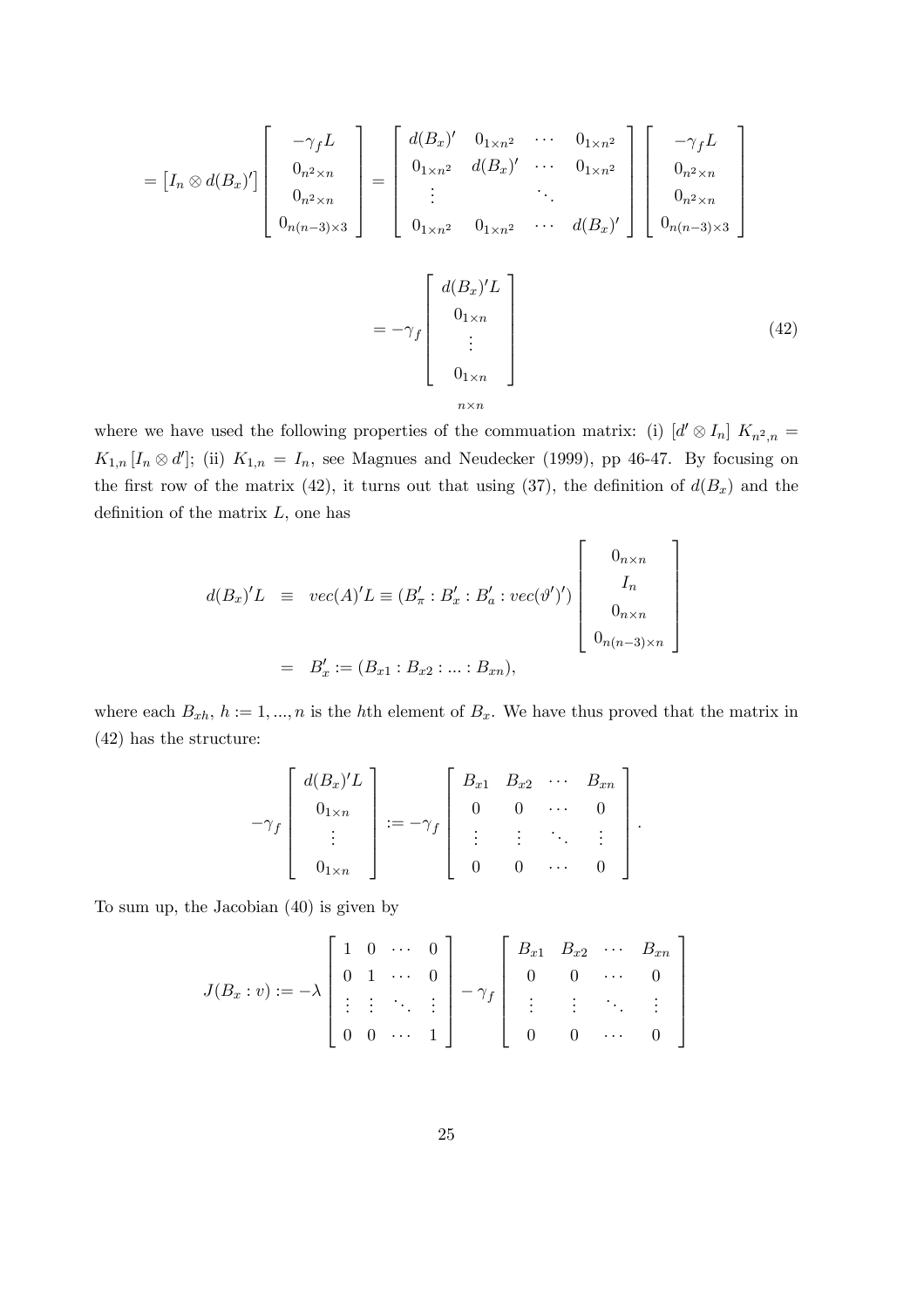$$
= -1 \left[\begin{array}{cccccc} \lambda + \gamma_f B_{x1} & \gamma_f B_{x2} & \cdots & \gamma_f B_{xn} \\ 0 & \lambda & \cdots & 0 \\ \vdots & \vdots & \ddots & \vdots \\ 0 & 0 & \cdots & \lambda \end{array}\right].
$$

By evaluating  $J(B_x : v)$  at the true parameter values, yields:

$$
J(B_x^0: v^0) := -1 \begin{bmatrix} \lambda^0 + \gamma_f^0 B_{x1}^0 & \gamma_f^0 B_{x2}^0 & \cdots & \gamma_f^0 B_{xn}^0 \\ 0 & \lambda^0 & \cdots & 0 \\ \vdots & \vdots & \ddots & \vdots \\ 0 & 0 & \cdots & \lambda^0 \end{bmatrix}.
$$

Hence  $J(B_x^0 : v^0)$  is non-singular if  $\lambda^0 \neq 0$  and  $B_{x_1}^0 \neq (-\lambda^0/\gamma_f^0)$  when  $\gamma_f^0 \neq 0$ . Observe that the VAR  $(9)$  subject to  $(36)$  has  $2n+3$  free parameters, hence the total number of CER is  $3n - (2n + 3) = n - 3 = pk - 3$ . This implies that  $k \ge 2$  when  $p \le 3$  and  $k \ge 1$  when  $p \ge 4$  for the restrictions to be binding. This completes the proof.  $\blacksquare$ 

## References

- Baillie, R. T. (1989), Econometric tests of rationality and market efficiency, *Econometric Re*views 8, 151-186.
- Batini, N. (2006), Euro are inflation persistence, Empirical Economic 31, 977 1002.
- Benigno, P., López-Salido, J.D. (2006), Inflation persistence and optimal monetary policy in the euro area, Journal of Money Credit and Banking 38, 587-614.
- Branch, W.A. (2004), The theory of rationally heterogeneous expectations: evidence from survey data on inflation expectations, Economic Journal 114, 592-621.
- Branch, W.A., Evans, G.W. (2006), A simple recursive forecasting model, Economic Letters 91, 158-166.
- Brayton, F., Eileen, M., Reifschneider, Tinsley, P., Williams, J. (1997), The role of expectations in the FRB/US macroeconomic model, Federal Reserve Bulletin 83 (April), 227-245.
- Bullard, J., Mitra, K. (2002), Learning about monetary policy rules, Journal of Monetary Economics 49, 1105-1129.
- Campbell, J. Y., Shiller, R. J. (1987), Cointegration and tests of present value models, Journal of Political Economy 95, 1062—1088.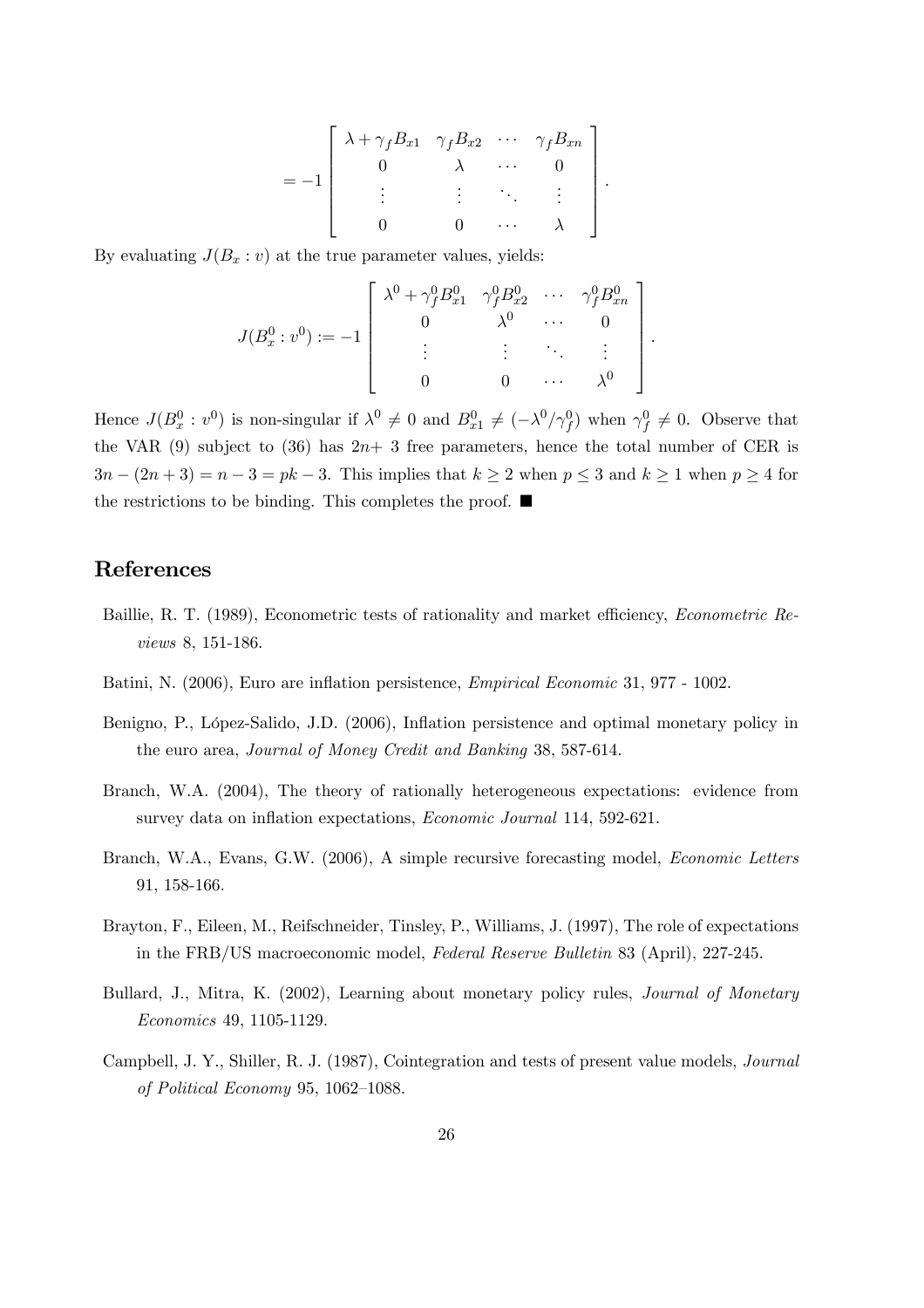- Carceles-Poveda, E., Giannitsarou (2006), Adaptive learning in practise, Journal of Economic Dynamics and Control, forthcoming.
- Del Negro, M., Schorfheide, F. (2006), Monetary policy analysis with potentially misspecified models, paper presented at the 17th  $EC^2$  Meeting, "*The Econometrics of Monetary Policy* and Financial Decision-Making", December 15-16, 2006, Rotterdam.
- Doornik, J. A, Hendry, D. F. (2001), Modelling Dynamic Systems Using PcGive, Timberlake Consultants Press, London.
- Dufour, J.-M, Jouini, T. (2006), Finite-sample simulation-based inference in VAR models with application to Granger causality testing, Journal of Econometrics 135, 229-254.
- Evans, G. W. and Honkapohja, S. (1999), Learning dynamics, in Handbook of Macroeconomics 1A, Chap. 7
- Evans, G. W., Honkapohja, S. (2001), Learning and expectations in macroeconomics, Princeton University Press.
- Evans, G. W., Honkapohja, S. (2003a), Adaptive learning and monetary policy design, Journal of Money, Credit and Banking 35, 1045-1072.
- Evans, G. W., Honkapohja, S. (2003b), Expectations and the stability problem for optimal monetary policies, Review of Economic Studies 70, 807-824
- Fagan, G., Henry, G. and Mestre, R. (2001), An area-wide model (awm) for the Euro area, European Central Bank, Working Paper No. 42.
- Fanelli, L. (2006a), Dynamic adjustment cost models with forward-looking behavior, Econometrics Journal 9, 23-47.
- Fanelli, L. (2006b), Multi-equational linear quadratic adjustment cost models with rational expectations and cointegration, Journal of Economic Dynamics and Control 30, 445-456.
- Fanelli, L. (2006c), Testing the New Keynesian Phillips Curve through Vector Autoregressive models: Results from the Euro area, Working Paper, University of Bologna.
- Fuhrer, J. (1997), The (un)importance of forward-looking behavior in price specifications, Journal of Money Credit and Banking 29, 338-350.
- Fuhrer, J., Moore, G. (1995), Inflation persistence, Quarterly Journal of Economics 110, 127- 159.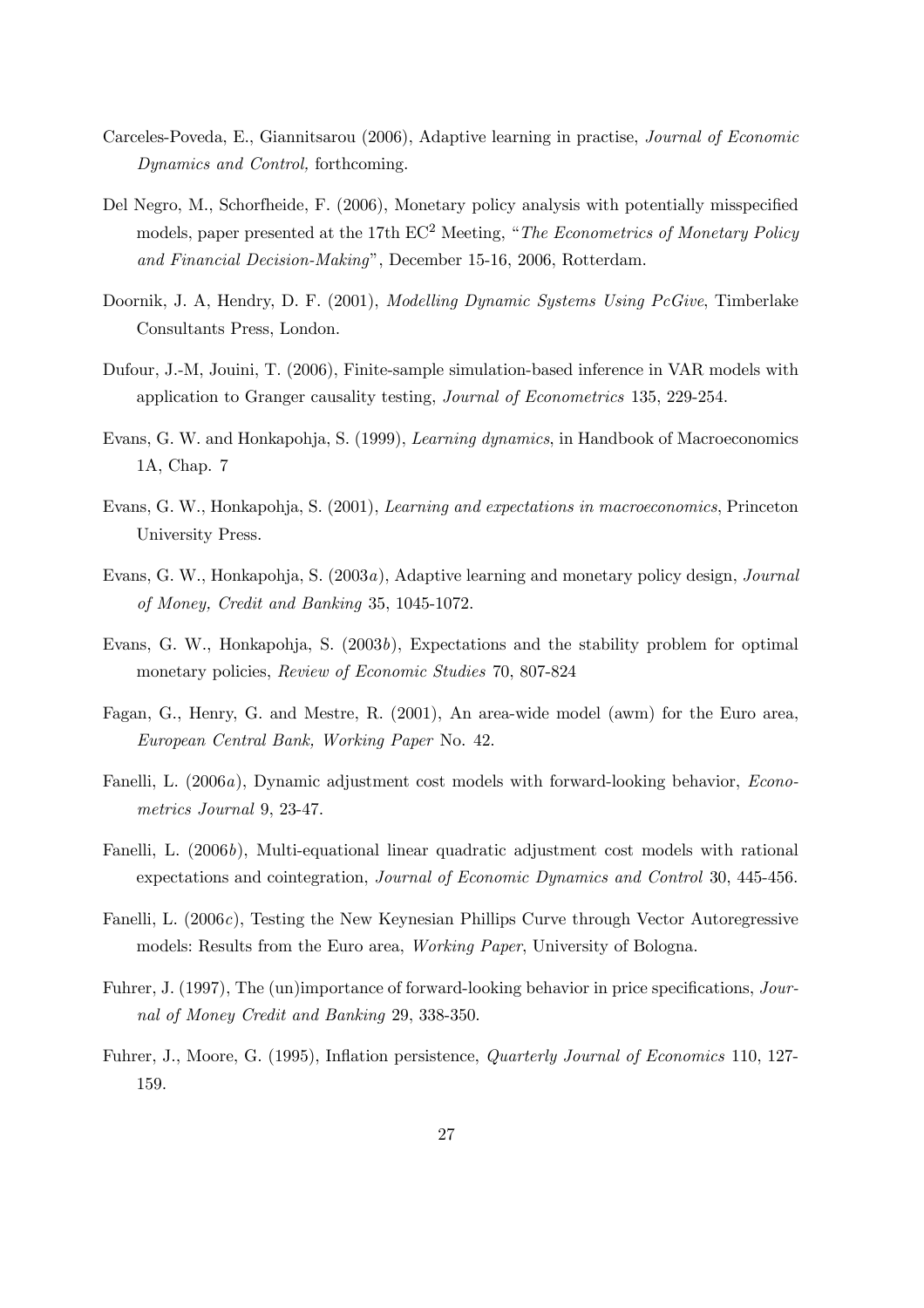- Galí, J., Gertler, M. (1999), Inflation dynamics: a structural econometric analysis, *Journal of* Monetary Economics 44, 195-222.
- Galí, J., Gertler M. and Lopez-Salido, J.D. (2001), European inflation dynamics, European Economic Review 45, 1237-1270.
- Goffe, W. L., Ferrier, G. D. and Rogers, J. (1994), Global optimization of statistical functions with simulated annealing, *Journal of Econometrics* 60, 65-99.
- Hansen, L.P., Sargent, T.J. (1980), Formulating and estimating dynamic linear rational expectations models, Journal of Economic Dynamics and Control 2, 7-46.
- Hansen, L.P., Sargent, T.J. (1981), Linear rational expectations models for dynamically interrelated variables, in: Lucas R.E.Jr., Sargent, T.J. (dds.), Rational Expectations and Econometric Practise. University of Minnesota Press, Minneapolis, pp. 127-156.
- Inoue, A., Rossi, B. (2005), Recursive predictability tests for real-time data, Journal of Business and Economic Statistics 23, 336-345.
- Ireland, P. (2004), A Method for taking models to the data, *Journal of Economic Dynamics* and Control 28, 1205-1226.
- Johansen, S. (1996), Likelihood-based inference in cointegrated Vector Auto-Regressive models, Oxford University Press, Second revised version, Oxford.
- Johansen, S. (2006), Confronting the economic model with the data, in Colander, D. (ed): Post Walrasian Macroeconomics, Cambridge University Press, Cambridge, pp. 287-300.
- Johansen, S., Swensen, A. R. (1999), Testing exact rational expectations in cointegrated vector autoregressive models, Journal of Econometrics 93, 73-91.
- Kozicki, S., Tinsley, P. A. (1999), Vector rational error correction, Journal of Economic Dynamics and Control 23, 1299-1327.
- Kurmann, A. (2006), Maximum likelihood estimation of dynamic stochastic theories with an application to New Keynesian pricing, Journal of Economic Dynamics and Control, forthcoming.
- Lindé, J. (2005), Estimating New Keynesian Phillips curves: A full information maximum likelihood approach, Journal of Monetary Economics 52, 1135-1149.
- Lubik, T., Schorfheide, F. (2004), Testing for indeterminacy: an application to U.S. monetary policy, American Economic Review 2004, 94, 190-217.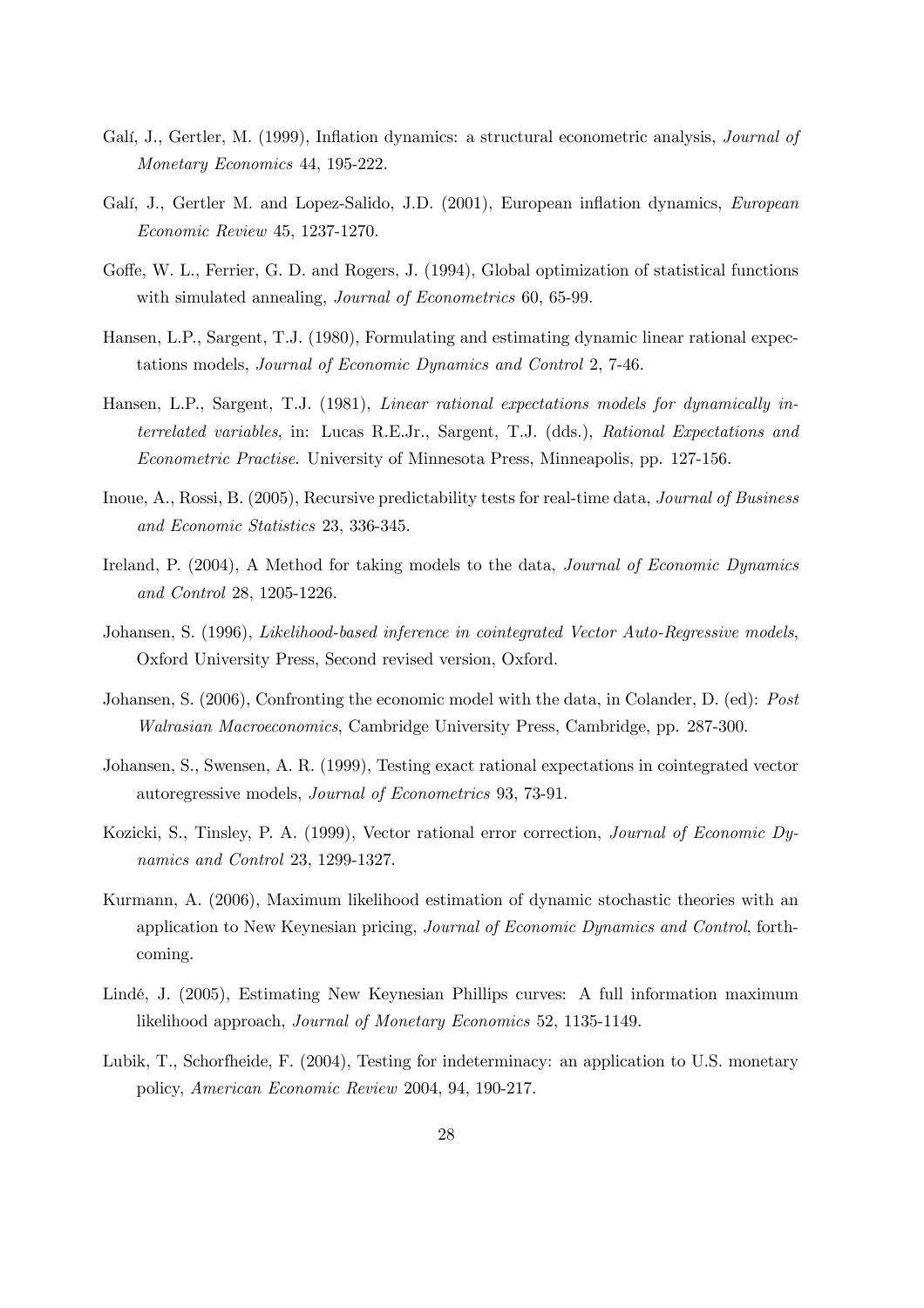- Marcet, A., Sargent, T.J. (1992), The convergence of Vector Autoregressions to rational expectations equilibria, in A. Vercelli and N. Dimitri (eds.), Macroeconomics: A Survey Of Reserach Strategies, Oxford, Oxford University Press 139-164.
- Mavroeidis, S. (2004), Weak identification of forward-looking models in monetary economics, Oxford Bulletin of Economics and Statistics 66 (Supplement), 609-635.
- Mavroeidis, S. (2005), Identification issues in forward-looking models estimated by GMM, with an application to the Phillips curve, Journal of Money Credit and Banking 37, 421-448.
- Mavroeidis, S. (2006), Testing the New Keynesian Phillips Curve without assuming identification, paper presented at the 17th  $EC^2$  Meeting, "The Econometrics of Monetary Policy and Financial Decision-Making", December 15-16, 2006, Rotterdam.
- McCallum, B. T. (1983), On non-uniqueness in rational expectations models: an attempt at perspective, Journal of Monetary Economics 11, 139-168.
- McCallum, B. T. (2003), The unique minimum state variable RE solutuion is E-stable in all well formulated models, NBER, Working Paper No. 9960.
- Milani, F. (2005a), Adaptive learning and inflation persistence, Working Paper, University of California, Irvine.
- Milani, F. (2005b), Expectaions, learning and macroeconomic persistence, Working Paper, University of California, Irvine.
- Muth, J.F. (1961), Rational expectations and the theory of price movements, Econometrica 29, 315-335.
- Nason, J. M., Smith, G. W. (2005), Identifying the New Keynesian Phillips curve, Research Department, Federal Reserve Bank of Atlanta.
- Orphanides, A., Williams, J.C. (2005), The decline of activist stabilization policy: Natural rate mispercpections, learning, and expectations, Journal of Economic Dynamics and Control 29, 1927-1950.
- O'Relly, G., Whelan, K. (2005), Has euro-area inflation persistence changed over time ?, Review of Economics and Statistics 87, 709-720.
- Pesaran, H. M. (1987), The limits to rational expectations, Basil Blackwell, Oxford.
- Primicieri, G. (2006), Why inflation rose and fell: policy-makers' beliefs and U.S. postwar stabilization policy, Quarterly Journal of Economics, March 867-901.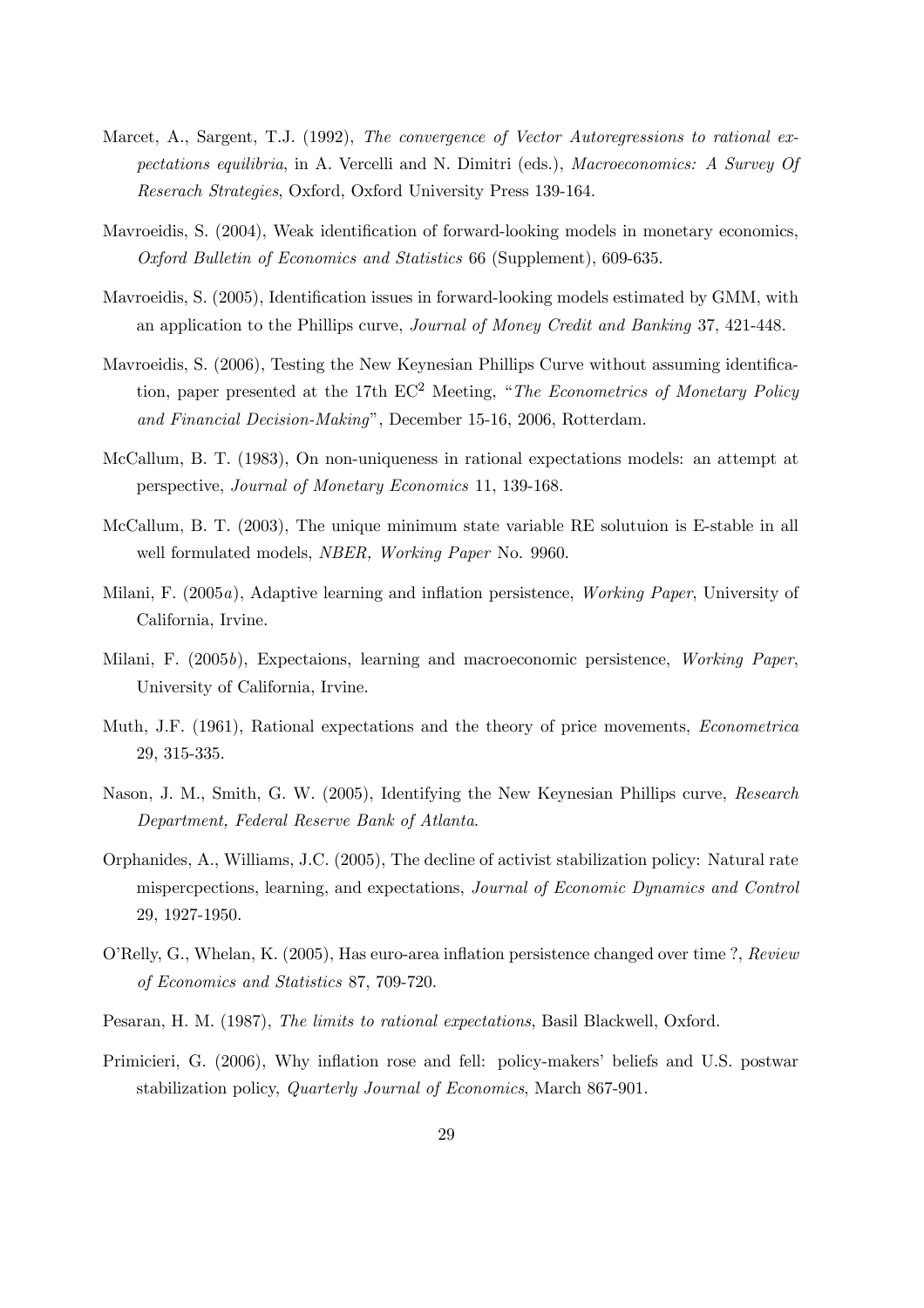- Roberts, J. M. (1995), New Keynesian economics and the Phillips curve, Journal of Money, Credit, and Banking 27 (4), 975-984.
- Roberts, J. M. (1997), Is inflation sticky?, Journal of Monetary Economics 39, 173-196.
- Ruud, J., Whelan, K. (2005a), Does labor's share drive inflation ?, Journal of Money Credit and Banking 37, 297-312.
- Ruud, J., Whelan, K. (2005b), New tests of the New Keynesian Phillips curve, Journal of Monetary Economics 52, 1167-1181.
- Ruud, J., Whelan, K. (2006), Can rational expectations sticky-price models explain inflation dynamics?, American Economic Review 96, 303-320.
- Sargent, T.J. (1979). A note on the maximum likelihood estimation of the rational expectations model of the term structure, Journal of Monetary Economics 5, 133-143.
- Sargent, T.J. (1987), Macroeconomic theory (second edition), San Diego, Academic Press.
- Sargent, T.J. (1999), The conquest of American inflation, Princeton University Press, Princeton.
- Sbordone, A.M. (2002), Prices and unit labor costs: a new test of price strickiness, Journal of Monetary Economics 49, 265-292.
- Sbordone, A.M. (2005), Do expected future marginal costs drive inflation dynamics ?, Journal of Monetary Economics 52, 1183-1197.
- Smets, F., Wouters, R. (2003), An estimated dynamic stochastic general equilibrium model of the Euro area, Journal of the European Economic Association 1(5), 1123-1175.
- Woodford, M. (2003), Interest and prices: Foundations of a theory of monetary policy, Princeton Universiyt Press, Princeton.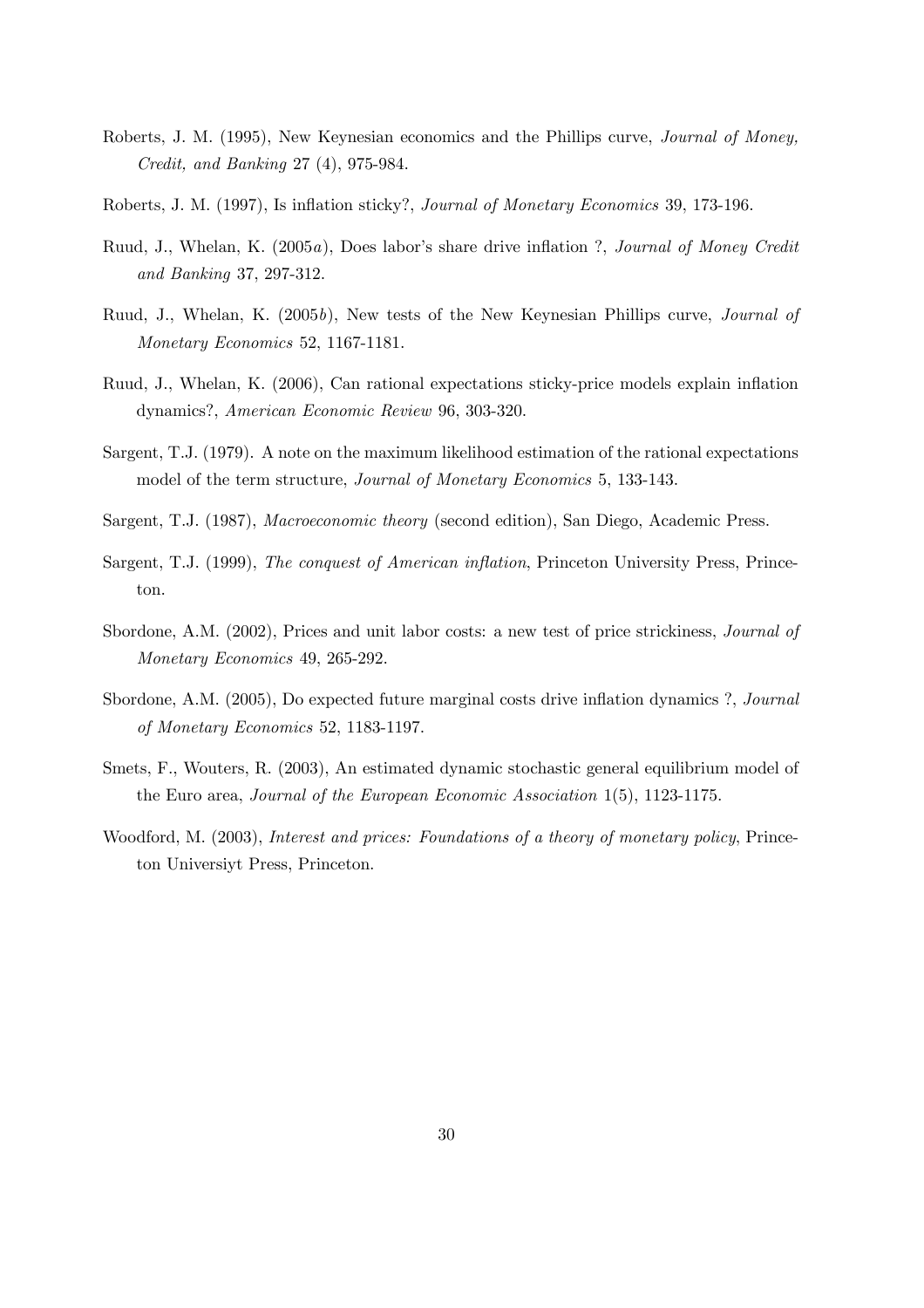## Figures



Figure 1: Euro area inflation  $(\pi_t)$ , wage share  $(ws_t)$  and short term nominal interest rate  $(i_t)$ . Quarterly data 1971:1-2005:4. The vertical line at 1984:1 divides the sample used to produce initial estimates of the VAR from that used to evaluate the NKPC.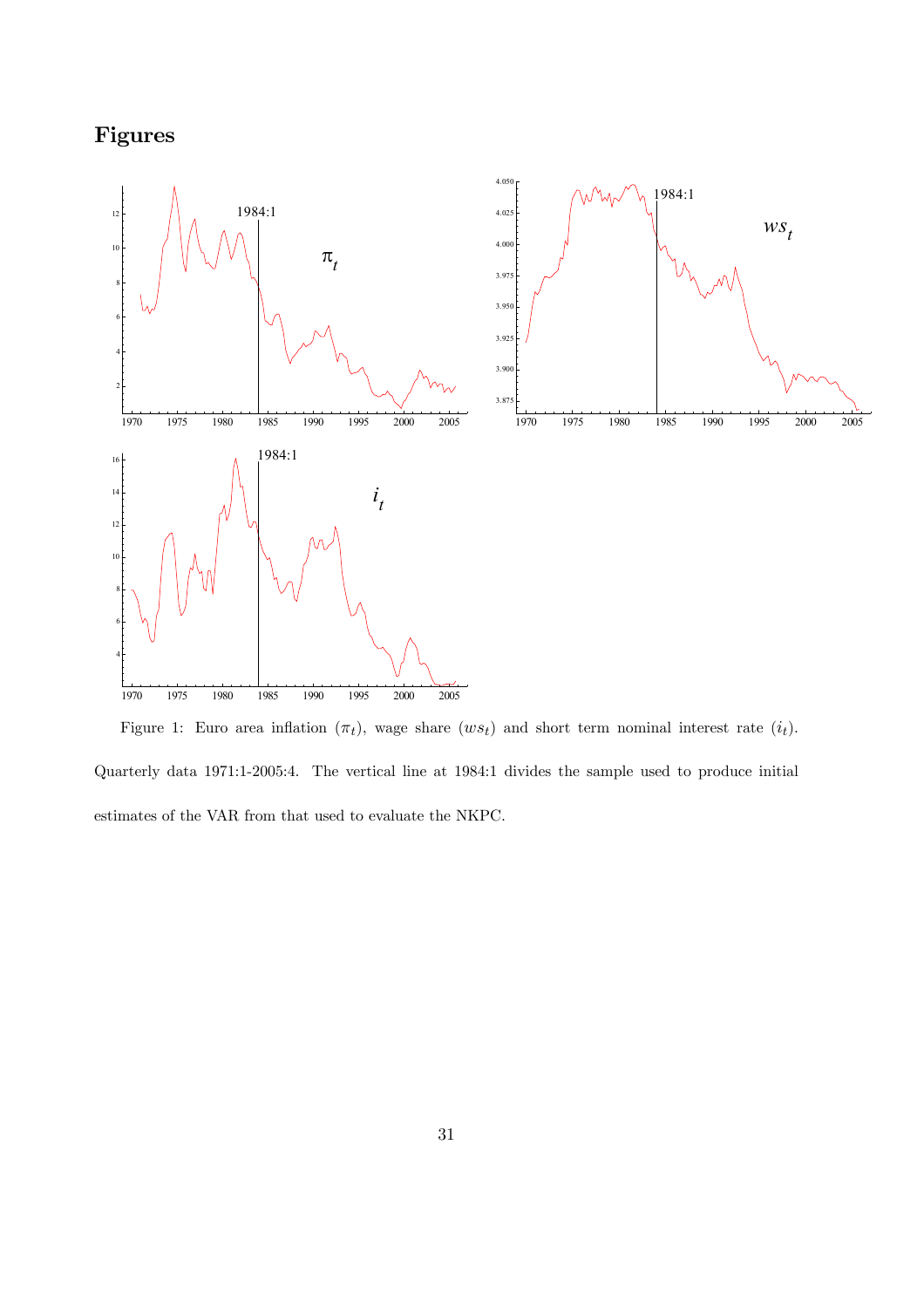

Figure 2: Sequence of LR tests of the CER implied by the NKPC on the VAR(3). LR1 ( $\blacklozenge$ ) is obtained by maximing the log-likelihood of the VAR(3) under the CER with  $(\gamma_f : \gamma_b : \lambda)'$  fixed as described in the top of the graph. LR2  $(\triangle)$  is obtained by maximing the log-likelihood of the VAR(3) under the CER with  $(\gamma_f: \gamma_b: \lambda)'$  fixed as in Galì et al. (2001).  $\square = 5\%$  critical value taken from Inoue and Rossi (2005);  $\circ = \chi_{0.95}^2(9)$  is the 0.95 quantile of a  $\chi^2$  with 9 d.f.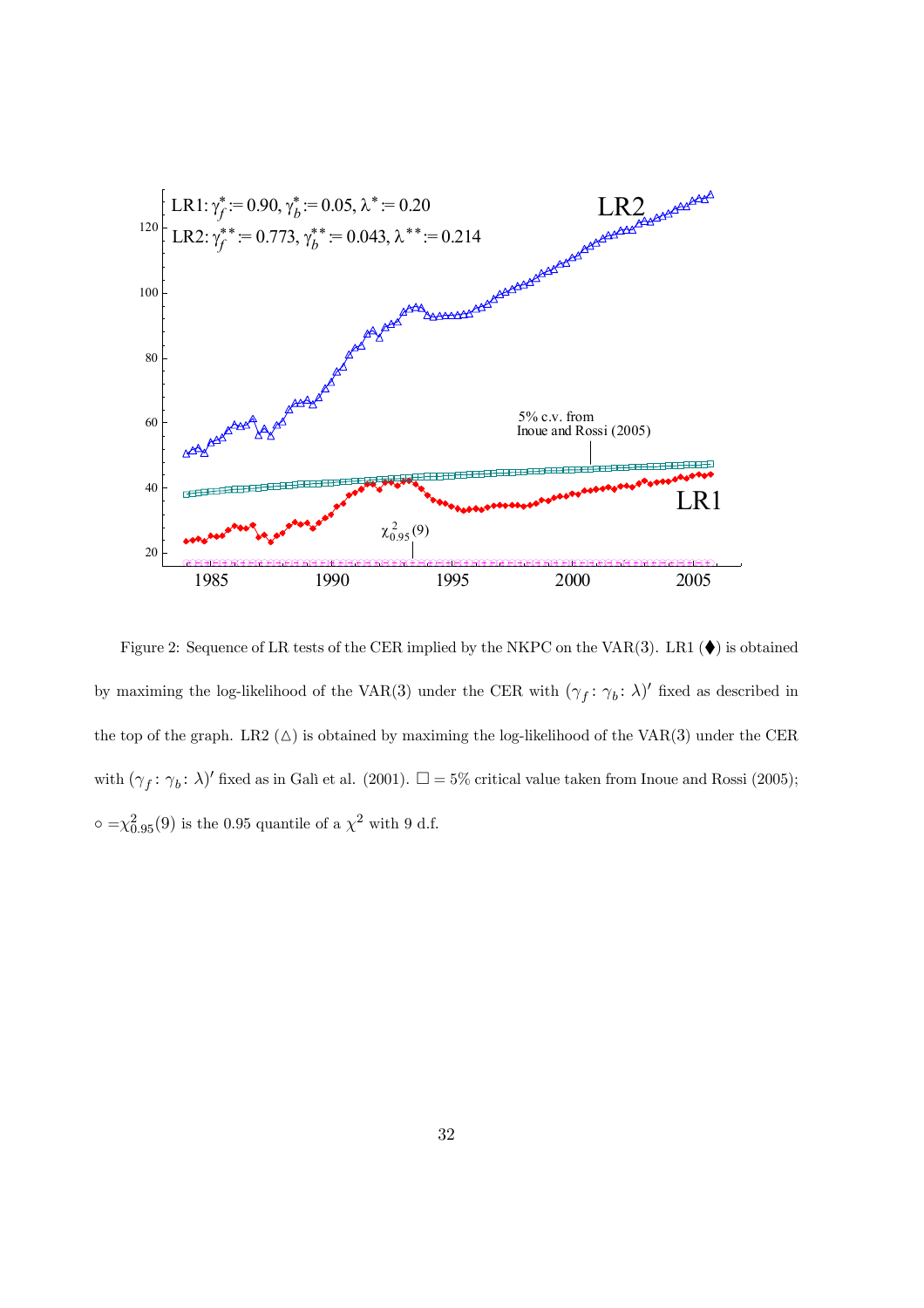

Figure 3: recursive estimates over the period 1984:1-2005:4 of the absolute value of the highest eigenvalues of the VAR(3) companion matrix.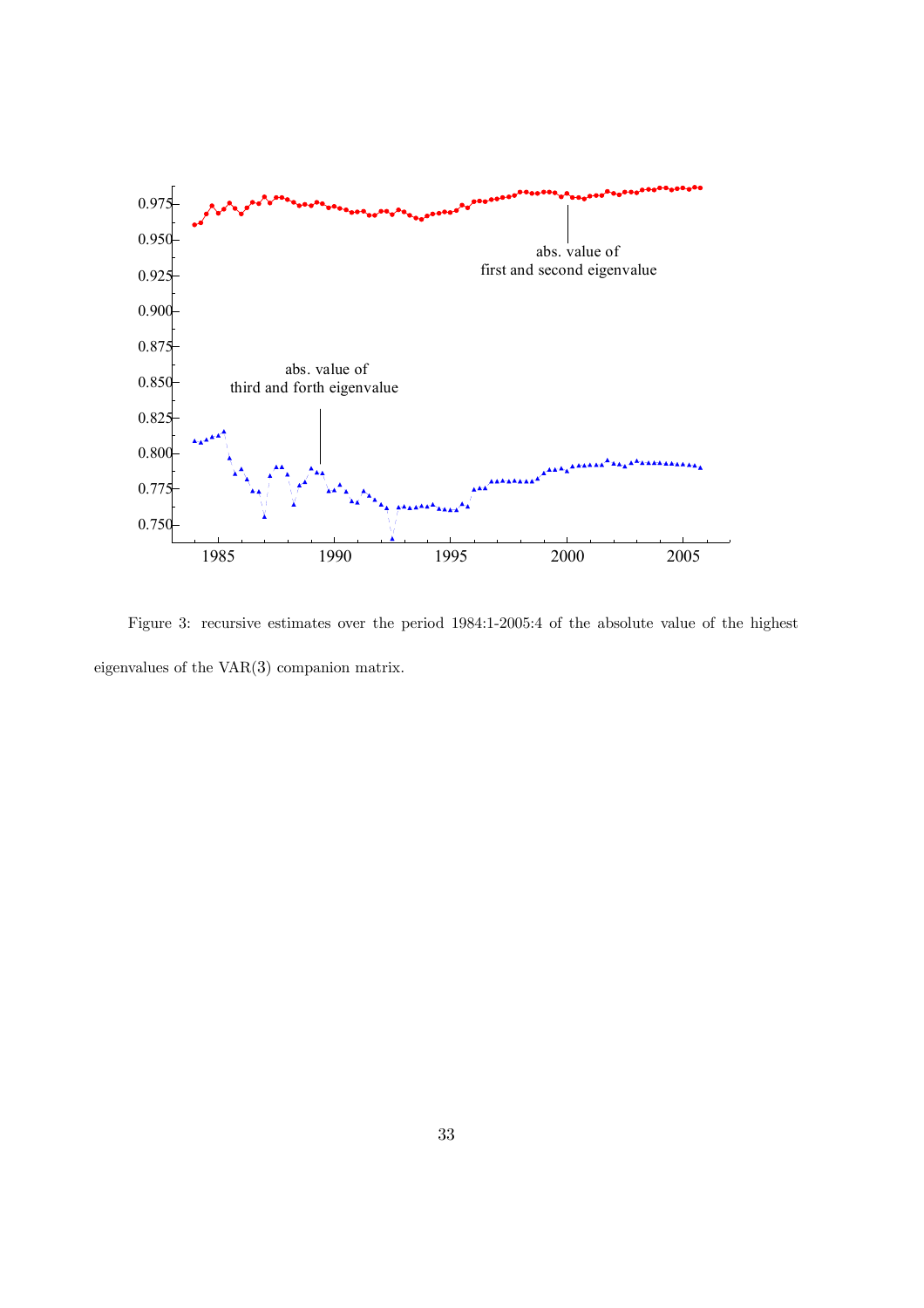

Figure 4: recursive estimates (maximum likelihood) over the period 1984:1-2005:4 of the coefficients of the cointegration relation between  $\pi_t$  (normalized to one),  $ws_t$ ,  $i_t$  and a constant obtained by imposing rank cointegration rank to one in the estimated VAR(3).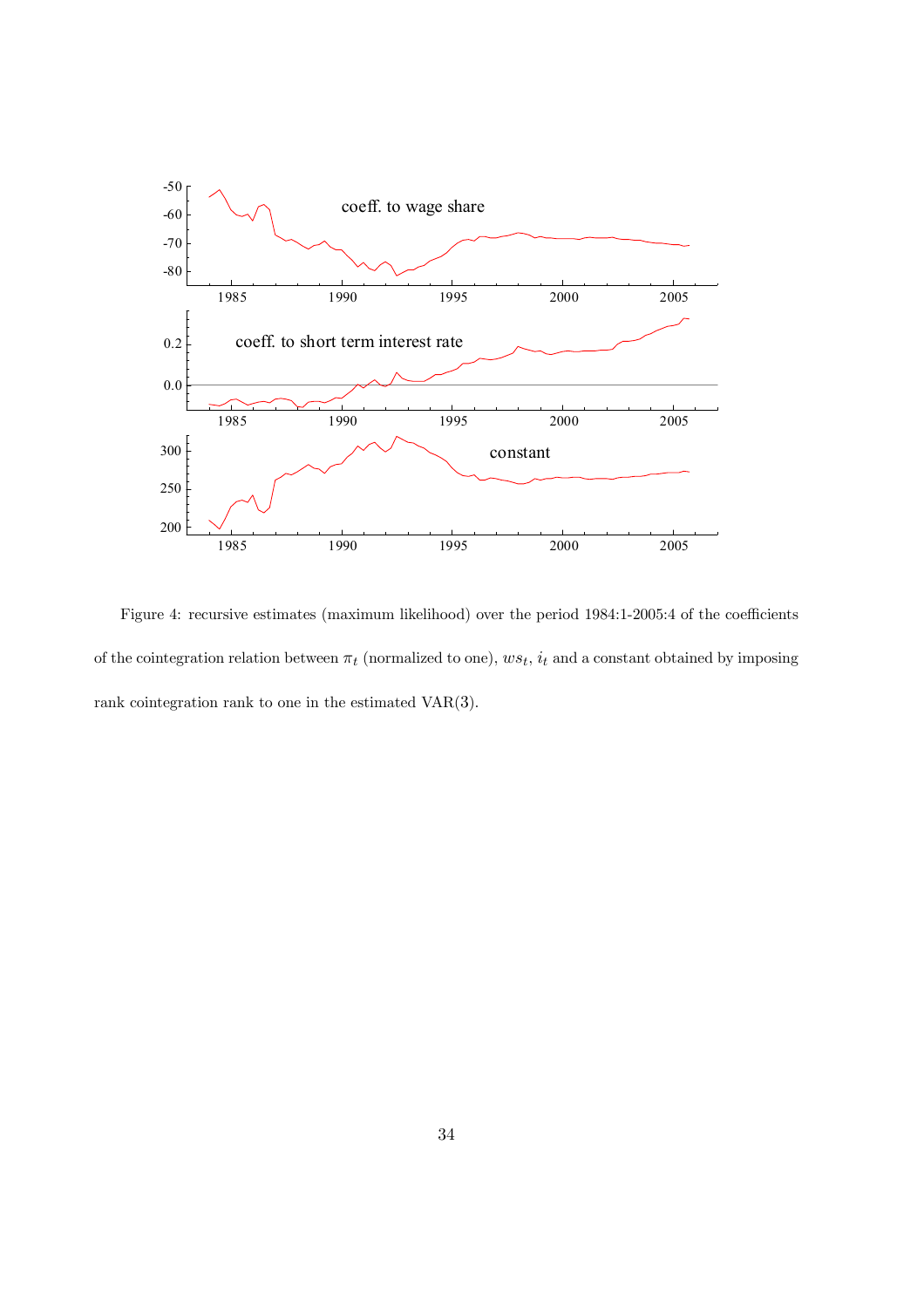

Figure 5: Sequence of LR tests  $(\blacklozenge)$  of the CER implied by the NKPC with respect to different specifications of the PLM in levels (left panels) and in first differences (right panels).  $\square = 5\%$  critical values taken from Inoue and Rossi (2005).